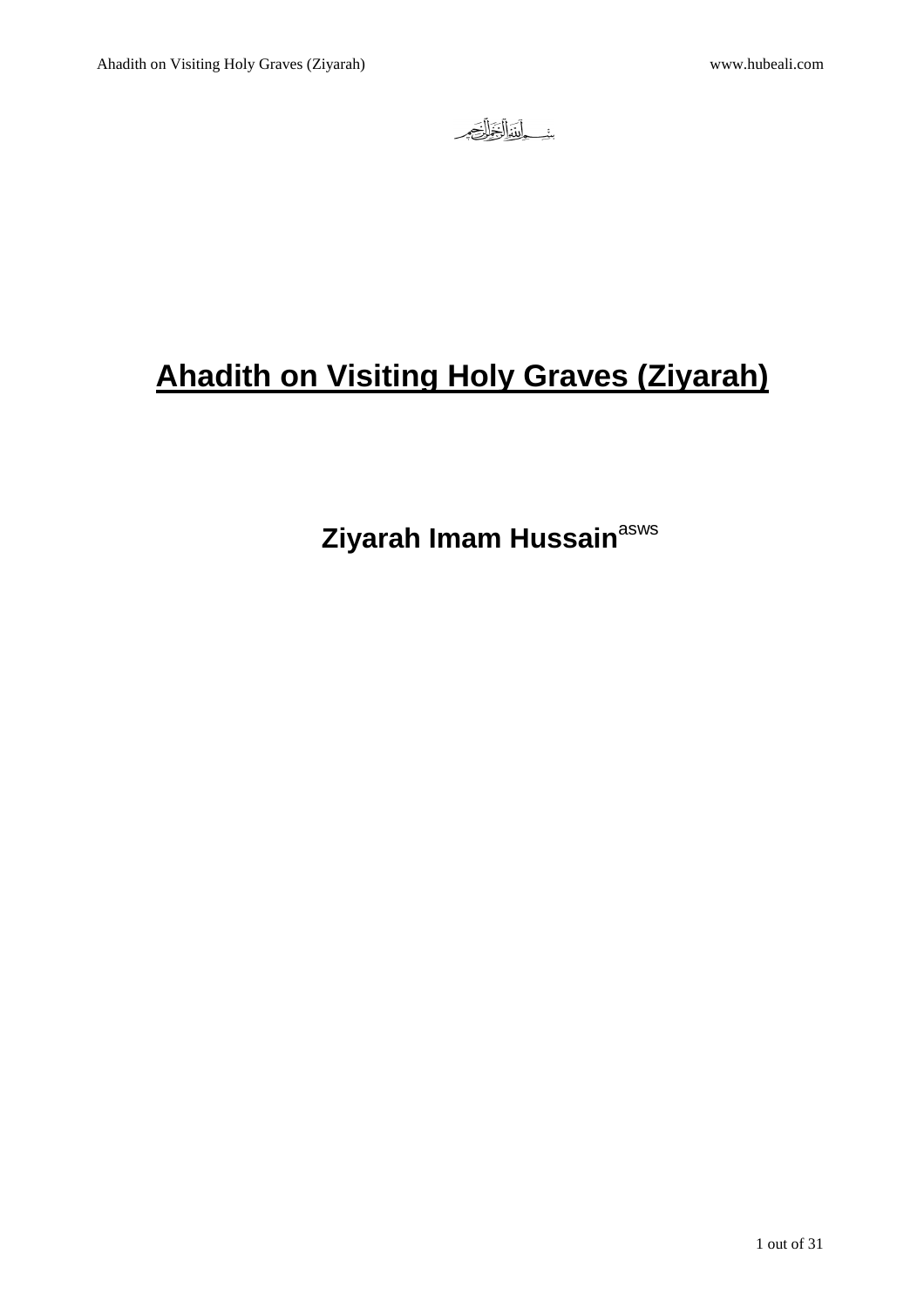

# **TABLE OF CONTENTS**

| The Reward for the Ziyarah of Imam Hussain <sup>asws</sup> on the Day of 'Arafah:  3 |  |
|--------------------------------------------------------------------------------------|--|
|                                                                                      |  |
| The Reward for the Zivarah of Hussain <sup>asws</sup> on the Day of 'Ashura:  12     |  |
| The Reward of the Ziyarah of Hussain <sup>asws</sup> on the Fifteenth of Shaban  23  |  |
|                                                                                      |  |
|                                                                                      |  |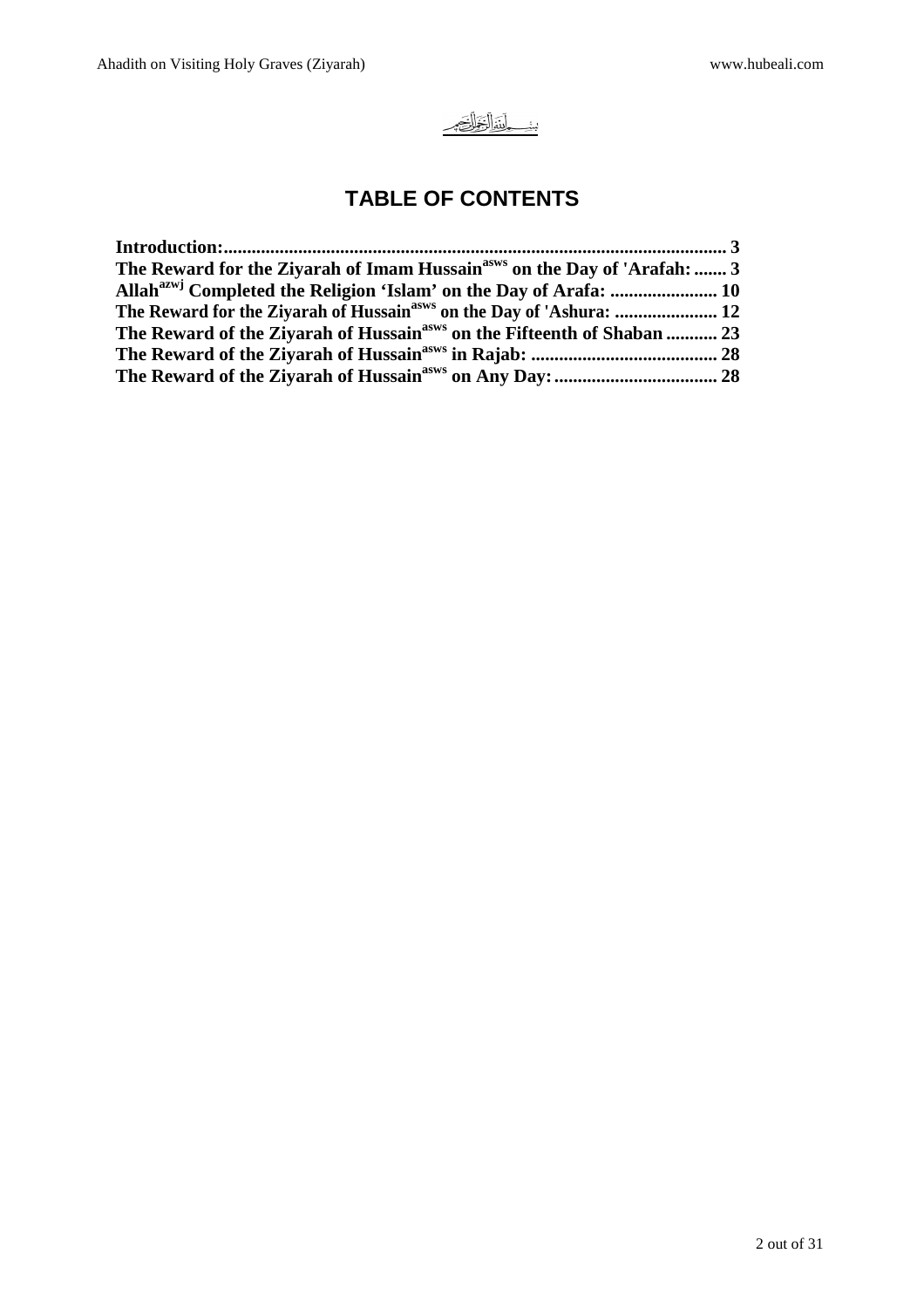#### **Introduction:**

The presented short article below is compiled from one of the most basic books on Ziyarah of Masomeen<sup>asws</sup>, 'Kamil Al-Ziyarah', written by Ibn Qulawayh Al-Qummi in the 4<sup>th</sup> century. Please note, some of the traditions of Masomeen<sup>asws</sup> on the rewards of Zivarah of Imam Hussain<sup>asws</sup> mention various levels of rewards, which is not due to the contradictions in traditions but simply due to the Marifat of those who were present in front of Masomeen<sup>asws</sup>, but in one of the traditions, Imam Sadiq<sup>asws</sup> has just quoted a Verse from Quran Majeed on the reward of Ziyarah of Imam Hussain<sup>asws</sup>, where Allah<sup>azwj</sup> Says: **'If you count the bounties of Allahazwj, you will not be able to number them' (16:18).** 

#### **The Reward for the Ziyarah of Imam Hussainasws on the Day of 'Arafah:**

حَدَّنْني مُحَمَّدُ بْن حَعْفَرِ الْقُرَشِيُّ الرَّزَازُ الْكُوفِيُّ عَنْ خَالِهِ مُحَمَّدِ بْنِ الْحُسَيْنِ بْنِ أبي الْخطَّابِ عَنْ مُحَمَّدِ بْنِ إسْمَاعِيلَ عَنْ صَالِحٍ بْنِ عُقْبَةَ عَنْ بَشِيرِ الدَّهَانِ قَالَ قُلْتُ لِأَبِي عَبْدِ اللَّهِ ع رُبَّمَا فَاتَنِي الْحَجُّ فَأُعَرِّفُ عِنْدَ قَبْرِ الْحُسَيْنِ عِ فَقَالَ أَحْسَنْتَ يَا بَشِيرُ أَيُّمَا مُؤْمِن أَتَى قَبَر الْحُسَيْنِ عِ عَارِفاً بِحَقِّهِ فِي غَيْرِ يَوْمٍ عِيدٍ كَتَبَ اللَّهُ لَهُ عِشْرِينَ حِجَّةً –وَ عِشْرِينَ عُمْرَةً مَبْرُورَاتٍ مُتَقَبَّلَاتٍ وَ عِشْرِينَ غَزْوَةً مَعَ نَبِيٍّ مُرْسَلٍ أَوْ إِمَامٍ عَدْلٍ –وَ مَنْ أَتاهُ فِي يَوْمٍ عِيدٍ كَتَبَ اللَّهُ لَهُ مِائَةَ حِجَّةٍ وَ مِائَةَ عُمْرَةٍ وَ مِائَةَ غَزْوَةٍ مَعَ نَبِيٍّ مُرْسَلٍ أَوْ إِمَامٍ عَدْلٍ –وَ مَنْ أَتَاهُ يَوْمَ عَرَفَةَ عَارِفاً بِحَقِّهِ كَتَبَ اللَّهُ لَهُ أَلْفَ حِجَّةٍ وَ أَلْفَ عُمْرَةِ مُتَقَبَّلَاتٍ –وَ أَلْفَ غَزْوَةٍ مَعَ نَبِيٍّ مُرْسَلٍ أَوْ إِمَامٍ عَدْلٍ قَالَ فَقُلْتُ لَهُ وَ كَيْفَ لِي بِمِثْلِ الْمَوْقِفِ قَالَ فَنظَرَ إِلَيَّ شِبْهَ الْمغضبِ ثُم قَالَ يا بشير إِنَّ الْمؤمن إِذَا أَتى قَبر الْحسينِ ع يوم عرفَةَ و اغْتسلَ في الْفُرات ثُم توجه إِلَيه كَتب اللَّه لَه بِكُلِّ خطْوة حجةً بِمناسكها و لَا أَعلَمه إِلَّا قَالَ و غَزوةً

Muhammad ibn Ja'far Al-Qurashi Al-Razzaz Al-Kufi narrated to me from his uncle Muhammad ibn Hussain ibn Abil Khattab, from Muhammad ibn Isma'il, from Salih ibn 'Uqbah, from Bashir Al-Dahhan, who said:

I said to Abi 'Abd Allah (Imam Sadiq<sup>asws</sup>), 'Sometimes I miss (the opportunity to go to) Hajj so I go and spend the Day of 'Arafah next to the grave of Hussain<sup>asws</sup> instead.'

#### Imam<sup>asws</sup> said:

Very good, O Bashir! Verily Allah<sup>azwj</sup> will Register twenty purified and accepted Hajj, twenty purified and accepted Umrah, and the reward of (fighting in) twenty battles with one of Allah<sup>azwj</sup>'s Messengers<sup>asws</sup> or with a Just Imam<sup>asws</sup> for any believer who goes to the Ziyarah of) the grave of Hussain<sup>asws</sup> knowing his<sup>asws</sup> rights on any day other than an Eid. Allah<sup>azwj</sup> will register one hundred Hajj and 'Umrah and the reward of (fighting in) one hundred battles with one of Allah<sup>azwj</sup>'s Messengers<sup>asws</sup> or with a Just  $\text{Imam}^{\text{asws}}$  for anyone who goes to him<sup>asws</sup> (Imam Hussain<sup>asws</sup>) on any Eid day.

Allah<sup>azwj</sup> will register one thousand accepted Hajj and 'Umrah and the reward of (fighting in) one thousand battles with one of Allah<sup>azwj</sup>'s Messengers<sup>asws</sup> or with a Just Imam<sup>asws</sup> for anyone who goes to him<sup>asws</sup> (Imam Hussain<sup>asws</sup>) on the Day of 'Arafah knowing his rights.

I said, 'But how can I be anywhere better than 'Arafat on the day '' 'Arafah?'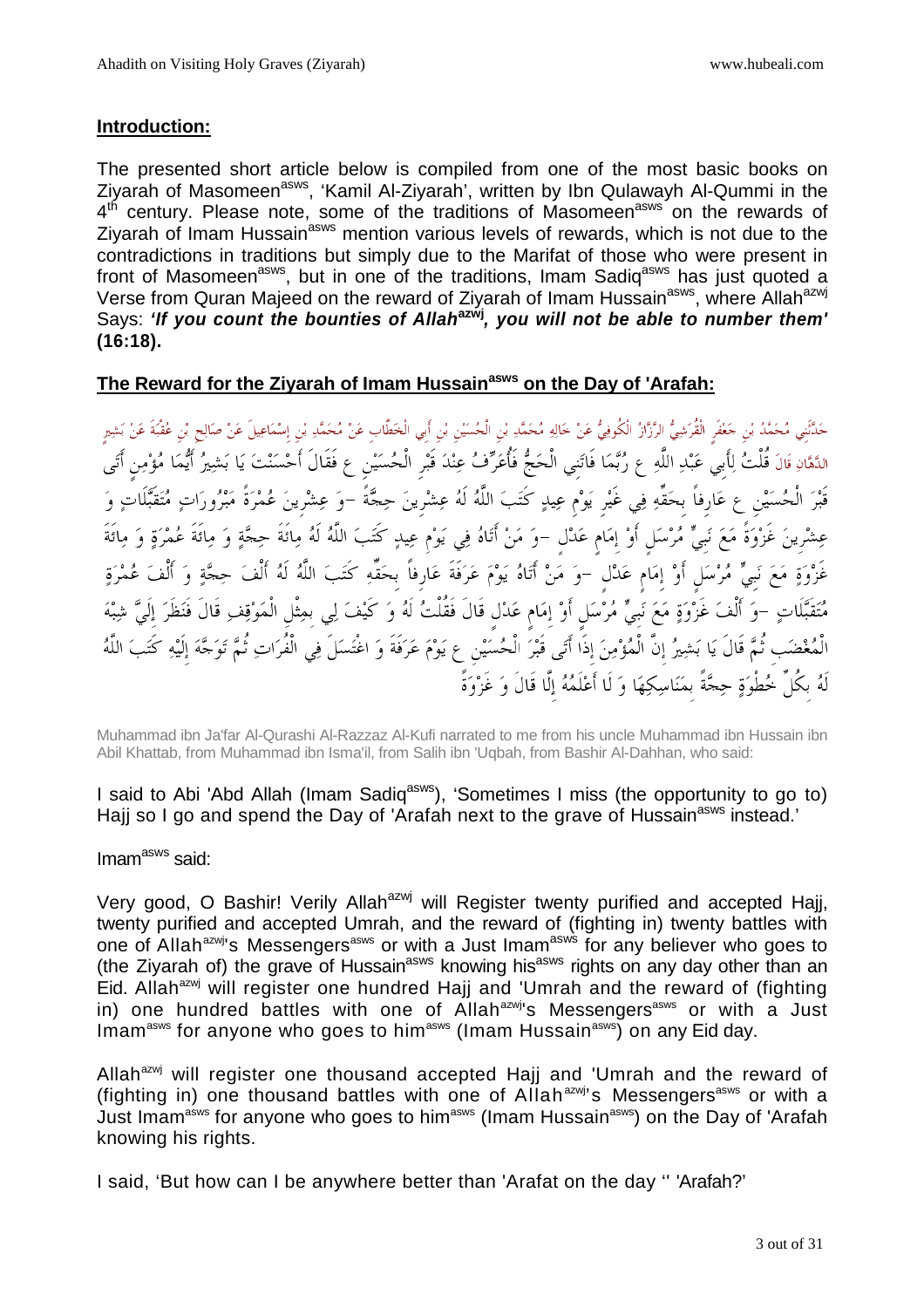Imamasws looked at me angrily and said, 'O Bashir! When a believer goes to the Ziyarah of the grave of Hussain<sup>asws</sup> on the Day of 'Arafah after performing Ghusl with the water of the Euphrates (River), Allah<sup>azwj</sup> will register on (complete) Hajj with all of its rituals for him with every step that he takes.'

Bashir added, 'I believe that the Imam<sup>asws</sup> also mentioned (that Allah<sup>azwj</sup> will Register the reward of participating in) a battle'.' 1

حَدَّنْني أبي ره وَ عَلِيُّ بْنُ الْحُسَيْنِ وَ مُحَمَّدُ بْنُ الْحَسَنِ ره حَمِيعاً عَنْ سَعْدِ بْن عَبْدِ اللَّهِ عَنْ عَلِيٍّ بْن إسْمَاعِيلَ بْن عِيسَى عَنْ مُحَمَّدِ بْن عَمْرو بْن سَعِيدٍ الزَّيَّاتِ عَنْ دَاوُدَ الرَّقِّيِّ قَالَ سَمِعْتُ أَبَا عَبْدِ اللَّهِ ع وَ أَبَا الْحَسَنِ الرِّضَا ع وَ هُمَا يَقُولَانِ مَنْ أَتَى قَبْرَ الْحُسَيْنِ ع بِعَرَفَةَ أَقْلَبَهُ اللَّهُ تَلِجَ الْفُؤَادِ

My father, 'Ali ibn Hussain, and Muhammad ibn Hasan all narrated to me from Sa'd ibn 'Abd Allah, from 'Ali ibn Isma'il ibn Isa, from Muhammad ibn 'Amr ibn Sa'id Al-Zayyat, from Dawud Al-Raqqi, who said:

# I heard Aba 'Abd Allah (Imam Sadiq<sup>asws</sup>), Abul Hasan (Imam Raza<sup>asws</sup>) say:

Allah<sup>azwj</sup> will make those who go to (the Ziyarah of) the grave of Hussain<sup>asws</sup> on the Day of 'Arafah return with hearts filled with certainty.<sup>2</sup>

وَ عَنْهُمْ عَنْ سَعْدٍ عَن الْهَيْتُم بْن أَبِي مَسْرُوق النَّهْدِيِّ عَنْ عَلِيٍّ بْن أَسْبَاطٍ عَنْ بَعْض أصْحَابنَا عَنْ أَبِي عَبْدِ اللَّهِ عِ قَالَ إِنَّ اللَّهَ تَبَارَكَ وَ تَعَالَى يَبْدَأُ بِالنظَرِ إِلَى زوارِ قَبرِ الْحسينِ ع عشيةَ عرفَةَ قَالَ قُلْت قَبلَ نظَرِه لأَهلِ الْموقف قَالَ نعم قُلْت كَيف ذَلك قَالَ لأَنَّ في أُولَئك أَولَاد زِنا -و لَيس في هؤلَاءِ أَولَاد زِنا

My father, 'Ali ibn Hussain, and Muhammad ibn Hasan all narrated to me from Sa'd (ibn 'Abd Allah), who from Haytham ibn Abi Masruq Al-Nahdi, from 'Ali ibn Asbat, from some of our companions, who said:

Abu Abd Allah (Imam Sadiq<sup>asws</sup>) said, 'On the eve of 'Arafah, Allah<sup>azwj</sup>, looks at the Zuwwar of the grave of Hussain<sup>asws</sup> first.'

I asked, 'Even before looking at the people who are in 'Arafat?' Imam<sup>asws</sup> replied, 'Yes.'

I asked, 'Why is that?'

Imam<sup>asws</sup> replied, 'Because there are people who are conceived illegitimately among those who are in 'Arafat but there is not any illegitimately conceived people among the Zuwwar $^3$  of Hussain $^{\rm asws}$ . $^4$ 

<sup>1</sup> Kamil Al-Ziyarah, Ch. 70, h, 1

<sup>2</sup> Kamil Al-Ziyarah, Ch. 70, h, 2

<sup>&</sup>lt;sup>3</sup> The visitor to the Holy Shrine

<sup>4</sup> Kamil Al-Ziyarah, Ch. 70, h, 3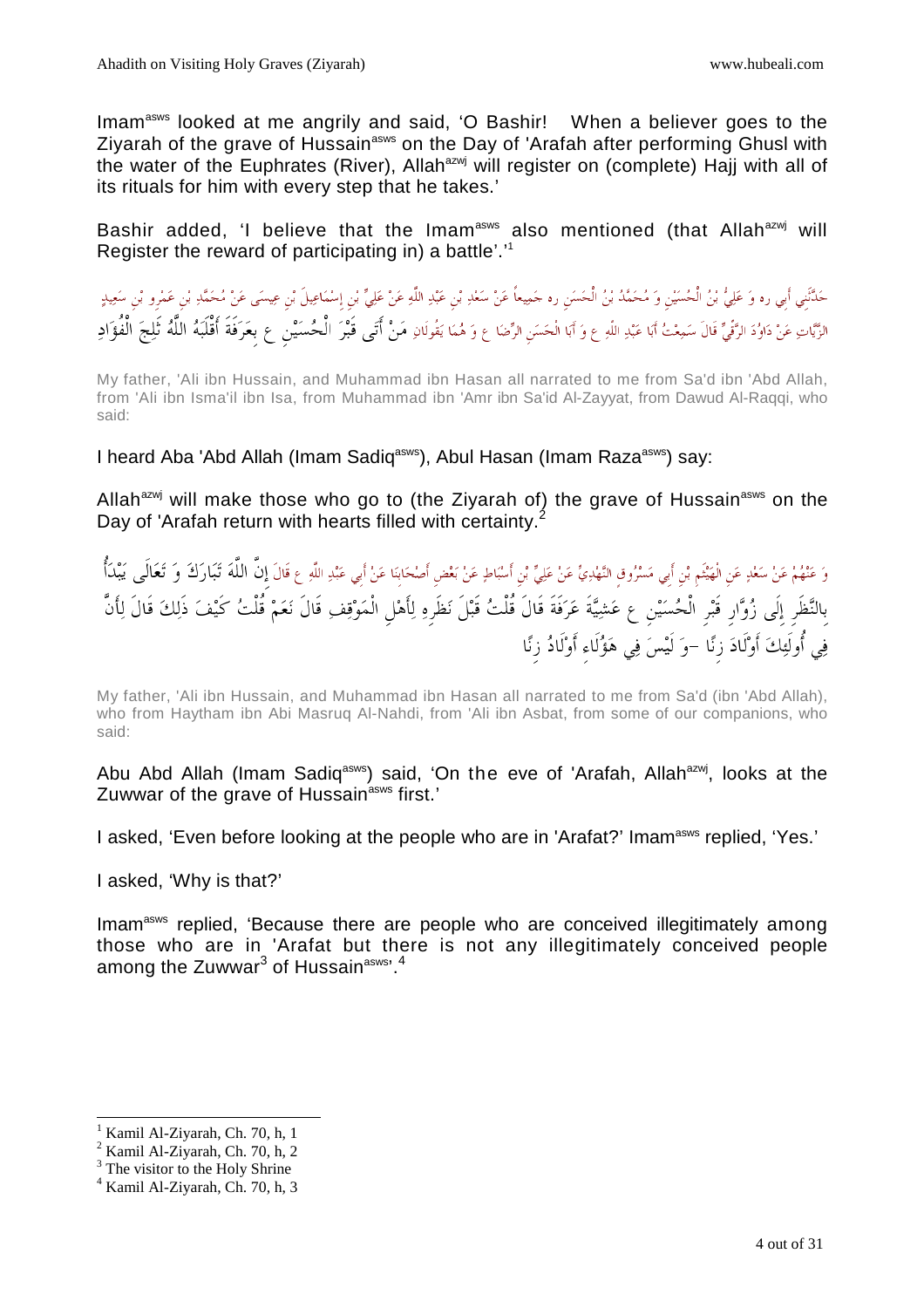أَهلَ عرفَةَ فَيفْعلُ ذَلك بِهِم

حَدَّنَنِي أَبِي عَنْ سَعْدِ بْنِ عَبْدِ اللَّهِ عَنْ مُوسَى بْنِ عُمَرَ عَنْ عَلِيٍّ بْنِ النُّعْمَانِ عَنْ عَبْدِ اللَّهِ بْنِ مُسْكَانَ قَالَ قَالَ أَبُو عَبْدِ اللَّهِ ع إِ<mark>نَّ اللَّهَ تَبَارَكَ وَ تَعَالَى</mark><br>. يتجلَّى لزوارِ قَبرِ الْحسينِ ع قَبلَ أَهلِ عرفَات و يقْضي حوائجهم و يغفر ذُنوبهم و يشفِّعهم في مسائلهِم ثُم يأْتي

My father narrated to me from Sa'd ibn 'Abd Allah, from Musa ibn 'Umar, from 'Ali ibn Nu'man, from 'Abd Allah ibn Muskan, who said:

Abu 'Abd Allah (Imam Sadiq<sup>asws</sup>) said Verily (on the Day of 'Arafah), Allah<sup>azwj</sup>. Manifests (His<sup>azwj</sup> Mercy) to the Zuwwar of the grave of Hussain<sup>asws</sup> before He<sup>azwj</sup> does (so) to the people who are in 'Arafat. He<sup>azwj</sup> fulfils their needs, forgives their sins, and Accepts their intercession for their requests, and thereafter He<sup>asws</sup> attends to the people in 'Arafat and honours them in the same way.<sup>5</sup>

حَدَّنْنِي أَبِي رَحِمَهُ اللَّهُ وَ حَمَاعَةُ مَشَايِخِي عَنْ مُحَمَّدِ بْنِ يَحْيَى الْعَطَّارِ عَنْ حَمْدَانَ بْن سُلَيْمَانَ النَّيْسَابُورِيٍّ أَبِي سَعِيدٍ قَالَ حَدَّنَنا عَبْدُ اللَّهِ بْنُ مُحَمَّدٍ الْيمَانيُّ عَنْ مَنيعِ بْنِ الْحَجَّاجِ عَنْ يُونْسَ بْنِ يَعْقُوبَ بْنِ عَمَّارِ عَنْ أَبِي عَبْدِ اللَّهِ عِ قَالَ مَنْ فَاتَتْهُ عَرَفَةُ بِعَرَفَاتٍ فَأَدْرَكَهَا بِقَبْرِ الْحُسَيْنِ عِ لَم يفُته و إِنَّ اللَّه تبارك و تعالَى لَيبدأُ بِأَهلِ قَبرِ الْحسينِ ع قَبلَ أَهلِ عرفَات ثُم قَالَ يخالطُهم بِنفْسِهِ [ في نفْسِه[

My father and all of my scholars narrated to me from Muhammad ibn Yahiya Al 'Attar, from Abi Sa'id Hamdan ibn Sulayman Al-Naysaburi, from 'Abd Allah Ibn Muhammad Al-Yamani, from Mani' ibn Hajjaj, from Yunus ibn Ya'qub ibn 'Ammar, who said:

Abu 'Abd Allah (Imam Sadiq<sup>asws</sup>) said: Those who miss (the opportunity of) spending the Day of 'Arafah in Arafah, but instead spend that day next to the grave of Hussain<sup>asws</sup>, have not missed it.

Verily (on the Day of 'Arafah), Allah<sup>azwj</sup> Starts with the people who are next to the grave of Hussain<sup>asws</sup> before the people who are in 'Arafat and then He<sup>azwj</sup> mixes them with Himself.<sup>67</sup>

حَدَّنْنِي أبي ره وَ عَلِيُّ بْنُ الْحُسَيْن عَنْ سَعْدِ بْن عَبْدِ اللَّهِ عَنْ أَحْمَدَ بْنِ مُحَمَّدِ بْنِ عِيسَى عَنْ مُحَمَّدٍ بْنِ عِيصَى عَنْ مُحَمَّدٍ بْنِ عَيْدِ الْعَرْقِيِّ عَن الْقَاسِمِ بْنِ يَحْيَى بْنِ الْحَ الرَّاشِدِ عَنْ جَدِّهِ الْحَسَنِ عَنْ يُونُسَ بْنِ ظَبَيَانَ قَالَ أَبُو عَبْدِ اللَّهِ ع مَنْ زَارَ الْحُسَيْنَ ع لَيْلَةَ النَّصْف مِنْ شَعْبَانَ وَ لَيْلَةَ الْفِطْرِ وَ لَيْلَةَ<br>مِمْنَةَ مِنْ حَدِيبٍ مِنْ يَجْمِعُ مَ عَرَفَةَ فِي سَنَةِ وَاحِدَةِ كَتَبَ اللَّهُ لَهُ أَلْفَ حِجَّةٍ مَبْرُورَةٍ وَ أَلْفَ عُمْرَةٍ مُتَقَبَّلَةٍ –وَ قُضِيَتْ لَهُ أَلْفُ حَاجَةٍ مِنْ حَوَائِجِ الدنيا و الْآخرة

My father and 'Ali ibn Hussain both narrated to me from Sa'd ibn 'Abd Allah, from Ahmad ibn Muhammad ibn 'Isa, from Muhammad ibn Khalid AI-Barki, from Qasim ibn Yahya ibn Hasan ibn Rashid, from his grandfather Hassan from Yunus ibn Zabyan, who said:

Abu 'Abd Allah (Imam Sadiq<sup>asws</sup>) said: Allah<sup>azwj</sup> will Register one thousand purified Hajj and one thousand accepted 'Umrah and will grant one thousand requests pertaining to

<sup>5</sup> Kamil Al-Ziyarah, Ch. 70, h, 4

<sup>6</sup> Allah mixing the Zuwwar with Himself refers to mixing them with His special Blessings.

<sup>7</sup> Kamil Al-Ziyarah, Ch. 70, h, 5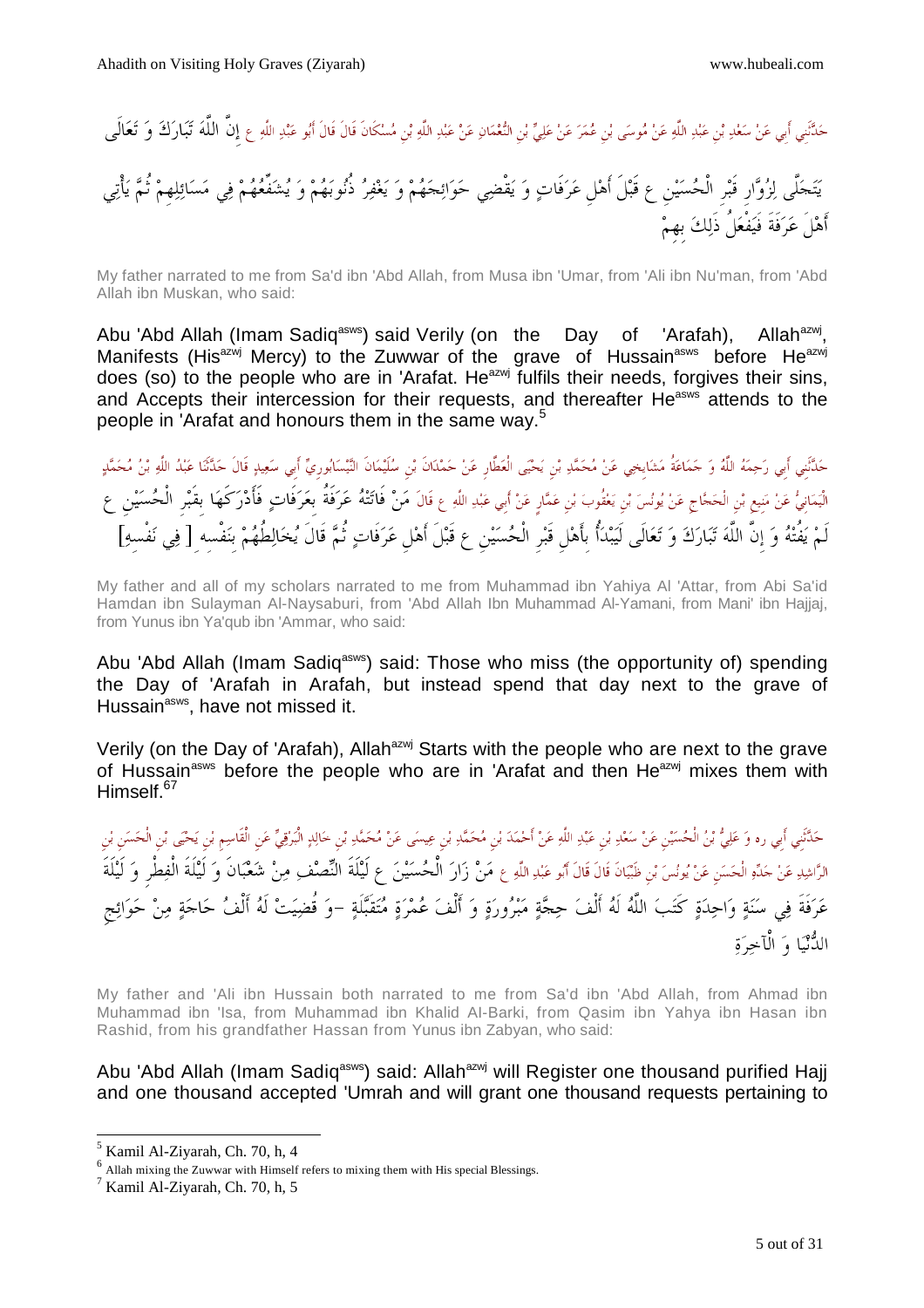this life and the Hereafter for those who go to the Ziyarah of Hussain<sup>asws</sup> on the night of the fifteenth of Sha'ban, on the night of Fitr, and on the night of 'Arafah all in the same vear. $8$ 

حَدَّنْني مُحَمَّدُ بْنُ الْحَسَنِ بْنِ الْوَلِيدِ عَنْ مُحَمَّدِ بْنِ الْحَسَنِ الصَّفَّارِ عَنْ أَحْمَدَ بْنِ مُحَمَّدٍ بْنِ مُحَمَّدٍ عَنْ مُحَمَّدٍ عَنْ أَحْمَدَ بِلَّذِينَ عَنْ مُحَمَّدٍ بِنِ مَنْ حَنَانِ بْنِ سَدِيرِ أَبِيهِ عَنْ أَبِي عَبْدِ اللَّهِ ع قَالَ إِذَا كَانَ يَوْمُ عَرَفَةَ اطَّلَعَ اللَّهُ تَعَالَى عَلَى زُوَّار قَبْر أَبِي عَبْدِ اللَّهِ الْحُسَيْنِ ع فَقَالَ لَهُمُ اسْتَأْنِفُوا فَقَد غَفَرت لَكُم ثُم يجعلُ إِقَامته علَى أَهلِ عرفَات

Muhammad ibn Hasan (ibn Ahmad) ibn Walid narrated to me from Muhammad ibn Hasan Al-Saffar, from Ahmad ibn Muhammad ibn 'Isa, from Muhammad ibn Khalid Al-Barki, from Hanan ibn Sadir, from his father, who said:

Abu 'Abd Allah (Imam Sadiq<sup>asws</sup>) said: 'On the Day of 'Arafah, Allah<sup>azwj</sup>, Looks, toward the Zuwwar of the grave of Abi 'Abd Allah Al-Hussain<sup>asws</sup> and Says, 'Continue with (good) deeds for I have forgiven you. 'Thereafter, Allah<sup>azwj</sup> Attends, to the other people in 'Arafat'.<sup>9</sup>

حَلَّنَنِي مُحَمَّدُ بْنُ حَعْفَر عَنْ مُحَمَّدِ بْنِ الْحُسَيْنِ عَمَّنْ ذَكَرَهُ عَنْ عُمَرَ بْنِ الْحَسَنِ الْعَرْزَمِيِّ عَنْ أَبِي عَبْدِ اللَّهِ ع قَالَ سَمِعْتُهُ يَقُولُ إِذَا كَانَ يَوْمُ عَرَفَةَ نظَر اللَّه إِلَى زوارِ قَبرِ الْحسينِ ع فَيقُولُ ارجِعوا مغفُوراً لَكُم ما مضى و لَا يكْتب علَى أَحد منهم ذَنب سبعين يوماً من يومِ ينصرِف

Muhammad ibn Ja'far narrated to me from Muhammad ibn Hussain who he mentioned, from 'Umar ibn Hasan Al-'Arzami, who said:

I heard Aba 'Abd Allah (Imam Sadiq<sup>asws</sup>) say: On the Day of 'Arafah, Allah<sup>azwj</sup> Looks toward the Zuwwar of the grave of Al-Hussain<sup>asws</sup> and Says: 'Return with your past sins forgiven'. (In addition) no sins will be registered for them for up to seventy days after they return.<sup>10</sup>

حَدَّنْنِي أَبِي ره وَ حَمَاعَةُ أَصْحَابِي ره عَنْ مُحَمَّدِ بْن يَحْيَى وَ أَحْمَدَ بْن إدريسَ حَمِيعاً عَن الْعَمْرَكِيِّ بْن عَلِيٍّ عَنْ يَحْيَى الْخَادِمِ لِأَبِي حَعْفَرِ الثَّانِي عِ عَنْ مُحَمَّدِ بْنِ سِنَانٍ عَنْ بَشِيرِ الدَّهَانِ قَالَ سَمِعْتُ أَبَا عَبْدِ اللَّهِ عِ يَقُولُ وَ هُوَ نَازِلٌ بِالْحِيرَةِ وَ عِنْدَهُ حَمَاعَةٌ مِنَ الشَّيعَةِ فَأَقْبَلَ إِلَيَّ بِوَجْهِهِ فَقَالَ يا بشير أَ حججت الْعام قُلْت جعلْت فداك لَا -و لَكن عرفْت بِالْقَبرِ قَبرِ الْحسينِ ع فَقَالَ يا بشير و اللَّه ما فَاتَكَ شَيْءٌ مِمَّا كَانَ لِأَصْحَابِ مَكَّةَ بِمَكَّةَ قُلْتُ جُعِلْتُ فِدَاكَ فِيهِ عَرَفَاتٌ فَسَّرْهُ لِي فَقَالَ يَا بَشِيرُ إِنَّ الرَّجُلَ مِنْكُمْ لَيغتسِلُ علَى شاطئ الْفُرات ثُم يأْتي قَبر الْحسينِ ع عارِفاً بِحقِّه فَيعطيه اللَّه بِكُلِّ قَدمٍ يرفَعها و [أَو] يضعها مائَةَ حِجَّةٍ مَقْبُولَةٍ وَ مِائَةَ عُمْرَةٍ مَبْرُورَةٍ وَ مِائَةَ غَزْوَةٍ مَعَ نَبِيٍّ مُرْسَلٍ إِلَى أَعْدَاء اللَّهِ وَ أَعْدَاء رَسُولِهِ] إِلَى أَعْدَى عَدُوٌّ لَهُ يَا بَشِيرُ [يَا بَشِيرُ اسْمَعْ وَ أَبْلِغْ مَنِ احْتَمَلَ قَلْبُهُ مَنْ زَارَ الْحُسَيْنَ ع يَوْمَ عَرَفَةَ كَانَ كَمَنْ زَارَ اللَّهَ فِي عَرْشِهِ

My father and all of my scholars narrated to me from Muhammad ibn Yahya, and from Ahmad ibn Idris, from 'Amraki ibn Ali, from Yahya - the servant of Abi Ja'far<sup>asws</sup> the Second (Imam jawad<sup>asws</sup>), from

<sup>-</sup>8 Kamil Al-Ziyarah, Ch. 70, h, 6

<sup>9</sup> Kamil Al-Ziyarah, Ch. 70, h, 7

<sup>10</sup> Kamil Al-Ziyarah, Ch. 70, h, 8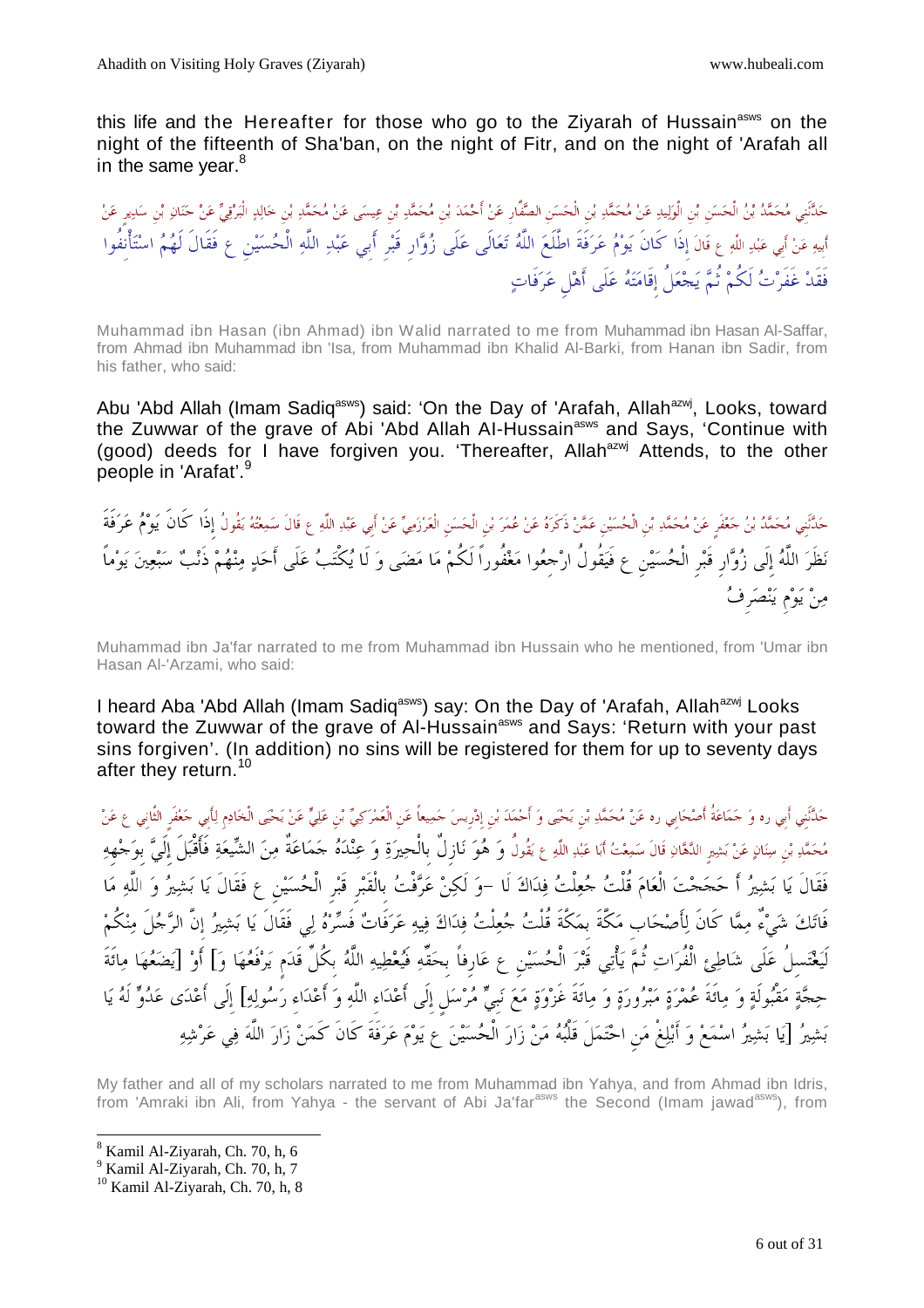Muhammad ibn Sinan, from Bashir Al-Dahhan, who said:

I heard Aba 'Abd Allah (Imam Sadiq<sup>asws</sup>) speaking in Hirah to a group of Shia surrounding him.

He<sup>asws</sup> turned his face toward me and asked, 'O Bashir! Did you go for Hajj last year?'

I replied, 'May I sacrifice myself for you<sup>asws</sup>! No, but instead I spent the Day of 'Arafah next to the grave - referring to the grave of Hussain<sup>asws</sup>'.

He<sup>asws</sup> said, 'O Bashir! I say it by Allah<sup>asws</sup> that you did not miss anything (from the blessings) that were in Makkah for those who were there.' I said: 'May I sacrifice myself for you<sup>asws</sup>! Explain this to me, for (the blessings being in) 'Arafat is (only available) in Makkah'.<sup>11</sup>

Imam<sup>asws</sup> replied:

O Bashir! Verily every time one of you raises his foot or places it down walking toward the grave of Hussain<sup>asws</sup> while knowing his rights, after performing Ghusl on the shores of the Euphrates (River), Allah<sup>azwj</sup> will Give you the reward of one hundred accepted Haij and one hundred purified Umrah and (the reward of) fighting in one hundred battles with one of Allah<sup>azwj</sup>'s Messengers<sup>asws</sup> against His<sup>azwj</sup> enemies and the enemies of His<sup>azwj</sup> Messengers<sup>asws</sup>.

O Bashir! Listen (carefully) and inform (only) those whose hearts can handle this, 'those who go to the Ziyarah of Hussain<sup>asws</sup> on the Day of 'Arafah are like those who go to the Ziyarah of Allah<sup>azwj</sup> on His<sup>azwj</sup> Throne.'

حَدَّنَنِي مُحَمَّدُ بْنُ عَبْدِ الْمُؤْمِن ره عَنْ مُحَمَّدِ بْن يَحْيَى عَنْ مُحَمَّدِ بْن الْحَسَنِ الصَّفْارِ عَنْ أَحْمَدَ بْن مُحَمَّدٍ الْكُوفِيِّ عَنْ مُحَمَّدِ بْن حَعْفَر بْن إسْمَاعِيلَ الْعَبْدِيِّ عَنْ مُحَمَّدِ بْن عَبْدِ اللَّهِ بْن مِهْرَانَ عَنْ مُحَمَّدِ بْن سِنَانٍ عَنْ يُونسَ بْن ظَبَيْانَ عَنْ أَبى عَبْدِ اللَّهِ عِ قَالَ مَنْ زَارَ قَبْرَ الْحُسَيْنِ عِ يَوْمَ عَرَفَةَ كَتَبَ اللَّهُ لَهُ أَلْفَ أَلْفعِ حِجَّةٍ مَعَ الْقَائِمِ وَ أَلْفَ أَلْفٍ عُمْرَةٍ مَعَ رَسُولِ اللَّهِ ص وَ عِتْقَ أَلْفٍ أَلْفٍ نَسَمَةٍ وَ حُمْلَانَ أَلْف أَلْف فَرَس فِي سَبيلِ اللَّهِ وَ سَمَّاهُ اللَّهُ عَبْدِيَ الصِّدِّيقَ أَمِنَ بوَعْدِي وَ قَالَتِ الْمَلَائِكَةُ فُلَانٌ صِدِّيقٌ زَكَّاهُ اللَّهُ مِنْ فَوْق عَرْشِهِ وَ سُمِّيَ فِي الْأَرْضِ كَرُوباً

Muhammad ibn 'Abdil Mu'min narrated to me from Muhammad ibn Yahya, from Muhammad ibn Hasan Al-Saffar, from Ahmad ibn Muhammad Al-Kufi, from Muhammad ibn Ja'far ibn Isma'il Al- 'Abdi, from Muhammad ibn Abd Allah ibn Mihran, from Muhammad ibn Sinan, from Yunus ibn Zabyan, who said:

Abu 'Abd Allah (Imam Sadiq<sup>asws</sup>) said: Allah<sup>azwj</sup> will Register (the reward of performing) one million Hajj with the Qaim<sup>asws</sup> and one million 'Umrah with the Messenger<sup>saww</sup> of Allah<sup>azwj</sup>, freeing one million slaves, and offering one million horses in the way of Allah<sup>azwj</sup>, for one who goes to the Ziyarah of the grave of Hussain<sup>asws</sup> on the Day of 'Arafah.

Allah<sup>azwj</sup> will Refer to him as: 'My<sup>azwj</sup> Truthful Slave who believed in My<sup>azwj</sup> Promise.'

<sup>&</sup>lt;sup>11</sup> Kamil Al-Ziyarah, Ch. 70, h, 9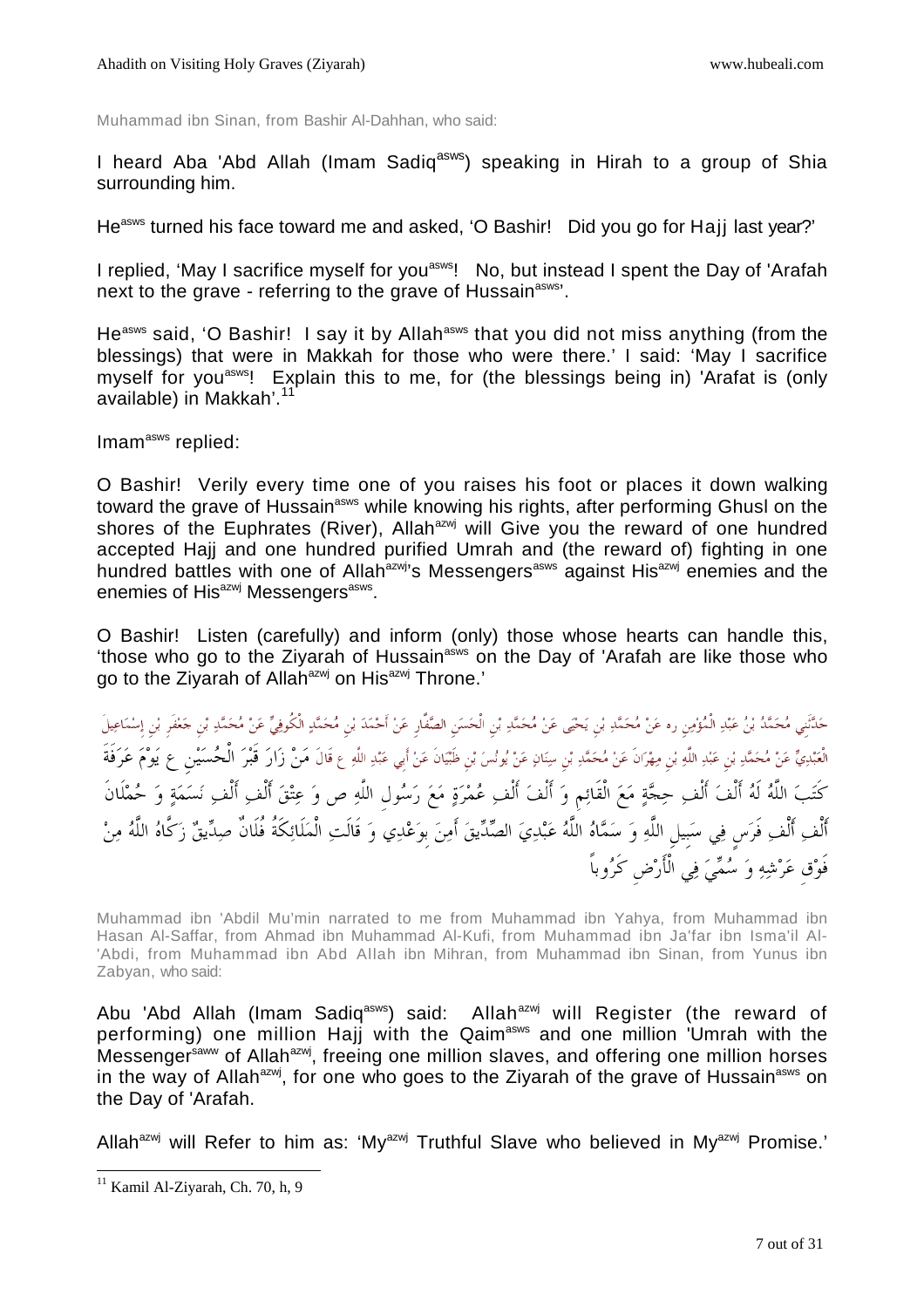And the angels will add the title 'Truthful' to his name and will say, 'Allah<sup>azwj</sup> Has Purified him from the top of His<sup>azwj</sup> Throne'.

Imam<sup>asws</sup> added, 'He will be referred to as 'KARUB'<sup>12</sup> on earth'.<sup>13</sup>

حَدَّنْنِي أبي ره عَنْ سَعْدِ بْن عَبْدِ اللَّهِ عَنْ أَحْمَدَ بْن مُحَمَّدِ بْن عِيسَى عَنْ مُحَمَّدٍ بْن عِصَهَا عَنْ مُحَمَّدٍ بْن إِسْمَاعِيلَ بْن بَزيعٍ عَنْ صَلاحٍ بْن عُقْبَةَ عَنْ بَشِيرِ الدَّهَانِ قَالَ قَالَ حَع بْنُ مُحَمَّدٍ ع مَنْ زَارَ قَبْرَ الْحُسَيْنِ عِ يَوْمَ عَرَفَةَ عَارِفاً بِحَقِّهِ كَتَبَ اللَّهُ لَهُ ثَوَابَ أَلْفِ حِجَّةٍ وَ أَلْف عُمْرَةٍ –وَ أَلْفِ غَزْوَةٍ مع نبِي مرسلٍ و من زار أَولَ يومٍ من رجبٍ غَفَر اللَّه لَه الْبتةَ

My father narrated to me from Sa'd ibn 'Abd Allah, from Ahmad ibn Muhammad ibn 'Isa, from Muhammad ibn Isma'il ibn Bazi', from Salih ibn Uqbah, from Bashir Al-Dahhan, who said:

Jafar ibn Muhammad (Imam Sadiq<sup>asws</sup>) said: Allah<sup>asws</sup> will Register the reward of one thousand Hajj and one thousand 'Umrah and the reward of fighting one thousand times with one of Allah<sup>azwj</sup>'s Messengers<sup>asws</sup> for those who go to the Ziyarah of the grave of Hussain<sup>asws</sup> on the Day of 'Arafah while knowing his<sup>asws</sup> rights. And surely Allah<sup>azwj</sup> forgives those who go to his<sup>asws</sup> Ziyarah on the first day of Rajab.<sup>14</sup>

حَدَّنَنِي أَبِي عَنْ سَعْدِ بْنِ عَبْدِ اللَّهِ عَنْ مُحَمَّدِ بْنِ عِيسَى بْنِ عُبَيْدٍ عَنْ مُحَمَّدِ بْنِ سِنَانٍ عَنْ أَبِي سَعِيدٍ الْقَمَّاطِ عَنْ يَسَارِ عَنْ أَبِي مَبْلِدِ اللَّهِ ع قَالَ مَنْ كَانَ معسِراً فَلَم يتهيأْ لَه حجةُ الْإِسلَامِ فَلْيأْت قَبر الْحسينِ ع و لْيعرف عنده -فَذَلك يجزِيه عن حجة الْإِسلَامِ أَما إِني لَا أَقُولُ يُجْزِي ذَلِكَ عَنْ حِجَّةِ الْإِسْلَامِ إِلَّا لِلْمُعْسرِ فَأَمَّا الْمُوسِرُ إِذَا كَانَ قَدْ حَجَّ حِجَّةَ الْإِسْلَامِ فَأَرَادَ أَنْ يَتَنَفَّلَ بِالْحَجِّ أَوِ الْعمرة -و منعه من ذَلك شغلُ دنيا أَو عائق فَأَتى قَبر الْحسينِ ع في يومِ عرفَةَ أَجزأَه ذَلك عن أَداءِ الْحج أَوِ الْعمرة و ضاعف اللَّه لَه ذَلك أَضعافاً مضاعفَةً -قَالَ قُلْت كَم تعدلُ حجةً و كَم تعدلُ عمرةً قَالَ لَا يحصى ذَلك قَالَ قُلْتُ مِائَةً قَالَ وَ مَنْ يُحْصِي ذَلِكَ قُلْتُ أَلف[ أَلْفاً ]قَالَ وَ أَكْثَرَ نُمَّ قَالَ وَ إِنْ تَعُدُّوا نغْمَتَ اللَّهِ لا تُحْصُوها –إِنَّ اللَّهَ واسِعٌ عَلِيمٌ [كَرِيمٌ]

My father narrated to me from Sa'd ibn 'Abd Allah, from Muhammad ibn 'Isa Ibn 'Ubayd, from Muhammad ibn Sinan, from Abi Sa'eed Al-Qammat, from Yasar, who said:

Abu 'Abd Allah (Imam Sadiq<sup>asws</sup>) said: If an insolvent person<sup>15</sup> does not find the means to perform Hajjatul Islam, instead he should go to the grave of Hussain<sup>asws</sup> and spend the Day of 'Arafah next to his<sup>asws</sup> grave, for this will suffice as having performed Hajjatul Islam.

Beware that I said this would suffice as performing Hajjatul Islam only for an insolvent person.

If a wealthy person has already performed Hajjatul Islam and then decides to go for an additional Hajj or 'Umrah, but misses it because he was hindered in some way or because he was preoccupied with the matters of this world, but goes to (the Ziyarah of)

<sup>&</sup>lt;sup>12</sup> A High rank angel

 $^{13}$  Kamil Al-Ziyarah, Ch. 70, h, 10

<sup>14</sup> Kamil Al-Ziyarah, Ch. 70, h, 11

<sup>&</sup>lt;sup>15</sup> Whose liabilities exceed his assets, bankrupt.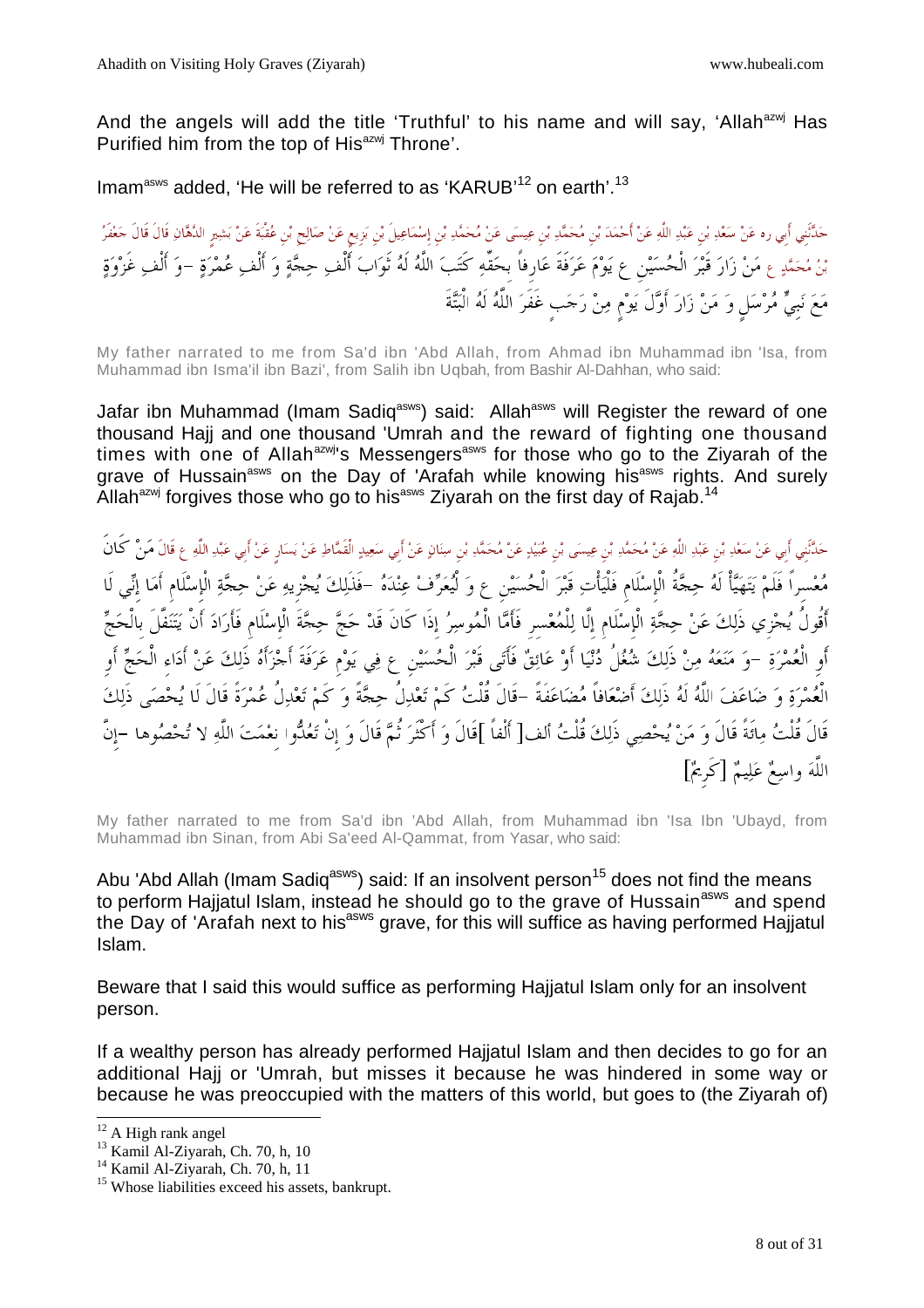the grave of Hussain<sup>asws</sup> on the Day of 'Arafah, this will be sufficient as having performed that (additional) Hajj or 'Umrnh and Allah<sup>azwj</sup> will multiply the rewards of this act greatly for him.

I asked, 'How many Hajj and how many 'Umrah will be registered for him?'

Imam<sup>asws'1</sup>! replied, 'It cannot be counted.'

I asked, '(Is it) one hundred?'

Imam<sup>asws</sup> replied, 'And who can count it?!'

I asked, 'One thousand?'

Imam<sup>asws</sup> replied, 'And more.'

# Then the Imam<sup>asws</sup> added: 'If you count the bounties of Allah<sup>azwj</sup>, you will not be able **to number them' (16:18). 'Verily Allah is all-pervading, all-knowing' (2:115).<sup>16</sup>**

مُحَمَّدُ بْنُ يَحْيَى عَنْ أَحْمَدَ بْنِ مُحَمَّدٍ وَ مُحَمَّدِ بْنِ الْحُسَيْنِ جَمِيعاً عَنْ مُحَمَّدِ بْنِ إِسْمَاعِيلَ بْنِ بَزِيعٍ عَنْ مَنْصُورٍ بْنِ يُونُسَ عَنْ أَبِي الْجَارُودِ عَنْ أَبِي جَعْفَرٍ ع قَالَ سَمِعْتُ أَبَا جَعْفَرٍ ع يَقُولُ فَرَضَ اللَّهُ عَزَّ وَ جَلَّ عَلَى الْعِبَادِ خَمْساً أَخذُوا أَرْبَعاً وَ تَرَكُوا واحداً قُلْت أَ تسميهِن لي جعلْت فداك فَقَالَ الصلَاةُ و كَانَ الناس لَا يدرونَ كَيف يصلُّونَ فَنزلَ جبرئيلُ ع فَقَالَ يا مُحَمَّدُ أَخْبِرْهُمْ بِمَوَاقِيتِ صَلَاتِهِمْ ثُمَّ نَزَلَتِ الزَّكَاةُ فَقَالَ يَا مُحَمَّدُ أَخْبِرْهُمْ مِنْ زَكَاتِهِمْ مَا أَخبَرْتَهُمْ مِنْ صَلَاتِهِمْ ثُمَّ نَزلَ الصَّوْمُ فَكَانَ رَسُولُ اللَّهِ ص إِذَا كَانَ يَوْمُ عَاشُورَاءَ بَعَثَ إِلَى مَا حَوْلَهُ مِنَ الْقُرَى فَصَامُوا ذَلِكَ الْيَوْمَ فَنَزَلَ شَهْرُ رَمَضَانَ بَيْنَ شَعْبَانَ وَ شَوَّالٍ ثُمَّ نَزَلَ الْحَجُّ فَنَزلَ جَبْرَئِيلُ ع فَقَالَ أَخْبِرْهُمْ مِنْ حَجَّهِمْ مَا أَخْبَرْتَهُمْ مِنْ صَلَاتِهِمْ وَ زَكَاتِهِمْ وَ صَوْمِهِمْ ثُمَّ نَزَلَتِ الْوَلَايَةُ وَ إِنَّمَا أَتَاهُ ذَلِكَ فِي يَوْمِ الْجُمُعَةِ بِعَرَفَةَ أَنْزَلَ اللَّهُ عَزَّ وَ جَلَّ الْيَوْمَ أَكْمَلْتُ لَكُمْ دِينَكُمْ وَ أَتْمَمْتُ عَلَيْكُمْ نِعْمَتِي وَ كَانَ كَمَالُ الدِّينِ بِوَلَايَةِ عَلِيٍّ بْنِ أَبِي طَالِبٍ ع فَقَالَ عِنْدَ ذَلِكَ رَسُولُ اللَّهِ ص أُمَّتِي حَدِيتُو عَهْدٍ بِالْجَاهِلِيَّةِ وَ مَتَى أَخْبَرْتُهُمْ بِهَذَا فِي ابْنِ عَمِّي يَقُولُ قَائِلٌ وَ يَقُولُ قَائِلٌ فَقُلْتُ فِي نَفْسي مِنْ غَيْرِ أَنْ يَنْطِقَ بِهِ لِسَانِي فَأَتَتْنِي عَزِيمَةٌ مِنَ اللَّهِ عَزَّ وَ حَلَّ بَتْلَةً أَوْعَدَنِي إِنْ لَمْ أُبَلِّغْ أَنْ يُعَذِّبنِي فَنَزَلَتْ يا أَيُّهَا الرَّسُولُ بَلِّغْ ما أُنْزِلَ إِلَيْكَ مِنْ رَبِّكَ وَ إِنْ لَمْ تَفْعَلْ فَما بَلَّغْتَ رِسالَتَهُ وَ اللَّهُ يَعْصِمُكَ مِنَ النَّاسِ إِنَّ اللَّهَ لا يَهْدِي الْقَوْمَ الْكافِرِينَ فَأَخذَ رَسُولُ اللَّهِ ص بِيَدِ عَلِيٍّ ع فَقَالَ أَيُّهَا النَّاسُ إِنَّهُ لَمْ يَكُنْ نَبِيٌّ مِنَ الْأَنْبِيَاء مِمَّنْ كَانَ قَبْلِي إِلَّا وَ قَدْ عَمَّرَهُ اللَّهُ تُمَّ دَعَاهُ فَأَجَابَهُ فَأَوْشَكَ أَنْ أُدْعَى فَأُجِيبَ وَ أَنَا مَسْئُولٌ وَ أَنْتُمْ مَسْئُولُونَ فَمَا ذَا أَنْتُمْ قَائِلُونَ فَقَالُوا نَشْهَدُ أَنَّكَ قَدْ بَلَّغْتَ وَ نَصَحْتَ وَ أَدَّيْتَ مَا عَلَيْكَ فَجَزَاكَ اللَّهُ أَفْضَلَ جَزَاء الْمُرْسَلِينَ فَقَالَ اللَّهُمَّ اشْهَدْ ثَلَاثَ مَرَّاتٍ ثُمَّ قَالَ يَا مَعْشَرَ الْمُسْلِمِينَ هَذَا وَلِيُكُمْ مِنْ بَعْدِي فَلْيُبَلِّغِ الشَّاهِدُ مِنْكُمُ الْغَائِبَ قَالَ أَبُو حَعْفَرٍ ع كَانَ وَ اللَّهِ عَلِيٌّ ع أَمِينَ اللَّهِ عَلَى خلْقِهِ وَ غَيْبِهِ وَ دِينِهِ الَّذِي ارْتَضَاهُ لِنَفْسِهِ ثُمَّ إِنَّ رَسُولَ اللَّهِ ص حَضَرَهُ الَّذِي حَضَرَ فَدَعَا عَلِيَّاً فَقَالَ يَا عَلِيُّ إِنِّي أُرِيدُ أَنْ أَئْتَمِنَكَ عَلَى مَا ائْتَمَنَنِيَ اللَّهُ عَلَيْهِ مِنْ غَيْبِهِ وَ عِلْمِهِ وَ مِنْ خَلْقِهِ وَ مِنْ دِينِهِ الَّذِي ارْتَضَاهُ لِنَفْسِهِ فَلَمْ يُشْرِكْ وَ اللَّهِ

<sup>-</sup><sup>16</sup> Kamil Al-Ziyarah, Ch. 70, h, 12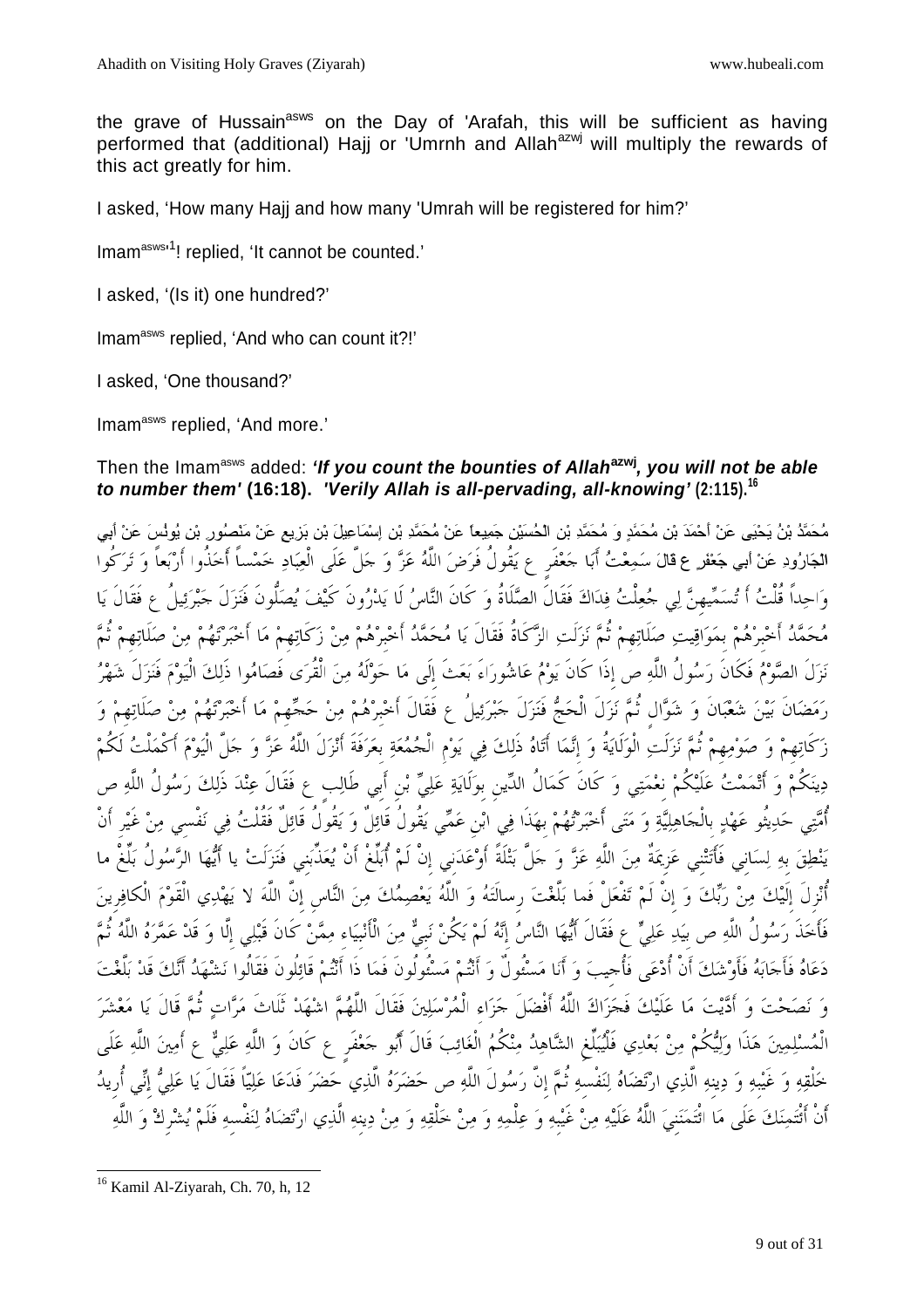فِيهَا يَا زِيَادُ أَحَداً مِنَ الْخَلْقِ ثُمَّ إِنَّ عَلِيّاً ع حَضَرَهُ الَّذِي حَضَرَهُ فَدَعَا وُلْدَهُ وَ كَانُوا اثْنَىْ عَشَرَ ذَكَراً فَقَالَ لَهُمْ يَا بَنِيَّ إِنَّ اللَّهَ عَزَّ وَ جَلَّ قَدْ أَبَى إِلَّا أَنْ يَجْعَلَ فِيَّ سُنَّةً مِنْ يَعْقُوبَ وَ إِنَّ يَعْقُوبَ دَعَا وُلْدَهُ وَ كَانُوا اثْنَىْ عَشَرَ ذَكَراً فَأَخْبَرَهُمْ بِصَاحِبِهِمْ أَلَا وَ إِنِّي أُخْبِرُكُمْ بِصَاحِبِكُمْ أَلَا إِنَّ هَذَيْنِ ابْنَا رَسُولِ اللَّهِ ص الْحَسَنَ وَ الْحُسَيْنَ ع فَاسْمَعُوا لَهُمَا وَ أَطِيعُوا وَ وَازِرُوهُمَا فَإِنِّي قَدِ ائْتَمَنْتُهُمَا عَلَى مَا ائْتَمَنَنِي عَلَيْهِ رَسُولُ اللَّهِ ص مِمَّا ائْتَمَنَهُ اللَّهُ عَلَيْهِ مِنْ خَلْقِهِ وَ مِنْ غَيْبِهِ وَ مِنْ دِينِهِ الَّذِي ارْتَضَاهُ لِنَفْسِهِ فَأَوْجَبَ اللَّهُ لَهُمَا مِنْ عَلِيٍّ عِ مَا أَوْجَبَ لِعَلِيٍّ عِ مِنْ رَسُولِ اللَّهِ ص فَلَمْ يَكُنْ لِأَحَدٍ مِنْهُمَا فَضْلٌ عَلَى صَاحِبِهِ إِلَّا بِكِبَرِهِ وَ إِنَّ الْحُسَيْنَ كَانَ إِذَا حَضَرَ الْحَسَنُ لَمْ يَنْطِقْ فِي ذَلِكَ الْمَجْلِس حَتَّى يَقُومَ ثُمَّ إِنَّ الْحَسَنَ عِ حَضَرَهُ الَّذِي حَضَرَهُ فَسَلَّمَ ذَلِكَ إِلَى الْحُسَيْنِ عِ ثُمَّ إِنَّ حُسَيْناً حَضَرَهُ الَّذِي حَضَرَهُ فَدَعَا ابْنَتَهُ الْكُبْرَى فَاطِمَةَ بِنْتَ الْحُسَيْنِ عِ فَدَفَعَ إِلَيْهَا كِتَاباً مَلْفُوفاً وَ وَصِيَّةً ظَاهِرَةً وَ كَانَ عَلِيُّ بْنُ الْحُسَيْنِ عِ مَبْطُوناً لَا يَرَوْنَ إِلَّا أَنَّهُ لِمَا بِهِ فَدَفَعَتْ فَاطِمَةُ الْكِتَابَ إِلَى عَلِيٍّ بْنِ الْحُسَيْنِ ثُمَّ صَارَ وَ اللَّهِ ذَلِكَ الْكِتَابُ إِلَيْنَا

الْحُسَيْنُ بْنُ مُحَمَّدٍ عَنْ مُعَلًى بْنِ مُحَمَّدٍ عَنْ مُحَمَّدِ بْنِ جُمْهُورٍ عَنْ مُحَمَّدِ بْنِ إِسْمَاعِيلَ بْنِ بَزِيعٍ عَنْ مَنْصُورٍ بْنِ يُونْسَ عَنْ أَبِي الْجَارُودِ عَنْ أَبِي جَعْفَرٍ ع مِثْلَهُ

Muhammad ibn Yahya has narrated from Ahmad ibn Muhammad and Muharnmad ibn al-Hussain both of them from Muhammad ibn lsmail ibn Bazi' who from Mansur ibn Yunus, from abu al-Jarud who has said the following:

'I heard Abu Jafar<sup>asws</sup> say: 'Allah<sup>azwj</sup> has Commanded people to fulfill five obligations. They have undertaken the responsibility for four of these obligations but they have ignored one.'

'The narrator has said: 'I asked the Imam<sup>asws</sup>, 'May Allah<sup>azwj</sup> keeps my soul in service for your cause, will you please, describe them for me?'

The Imam<sup>asws</sup> said: 'The Prayer is one of such obligations. People did not know how to perform the Prayer. Jibril<sup>as</sup> descended and said: 'O Muhammad<sup>saww</sup> explain to them the timing for the Prayer.' Then the Command to pay Zakaat came. Jibril<sup>as</sup> then said: 'O Muhammad<sup>saww</sup> explain to them how to pay Zakaat as you<sup>saww</sup> have explained to them about the Prayer.' Then the Command to fast came. The Messenger of Allah<sup>saww</sup> would send information to the nearby towns and would ask people to fast on the day of 'Ashura'<sup>17</sup> and people would fast on that day.

Then the (Command to Fast during the) month of Ramadan came between the month of Sha'ban and Shawwal. Thereafter, came the Command for Haij. Jibril<sup>as</sup> descended and said to the Holy Prophet: 'Explain to them the rules of Haij as you<sup>saww</sup> have explained to them about the Prayer, Zakat and Fasting.'

#### **Allahazwj Completed the Religion 'Islam' on the Day of Arafa:**

'Thereafter came the Command in the verse about the people who possess Divine Authority. It came to him<sup>saww</sup> on Friday, the Day of Arafa on the ninth of the month of Dhu al-Hajja. Allah<sup>azwj</sup> sent the following verse of the Holy Quran: ' ... **On this day I have** 

 $17$  The  $10<sup>th</sup>$  of the Month of Muharram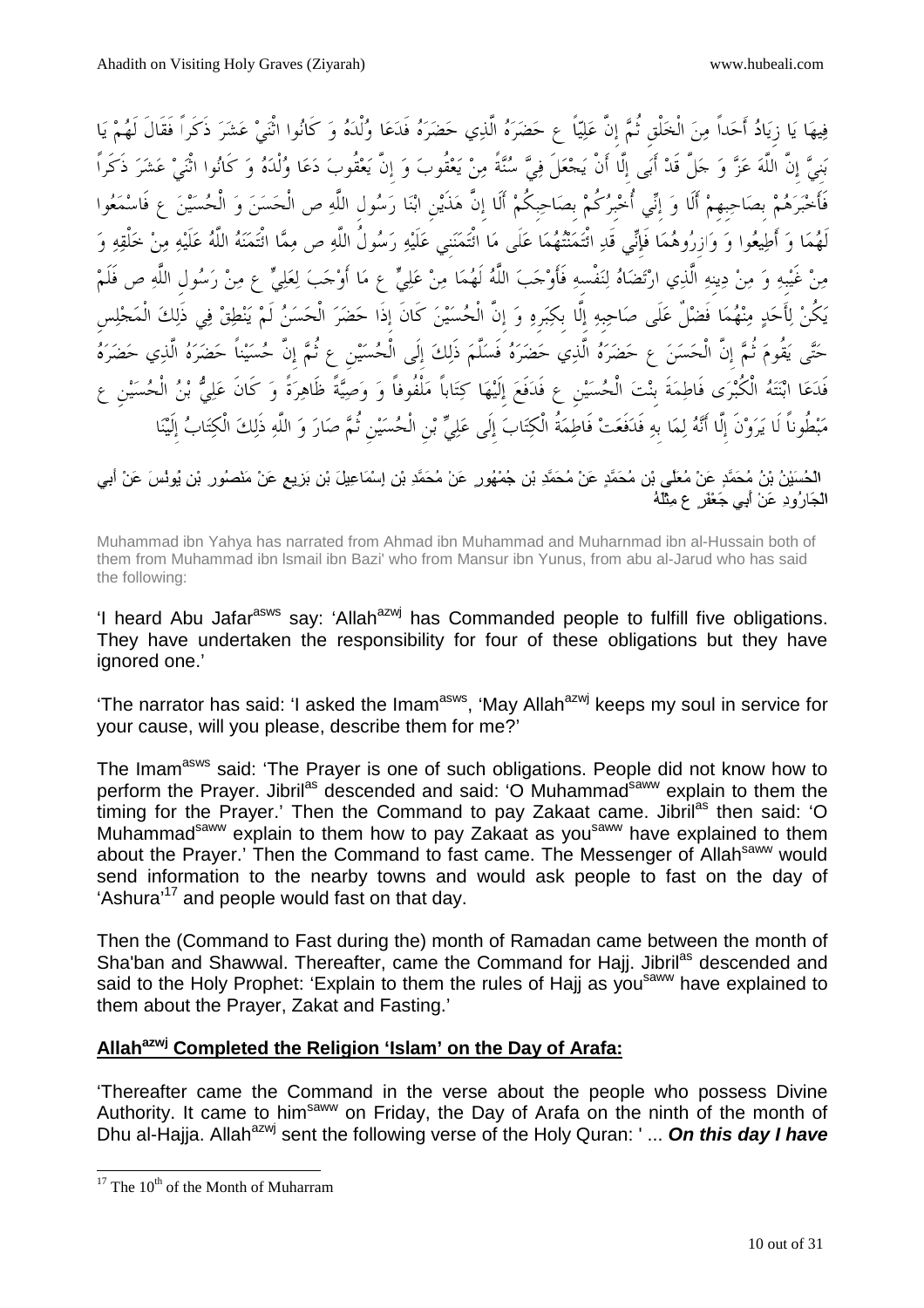**perfected your religion, completed My favors to you, and chosen Islam as your religion .... ' (5:3)'** The perfection of religion came about with the declaration of the fact that Ali<sup>asws</sup> ibn abu Talib possessed Divine Authority over the people. The Messenger of Allah<sup>saww</sup> then said at that time: 'My followers have lived very close to the age of darkness and ignorance. When I speak of the Divine Authority of my cousin, one says this and one says that.

I<sup>saww</sup> say this to myself<sup>saww</sup> in my soul without speaking it out with my tongue. Then the decisive Command of Allah<sup>azwj</sup> came in which He<sup>azwj</sup> had warned me of punishment for not preaching to people about the Divine Authority (of Ali<sup>asws</sup>). And then the following verse of the Holy Quran was sent: **'O Messenger, preach what is revealed to you from your Lord. If you do not preach, it will be as though you have not conveyed My message. Allah protects you from men. He does not guide the unbelieving people.' (5:67)**.

The Messenger of Allah<sup>saww</sup> then holding the hand of Ali<sup>asws</sup> raised it up high and said: 'O people, there had lived no prophet<sup>as</sup> before me<sup>saww</sup> whom Allah<sup>azwj</sup> would not cause to become old. After such age Allah<sup>azwj</sup> would call them to die. I<sup>saww</sup> may be called to die any time very soon but would remain responsible as well as you. What then would you say?' They replied: 'We will testify and say that you<sup>saww</sup> preached, gave good advice and fulfilled your<sup>saww</sup> responsibilities. May Allah<sup>azwj</sup> Grant you<sup>saww</sup> the best of the rewards that He<sup>azwj</sup> has Granted to the messengers<sup>as</sup>.' He (the Holy Prophet<sup>saww</sup>) then said: '0 Lord, bear testimony.' He<sup>saww</sup> said so three times. Then he<sup>saww</sup> said: 'O the community of the Muslims! this is the person<sup>asws</sup> who possesses Divine Authority over you after me<sup>saww</sup>. Those of you present here must inform about this declaration to those who are absent from here.'

'Abu Jafar<sup>asws</sup> has said: 'I swear by Allah<sup>azwj</sup>, that Ali<sup>asws</sup> was the Guardian of the trust of Allah<sup>azwj</sup> in His creatures, the Guardian of His<sup>azwj</sup> Secrets and religion which He<sup>azwj</sup> has chosen for Himself<sup>azwj</sup>. Then the Holy Prophet<sup>saww</sup> experienced what is to be experienced and called Ali<sup>asws</sup> near and said: 'O Ali<sup>asws</sup>, I<sup>saww</sup> want to appoint and entrust you<sup>asws</sup> with that which Allah<sup>azwj</sup> has Entrusted me<sup>saww</sup> of His<sup>azwj</sup> secrets, His<sup>azwj</sup> knowledge, His<sup>azwj</sup> creatures and His<sup>azwj</sup> religion which He<sup>azwj</sup> has chosen for Himself<sup>azwj</sup>.' The Imam<sup>asws</sup> then said: 'O Ziyad! I swear by Allah<sup>azwj</sup> that no one besides Ali<sup>asws</sup> had any share in it (appointed as Divine Authority over the people). Ali<sup>asws</sup>, thereafter experienced what was to be experienced (the time of his leaving this world).

He<sup>asws</sup> then called his children who numbered twelve sons. He said to them: 'My children, Allah<sup>azwj</sup> has Decided to place in me<sup>asws</sup> the noble tradition that He<sup>azwj</sup> had placed in Jacob<sup>as</sup> (Ya'qub). Jacob<sup>as</sup> called all of his children who numbered twelve sons and he<sup>as</sup> informed them about (the status of) their companion (brother, Joseph<sup>as</sup>). Please note that lasws also want to inform you about your companion. These two, al-Hassan<sup>asws</sup> and al-Hussain<sup>asws</sup> are the children of the Messenger of Allah<sup>saww</sup>. You must listen to them<sup>asws</sup>, obey and support them<sup>asws</sup>.

I have entrusted them<sup>asws</sup> with that which the Messenger of Allah<sup>saww</sup> had entrusted me<sup>asws</sup> in the matters of the creatures of Allah<sup>azwj</sup>, His<sup>azwj</sup> secrets and His<sup>azwj</sup> religion, which He<sup>azwj</sup> has chosen for Himself<sup>azwj</sup>. Allah<sup>azwj</sup> has Made of the responsibility of Ali<sup>asws</sup> toward them<sup>asws</sup> just like the responsibility of the Messenger of Allah<sup>saww</sup> toward Ali<sup>asws</sup>. All of their<sup>asws</sup> virtuous perfection is equal except the elderliness in age. Al-Hussain<sup>asws</sup>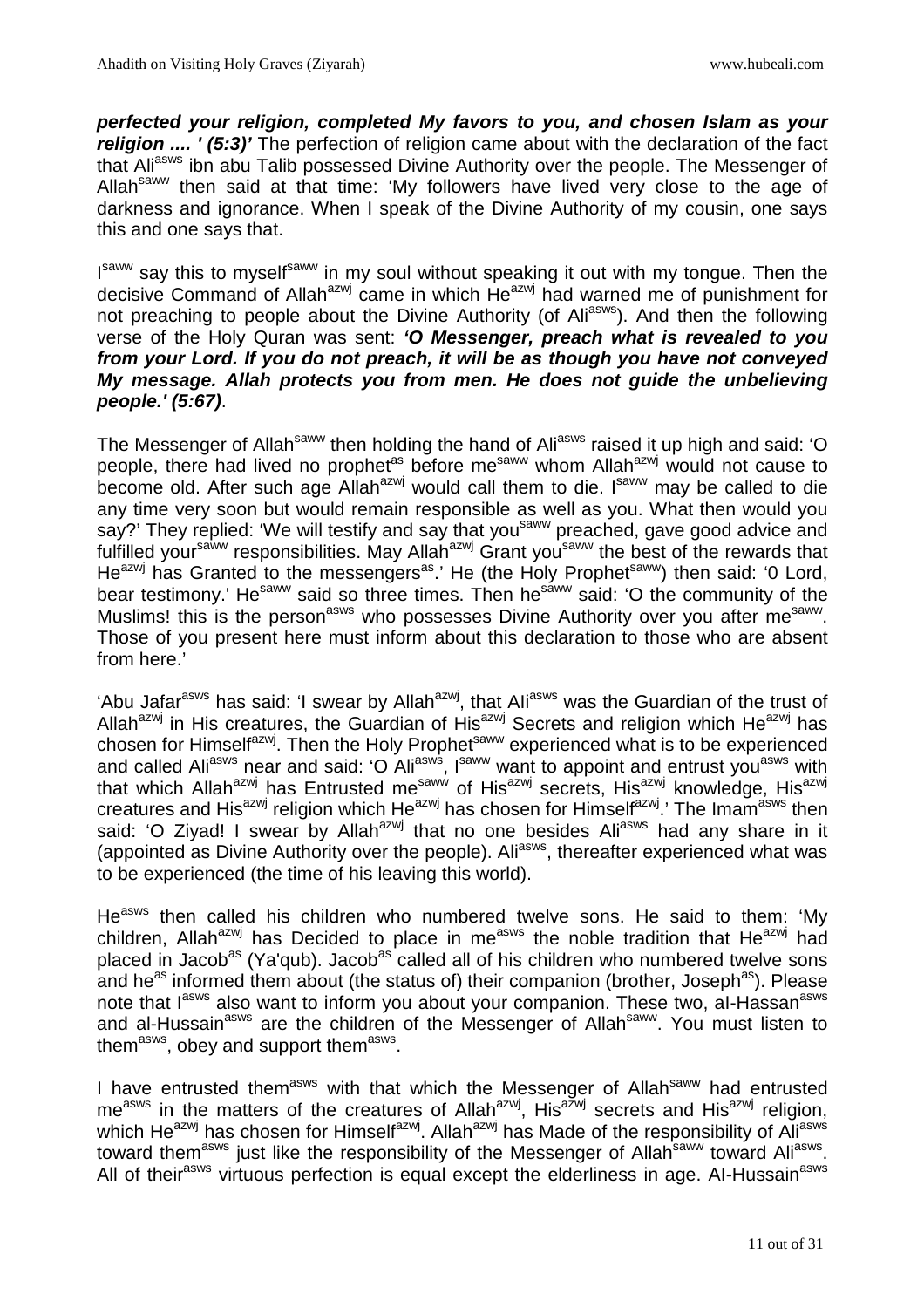would never raise his voice in a meeting in the presence of al-Hassan<sup>asws</sup> before he would leave the place.' 'Al-Hassan<sup>asws</sup> then experienced (the coming of the time of his death) what is to be experienced. He delivered and submitted it (the Divine trust) all to al-Hussain<sup>asws</sup>.

When the time of the death of al-Hussain<sup>asws</sup> came he<sup>asws</sup> called his eldest daughter, Fatimah<sup>asws</sup>, and gave to her a sealed document and his publicly declared will. Ali ibn al-Hussain<sup>asws</sup> was ill with internal illness and they thought he was about to die. Fatimah<sup>asws</sup> gave the document to Ali ibn al-Hussain<sup>asws</sup> and thereafter, I swear by Allah<sup>azwj</sup> that document came to us.' AI-Husayn ibn Muhammad has narrated from Mu'alla ibn Muhammad from Muhammad ibn Jumhur from Muhammad ibn lsmail ibn Bazi' from Mansur ibn Yunus from abu al-Jarud from abu Jafar<sup>asws</sup> a similar Hadith'.<sup>18</sup>

#### **The Reward for the Ziyarah of Hussainasws on the Day of 'Ashura:**

حَدَّنْنِي أبي وَ أخِي وَ حَمَاعَةُ مَشَايِخِي عَنْ مُحَمَّدِ بْن يَحْيَى عَنْ مُحَمَّدِ بْن عَلِيٍّ الْمَدَائِنِيٍّ قَالَ أَخْبَرَنِي مُحَمَّدُ بْنُ سَعِيدٍ الْبَجَلِيُّ عَنْ قَبيصَةَ عَنْ جَابر الْخُفِيِّ قَالَ دَخَلْتُ عَلَى جَعْفَر بْنِ مُحَمَّدٍ عِ فِي يَوْم عَاشُورَاءَ فَقَالَ لِي هَؤُلَاء زُوَّارُ اللَّهِ وَ حَقٌّ عَلَى الْمَزُورِ أَنْ يُكْرِمَ الزَّائِرَ مَنْ بَاتَ عِنْدَ قَبْرِ الْحُسَيْنِ ع لَيْلَةَ عَاشُورَاءَ لَقِيَ اللَّه مُلَطَّخاً بدَمِهِ يَوْمَ الْقِيَامَةِ كَأَنَّمَا قُتِلَ مَعَهُ فِي عَرْصَتِهِ [عَصْرِهِ ]وَ قَالَ مَنْ زَارَ قَبْرَ الْحُسَيْنِ عِ أَيْ يَوْمَ عَاشُورَاءَ وَ[ أَوْ ]بَاتَ عِنْدَهُ كَانَ كَمَنِ اسْتُشْهِدَ بَيْنَ يَدَيْهِ

My father, my brother and all of my scholars narrated to me from Muhammad ibn Yahya, from Muhammad ibn 'Ali Al-MadEnni, from Muhammad ibn Sa'eed Al-Bajali, from Qabisah, from Jabir Al-Ju'fi, who said:

I went to Ja'far ibn Muhammad (Imam Sadiq<sup>asws</sup>) on the Day of 'Ashura' and he<sup>asws</sup> said to me (as part of a longer Hadith):

These (referring to the Zuwwar of Hussain<sup>asws</sup>) are the Zuwwar<sup>19</sup> of Allah<sup>azwj</sup> and it is an obligation on the host to honour the Zair. Those who spend the night of 'Ashura next to the grave of Hussain<sup>asws</sup> will meet Allah<sup>azwj</sup> on the Day of Judgment stained with their blood as if they were killed with him on the desert (Karbala). Those who go to the Ziyarah of the grave of Hussain<sup>asws</sup> the Day of 'Ashura and spend the night next to his grave are like those who were martyred in front of Hussain<sup>asws 20</sup>

Abu 'Ali Muhammad ibn Hammam narrated to me from Ja'far ibn Muhammad ibn Malik AI-Fazari, from Ahmad ibn 'Ali ibn 'Ubayd Al-Ju'fi, from Hussain ibn 'Sulayman, from Hussain ibn Asad, from Hammad ibn 'Isa, from Hariz, who said:

Abu Abd Allah (Imam Sadiq<sup>asws</sup>) said: '(Entering) Paradise is made mandatory for

حَدَّنْنِي أَبُو عَلِيٍّ مُحَمَّدُ بْنُ هَمَّام قَالَ حَدَّنْنِي حَعْفَرُ بْنُ مُحَمَّدٍ بْنِ مَالِكٍ الْفَزَارِيُّ قَالَ حَدَّنَنِي أَحْمَدُ بْنُ عَلِيٍّ بِي مَالِكِ الْفَزَارِي قَالَ حَلَيْنِ مُنْ وَالِحَمْدِيُّ وَالَ حَ سُلَيْمَانَ عَن الْحُسَيْنِ بْنِ أَسَدٍ عَنْ حَمَّادِ بْنِ عِيسَى عَنْ حَرِيزِ عَنْ أَبِي عَبْدِ اللَّهِ عِ مَنْ زَارَ الْحُسَيْنَ يَوْمَ عَاشُوراءَ وَجَبَتْ لَهُ الْجَنَّةُ

<sup>-</sup> $^{18}$  Al-Kafi, vol. 1, H. 755, حس 1 $\cdot$  ج الكـــــافي . $291$ 

<sup>19</sup> Visitors

<sup>20</sup> Kamil Al-Ziyarah, Ch. 71, h, 1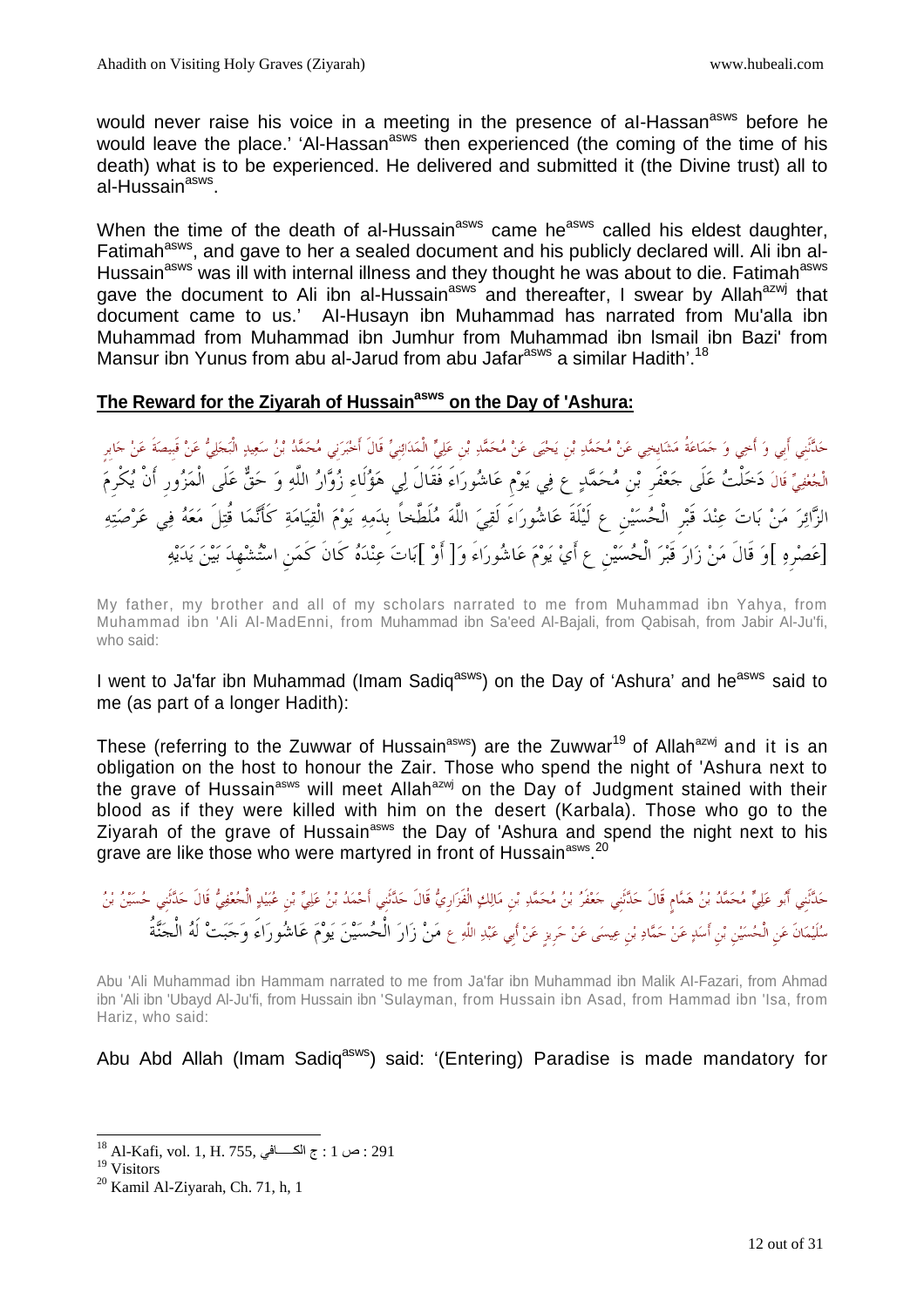# those who go to the Ziyarah of Hussain<sup>asws</sup> on the Day of Ashura'.<sup>21</sup>

وَ حَدَّنَني مُحَمَّدُ بْنُ عَبْدِ اللَّهِ بْن حَعْفَر الْحِمْيَريُّ عَنْ أبيهِ عَنْ يَعْقُوبَ بْنِ يَزِيدَ الْأَنْبَارِيَّ عَنْ مُحَمَّدِ بْنِ يَوْ قَالَ الْمَرْوِي عَبْدِ اللَّهِ ع قَالَ مَنْ زَارَ قَبْرَ الْحُسَيْن بْنِ عَلِيٍّ يَوْمَ عَاشُورَاءَ عَارِفاً بِحَقِّهِ كَانَ كَمَنْ زَارَ اللَّهَ فِي عَرْشِهِ

Muhammed ibn 'Abd Allah ibn ja'far Al-Himyari narrated to me from his father who from Yaqub ibn Yazid Al-Anbari, from Muhammad ibn Abi 'Umayr, from Zayd Al-Shahham, who said:

Abu 'Abd Allah (Imam Sadiq<sup>asws</sup>) said: Those who go to the Ziyarah of the grave of Hussain<sup>asws</sup> ibn 'Ali<sup>asws</sup> on the Day of 'Ashura while knowing his<sup>asws</sup> rights are like those who go to the Ziyarah of Allah<sup>azwj</sup> on His Throne'.<sup>22</sup>

حَدَّنَنِي الْحُسَيْنُ بْنُ مُحَمَّدِ بْنِ عَامِرٍ عَنِ الْمُعَلَى بْنِ مُحَمَّدٍ عَنْ مُحَمَّدِ بْنِ حُمْهُورِ الْعَمِّيِّ عَمَّنْ ذَكَرَهُ عَنْهُمْ ع قَالَ مَنْ زَارَ [قَبْرَ ] الْحُسَيْن ع يوم عاشوراءَ كَانَ كَمن تشحطَ بِدمه بين يديه

Hussain ibn Muhammad ibn 'Amir narrated to me from Mu'alla ibn Muhammad, from Muhammad ibn jumhur Al-'Ammi, from someone whom he mentioned, from them (the infallible Imams<sup>asws</sup>), who said:

Those who go to the Ziyarah of the grave of Hussain<sup>asws</sup> on the Day of 'Ashura, are like those who were drenched with their blood in front of him<sup>asws</sup>.<sup>23</sup>

وَ وَي مُحَدَّدُ بِيُرَأَسِ بَسَارٍ[ سَنَّارٍ ]الْمَدَائِنِيُّ بِإِسْنَادِهِ قَالَ مَنْ سَقَى عَوْمٌ عَاشُوراءَ عنْدَ قَبِي الْمُحسَيْنِ عِ كَانَ كَمَنْ سَقَى عَسْكَرَ الْحسينِ ع و شهِد معه

Muhammad ibn Abi Sayyar Al-Madaini narrated through his Isnad that:

Those who distribute water (to people) on the Day of 'Ashura next to the grave of Hussain<sup>asws</sup> are like those who were with Hussain<sup>asws</sup> and distributed water to those in his<sup>asws</sup> camp'.<sup>24</sup>

حَدَّنْنِي حَعْفَرُ بْنُ مُحَمَّدِ بْنِ إِبْرَاهِيمَ الْمُوسَوِيُّ عَنْ عُبَيْدِ اللَّهِ بْن نَهيكٍ عَن ابْن أبي عُمَيْر عَنْ زَيْدٍ الشَّحَّام عَنْ حَعْفَر بْن مُحَمَّدٍ الصَّادِق ع قَالَ مَنْ زَارَ الْحسين ع لَيلَةَ النصف من شعبانَ غَفَر اللَّه لَه ما تقَدم من ذُنوبِه و ما تأَخر و من زاره يوم عرفَةَ كَتب اللَّه لَه ثَوَابَ أَلْف حِجَّةٍ مُتَقَبَّلَةٍ –وَ أَلْفِ عُمْرَةٍ مَبْرُورَةٍ وَ مَنْ زَارَهُ يَوْمَ عَاشُورَاءَ فَكَأَنَّمَا زَارَ اللَّهَ فَوْقَ[ فِي ]عَرْشِهِ

Jafar ibn Muhammad ibn Ibrahim Al-Musawi narrated to me from 'Ubayd Allah bin Nahik, from Ibn Abi 'Umayr, from Zayd Al-Shahham, who said:

Jafar<sup>asws</sup> ibn Muhammad<sup>asws</sup> Al-Sadiq<sup>asws</sup> said: Allah<sup>azwj</sup> will forgive the past and future sins of those who go to the Ziyarah of Hussain<sup>asws</sup> on the night of the fifteenth of Sha'ban.

 $21$  Kamil Al-Ziyarah, Ch. 71, h, 2

 $22$  Kamil Al-Ziyarah, Ch. 71, h, 3

<sup>23</sup> Kamil Al-Ziyarah, Ch. 71, h, 4

<sup>24</sup> Kamil Al-Ziyarah, Ch. 71, h, 5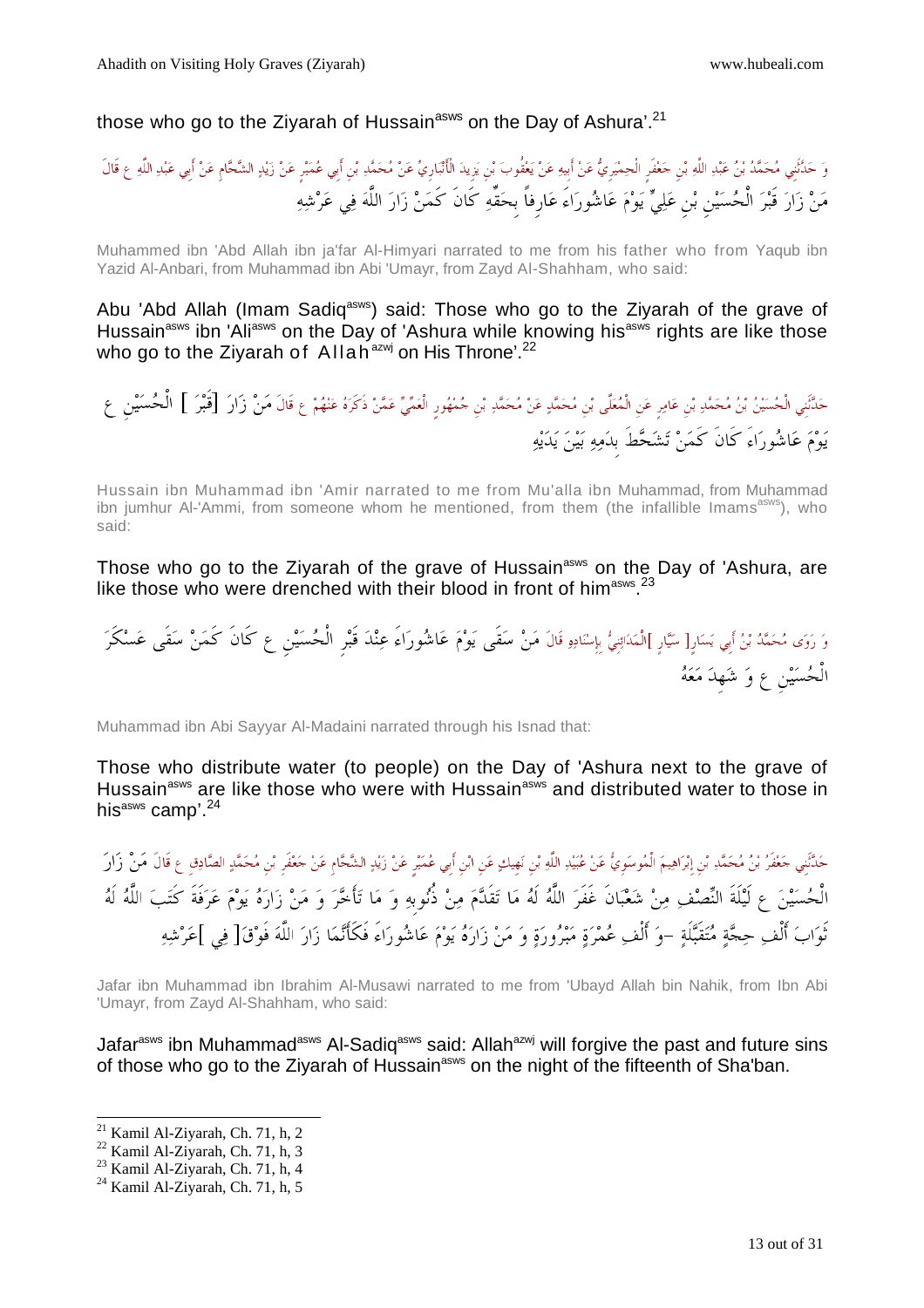Allah $a^{2}$  will register the reward of one thousand accepted Hajj and one thousand purified 'Umrah for those who go to the Ziyarah of Hussain<sup>asws</sup> on the Day of 'Arafah.

Those who go to the Ziyarah of Hussain<sup>asws</sup> on the Day of 'Ashura, it is as if they have gone to the Ziyarah of Allah<sup>azwj</sup> on top of His<sup>azwj</sup> Throne'.<sup>25</sup>

حَدَّنْنِي مُحَمَّدُ بْنُ عَبْدِ اللَّهِ بْنِ حَعْفَرٍ عَنْ أَبيهِ عَبْدِ اللَّهِ بْنِ حَعْفَرِ الْحِمْيَرِيِّ عَنْ مُحَمَّدٍ بْنِ الْحُسَيْنِ عَنْ حَمْدَالَ بْنِ الْمُعَافَا عَن ابْنِ أَبِي عُمَيْرِ عَنْ زَيْدٍ الشَّحَّامِ عَنْ أَبِي عَبْدِ اللَّهِ ع وَ ذَكَرَ مِثْلَهُ

The above Hadith has also been narrated to me through the following chain: Muhammad ibn 'Abd Allah ibn ja'far, from his father 'Abd Allah ibn Ja'far Al-Himyari, from Muhammad ibn Hussain, from Hamdan ibn Mu'afa, from Ibn Abi 'Umayr, from Zayd Al-Shahham, from Abi 'Abd Allah (Imam Sadiq<sup>asws</sup>).<sup>26</sup>

حَلَنَنِي حَكِيمُ بْنُ دَاوُدَ بْنِ حَكِيمٍ وَ غَيْرُهُ عَنْ مُحَمَّدٍ بْنِ مُوسَى الْهَمْدَانِيِّ عَنْ مُحَمَّدِ بْنِ حَكَيْد أَوْسَمَعْ الْهَمْدَانِيِّ عَنْ مُحَمَّدٍ بْنِ عُوسَكِي عَنْ مُحَمَّدٍ بْنِ عَلَيْهِ حَمَدًى بِ عَلْقَمَةَ بْنِ مُحَمَّدٍ الْحَضْرَمِيِّ وَ مُحَمَّدِ بْنِ إِسْمَاعِيلَ عَنْ صَالِحٍ بْنِ عُقْبَةَ عَنْ مَالِكٍ الْحُهَنِيِّ عَنْ أَبي حَعْفَر الْبَاقِر ع قَالَ مَنْ زَارَ الْحُسَبَيْنَ ع يَوْمَ عَاشُورَاءَ مِنَ الْمُحَرَّمِ -حَتَّى يَظَلَّ عِنْدَهُ بَاكِياً لَقِيَ اللَّهَ تَعَالَى يَوْمَ الْقِيَامَةِ بِثَوَاب أَلْفَىْ[ أَلْف ] أَلْف حِجَّةٍ وَ أَلْفَىْ [أَلْفِ ] أَلْفِ عُمْرَةٍ وَ أَلْفَىْ أَلْفٍ غَزْوَةٍ وَ تَوَابُ كُلِّ حِجَّةٍ وَ عُمْرَةٍ وَ غَزَاوَةٍ كَثَوَابٍ مَنْ حَجَّ وَ اعْتَمَرَ وَ غَزَا مَعَ رَسُولِ اللَّهِ ص وَ مَعَ الْأَئِمَّةِ الرَّاشِدِينَ صَلَوَاتُ اللَّهِ عَلَيْهِمْ أَجْمَعِينَ قَالَ قُلْتُ جُعِلْتُ فِدَاكَ –فَمَا لِمَنْ كَانَ فِي بُعْدِ الْبِلَادِ وَ أَقَاصِيهَا وَ لَمْ يُمْكِنْهُ الْمَصِيرُ] الْمَسيرُ [إِلَيْهِ فِي ذَلِكَ الْيَوْمِ قَالَ إِذَا كَانَ ذَلِكَ الْيَوْمُ بَرَزَ إِلَى الصَّحْرَاء أَوْ صَعِدَ سَطْحاً مُرْتَفِعاً فِي دَارِهِ وَ أَوْمَأَ إِلَيْهِ بِالسَّلَامِ وَ اجْتَهَدَ عَلَى قَاتِلِهِ بِالدُّعَاءِ وَ صَلَّى بَعْدَهُ رَكْعَتَيْنِ يَفْعَلُ ذَلِكَ فِي صَدْرِ النَّهَارِ قَبْلَ الزَّوَالِ ثُمَّ لْيَنْدُبِ الْحُسَيْنَ ع وَ يَبْكِيهِ وَ يَأْمُرُ مَنْ فِي دَارِهِ بِالْبُكَاءِ عَلَيْهِ وَ يُقِيمُ فِي دَارِهِ مُصِيبَتَهُ بِإِظْهَارِ الْجزعِ علَيه و يتلَاقَونَ بِالْبكَاءِ بعضهم بعضاً في الْبيوت و لْيعز بعضهم بعضاً بِمصابِ الْحسينِ ع فَأَنا ضامن لَهم إِذَا فَعلُوا ذَلك علَى اللَّه عز و جلَّ جميع هذَا الثَّوابِ فَقُلْت جعلْت فداك و أَنت الضامن لَهم إِذَا فَعلُوا ذَلك و الزَّعِيمُ بِهِ قَالَ أَنَا الضَّامِنُ لَهُمْ ذَلِكَ وَ الزَّعِيمُ لِمَنْ فَعَلَ ذَلِكَ قَالَ قُلْتُ فَكَيْفَ يُعَزِّي بَعْضُهُمْ بَعْضاً قَالَ يَقُولُونَ عَظَّمَ اللَّهُ أُجُورَنَا بِمُصَابِنَا بِالْحُسَيْنِ ع وَ جَعَلَنَا وَ إِيَّاكُمْ مِنَ الطَّالِبِينَ بِثَأْرِهِ مَعَ وَلِيِّهِ الْإِمَامِ الْمَهْدِيِّ مِنْ آلِ مُحَمَّدٍ ص فَإِنِ استطَعت أَنْ لَا تنتشر يومك في حاجة فَافْعلْ -فَإِنه يوم نحس لَا تقْضى فيه حاجةٌ و إِنْ قُضيت لَم يبارك لَه فيها و لَمْ يَرَ رُشْداً وَ لَا تَدَّخِرَنَّ لِمَنْزِلِكَ شَيْئاً فَإِنَّهُ مَنِ ادَّخَرَ لِمَنْزِلِهِ شَيْئاً فِي ذَلِكَ الْيَوْمِ لَمْ يُبَارَكْ لَهُ فِيمَا يَدَّخِرُهُ وَ لَا يُبَارَكُ لَهُ فِي أَهْلِهِ فَمَنْ فَعَلَ ذَلِكَ كُتِبَ لَهُ تَوَابُ أَلْفِ أَلْفِ حِجَّةٍ وَ أَلْفِ أَلْفِ عُمْرَةٍ وَ أَلْفِ أَلْفِ غَزْوَةٍ كُلُّهَا مَعَ رَسُول اللَّهِ ص وَ كَانَ لَهُ ثَوَابُ مُصِيبَةِ كُلِّ نَبِيٍّ وَ رَسُولٍ وَ صِدِّيقٍ وَ شَهيدٍ مَاتَ أَوْ قُتِلَ مُنْذُ خَلَقَ اللَّهُ الدُّنْيَا إِلَى أَنْ تَقُومَ السَّاعَةُ قَالَ صَالِحُ بْنُ عُقْبَةَ الْجُهَنِيُّ وَ سَيْفُ بْنُ عَمِيرَةَ قَالَ عَلْقَمَةُ بْنُ مُحَمَّدٍ الْحَضْرَمِيُّ فَقُلْتُ لِأَبِي جَعْفَرِ ع عَلِّمْني دُعَاءً أَدْعُو بِهِ فِي ذَلِكَ الْيَوْمِ إِذَا أَنَا زُرْتُهُ مِنْ قَرِيبٍ وَ دُعَاءً أَدْعُو بِهِ إِذَا لَمْ أَزُرْهُ مِنْ قَرِيبٍ وَ أَوْمَأْتُ إِلَيْهِ مِنْ بُعْدِ الْبِلَاد و من سطْحِ دارِي بِالسلَامِ قَالَ فَقَالَ يا علْقَمةُ إِذَا أَنت صلَّيت ركْعتينِ بعد أَنْ تومئَ إِلَيه بِالسلَامِ و قُلْت عند

<sup>-</sup><sup>25</sup> Kamil Al-Ziyarah, Ch. 71, h, 6

<sup>&</sup>lt;sup>26</sup> Kamil Al-Ziyarah, Ch. 71, h, 7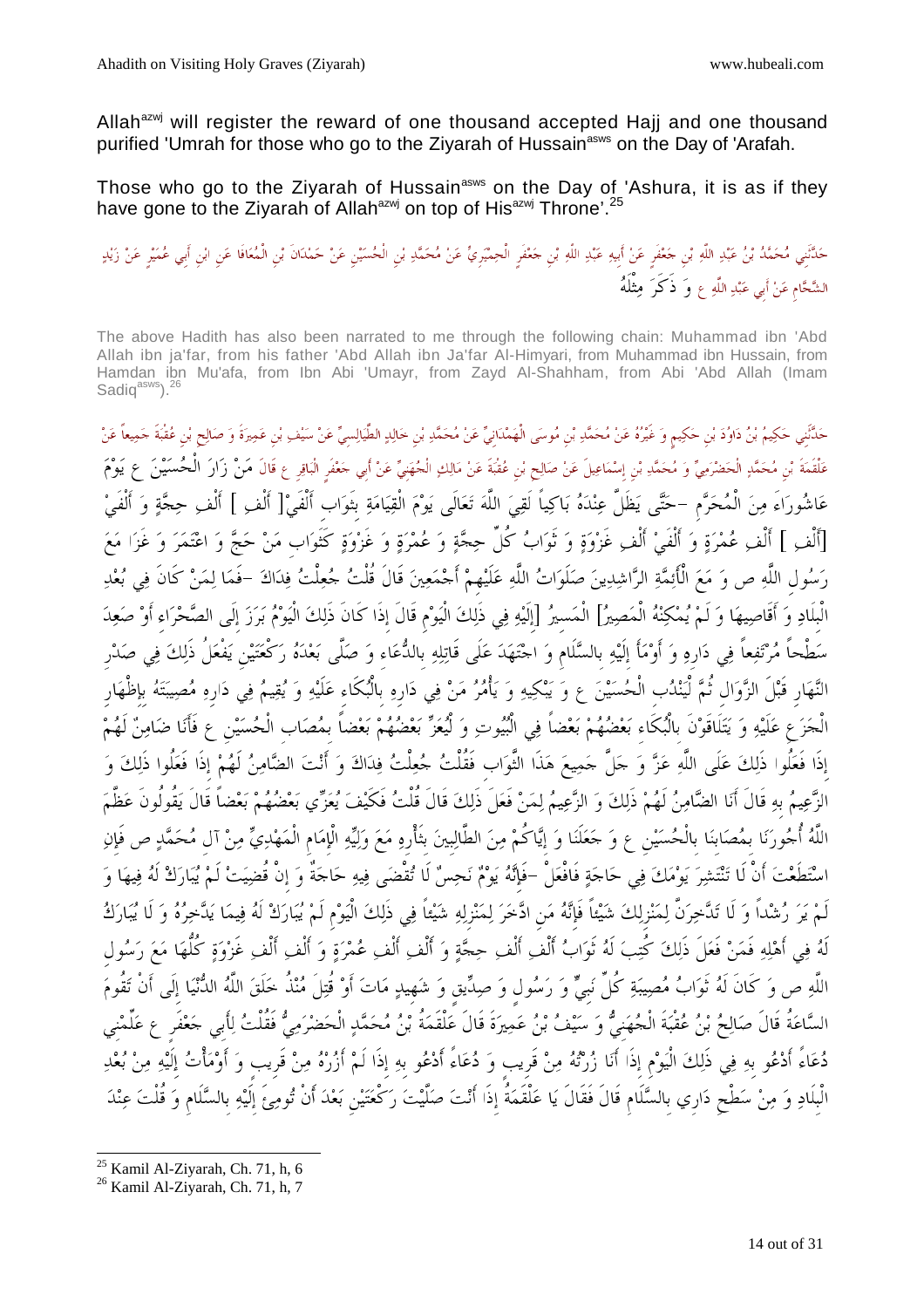الْإِيمَاءِ إِلَيْهِ وَ مِنْ بَعْدِ الرَّكْعَتَيْنِ هَذَا الْقَوْلَ فَإِنَّكَ إِذَا قُلْتَ ذَلِكَ فَقَدْ دَعَوْتَ بِمَا يَدْعُو بِهِ مَنْ زَارَهُ مِنَ الْمَلَائِكَةِ وَ كَتَبَ اللَّهُ لَكَ بِهَا أَلْفَ أَلْفِ حَسَنَةٍ وَ مَحَا عَنْكَ أَلْفَ أَلْفِ سَيِّئَةٍ وَ رَفَعَ لَكَ مِائَةَ أَلْفِ[ أَلْف ] دَرَجَةٍ وَ كُنْتَ مِمَّنِ اسْتُشْهِدَ مَعَ الْحُسَيْنِ بْنِ عَلِيٍّ حَتَّى تُشَارِكَهُمْ فِي دَرَجَاتِهِمْ وَ لَا تُعْرَفُ إِلَّا فِي الشُّهَدَاء الَّذِينَ اسْتُشْهِدُوا مَعَهُ وَ كَتَبَ لَكَ ثَوَابَ كُلِّ نَبِيٍّ وَ رَسُول وَ زِيَارَةِ مَنْ زَارَ الْحُسَيْنَ بْنَ عَلِيٍّ عِ مُنْذُ يَوْمَ قُتِلَ

السَّلَامُ عَلَيْكَ يَا أَبَا عَبْدِ اللَّهِ السَّلَامُ عَلَيْكَ يَا ابْنَ رَسُولِ اللَّهِ السَّلَامُ عَلَيْكَ يَا خِيَرَةِ اللَّهِ وَ ابْنَ خِيَرَتِهِ السَّلَامُ عَلَيْكَ يَا ابْنَ أَمِيرِ الْمُؤْمِنِينَ وَ ابْنَ سَيِّدِ الْوَصِيِّينَ السَّلَامُ عَلَيْكَ يَا ابْنَ فَاطِمَةَ سَيِّدَةِ نسَاء الْعَالَمِينَ السَّلَامُ عَلَيْكَ يَا ثَارَ اللَّهِ وَ ابْنَ ثَارِه و الْوِتر الْموتور السلَام علَيك و علَى الْأَرواحِ الَّتي حلَّت بِفنائك و أَناخت بِرحلك علَيكُم مني جميعاً سلَام اللَّهِ أَبداً مَا بَقِيتُ وَ بَقِيَ اللَّيْلُ وَ النَّهَارُ يَا أَبَا عَبْدِ اللَّهِ لَقَدْ عَظُمَتِ الرَّزِيَّةُ وَ جَلَّتِ الْمُصِيبَةُ بكَ عَلَيْنَا وَ عَلَى جَمِيعِ أَهْلِ السَّمَاوَاتِ وَ الْأَرْضِ فَلَعَنَ اللَّهُ أُمَّةً أَسَّسَتْ أَسَاسَ الظُّلْمِ وَ الْجَوْرِ عَلَيْكُمْ أَهْلَ الْبَيْتِ وَ لَعَنَ اللَّهُ أُمَّةً دَفَعَتْكُمْ عَنْ مَقَامِكُمْ وَ أَزَالَتْكُمْ عَنْ مَرَاتِبكُمُ الَّتِي رَتَّبَكُمُ اللَّهُ فِيهَا وَ لَعَنَ اللَّهُ أُمَّةً قَتَلَتْكُمْ –وَ لَعَنَ اللَّهُ الْمُمَهِّدِينَ لَهُمْ بِالتَّمْكِينِ مِنْ] قِتَالِكَ [قِتَالِكُمْ بَرِئْتُ إِلَى اللَّهِ وَ إِلَيْكُمْ مِنْهُمْ وَ مِنْ أَشْيَاعِهِمْ وَ أَتْباعِهِمْ يَا أَبَا عَبْدِ اللَّهِ إِنِّي سِلْمٌ لِمَنْ سَالَمَكُمْ وَ حرب لمن حاربكُم إِلَى يومِ الْقيامة فَلَعن اللَّه آلَ زِياد و آلَ مروانَ و لَعن اللَّه بنِي أُميةَ قَاطبةً و لَعن اللَّه ابن مرجانةَ وَ لَعَنَ اللَّهُ عُمَرَ بْنَ سَعْدٍ وَ لَعَنَ اللَّهُ شَمِراً وَ لَعَنَ اللَّهُ أُمَّةً أَسْرَجَتْ وَ أَلْجَمَتْ وَ تَهَيَّأَتْ لِقِتَالِكَ يَا أَبَا عَبْدِ اللَّهِ بِأَبِي أَنت و أُمي لَقَد عظُم مصابِي بِك فَأَسأَلُ اللَّه الَّذي أَكْرم مقَامك أَنْ يكْرِمنِي بِك و يرزقَنِي طَلَب ثَارِك مع إِمامٍ مَنْصُورِ مِنْ آلِ مُحَمَّدٍ ص اللَّهُمَّ اجْعَلْني وَجيهاً عِنْدَكَ بِالْحُسَيْنِ [ بِالْحُسَيْنِ عِنْدَكَ –]فِي الدُّنْيَا وَ الْآخِرَةِ يَا سَيِّدِي يا أَبا عبد اللَّه إِني أَتقَرب إِلَى اللَّه تعالَى و إِلَى رسوله و إِلَى أَميرِ الْمؤمنِين و إِلَى فَاطمةَ و إِلَى الْحسنِ و إِلَيك صلَّى اللَّه علَيك و سلَّم و علَيهِم بِموالاتك يا أَبا عبد اللَّه و بِالْبراءَة من أَعدائك و ممن قَاتلَك و نصب لَك الْحرب و من جميعِ أَعدائكُم و بِالْبراءَة ممن أَسس الْجور و بنى علَيه بنيانه و أَجرى ظُلْمه و جوره علَيكُم و علَى أَشْيَاعِكُمْ بَرئْتُ إِلَى اللَّهِ وَ إِلَيْكُمْ مِنْهُمْ وَ أَتَقَرَّبُ إِلَى اللَّهِ ثُمَّ إِلَيْكُمْ بِمُوَالاتِكُمْ وَ مُوَالاةِ وَلِيِّكُمْ وَ الْبَرَاءَةِ مِنْ أَعْدَائِكُمْ وَ مِنَ النَّاصِبِينَ لَكُمُ الْحَرْبَ وَ الْبَرَاءَةِ مِنْ أَشْيَاعِهِمْ وَ أَتْبَاعِهِمْ إِنِّي سِلْمٌ لِمَنْ سَالَمَكُمْ وَ حَرْبٌ لِمَنْ حَارَبَكُمْ –وَ وَلِيُّ[ مُوَال ] لِمَنْ وَالاكُمْ وَ عَدُوٌّ لِمَنْ عَادَاكُمْ فَأَسْأَلُ اللَّهَ الَّذِي أَكْرَمَنِي بِمَعْرِفَتِكُمْ –وَ مَعْرِفَةِ أَوْلِيَائِكُمْ وَ رَزَقَنِي الْبَرَاءَةَ مِنْ أَعْدَائِكُمْ أَنْ يَجْعَلَنِي مَعَكُمْ فِي الدُّنْيَا وَ الْآخِرَةِ وَ أَنْ يُتَبِّتَ لِي عِنْدَكُمْ قَدَمَ صِدْقٍ فِي الدُّنْيَا وَ الْآخِرَةِ -وَ أَسأَلُه أَنْ يبلِّغنِي الْمقَام الْمحمود لَكُم عند اللَّه و أَنْ يرزقَنِي طَلَب ثَارِكُم -مع إِمامٍ مهدي ناطقٍ لَكُم و أَسأَلُ اللَّه بِحقِّكُم و بِالشأْن الَّذي لَكُم عنده -أَنْ يعطينِي بِمصابِي بِكُم أَفْضلَ ما أَعطَى مصاباً بِمصيبة ]بِمصيبته [ أَقُولُ إِنا للَّه و إِنا إِلَيه راجِعونَ يا لَها من مصيبة ما أَعظَمها و أَعظَم رزِيتها في الْإِسلَامِ -و في جميعِ أَهلِ السماوات و الْأَرضِ[ الْأَرضين [ اللَّهم اجعلْنِي في مقَامي هذَا ممن تنالُه منك صلَوات و رحمةً و مغفرةٌ اللَّهم اجعلْ محياي مَحْيَا مُحَمَّدٍ وَ آلِ مُحَمَّدٍ وَ مَمَاتِي مَمَاتَ مُحَمَّدٍ وَ آلِ مُحَمَّدٍ ص اللَّهُمَّ إِنَّ هَذَا يَوْمٌ تَنَزَّلَتْ] تَنْزِلُ [فِيهِ اللَّعْنَةُ عَلَى آلِ زِياد و آلِ أُميةَ و ابنِ آكلَة الْأَكْباد اللَّعينِ بنِ اللَّعينِ علَى لسان نبِيك في كُلِّ موطنٍ و موقف وقَف فيه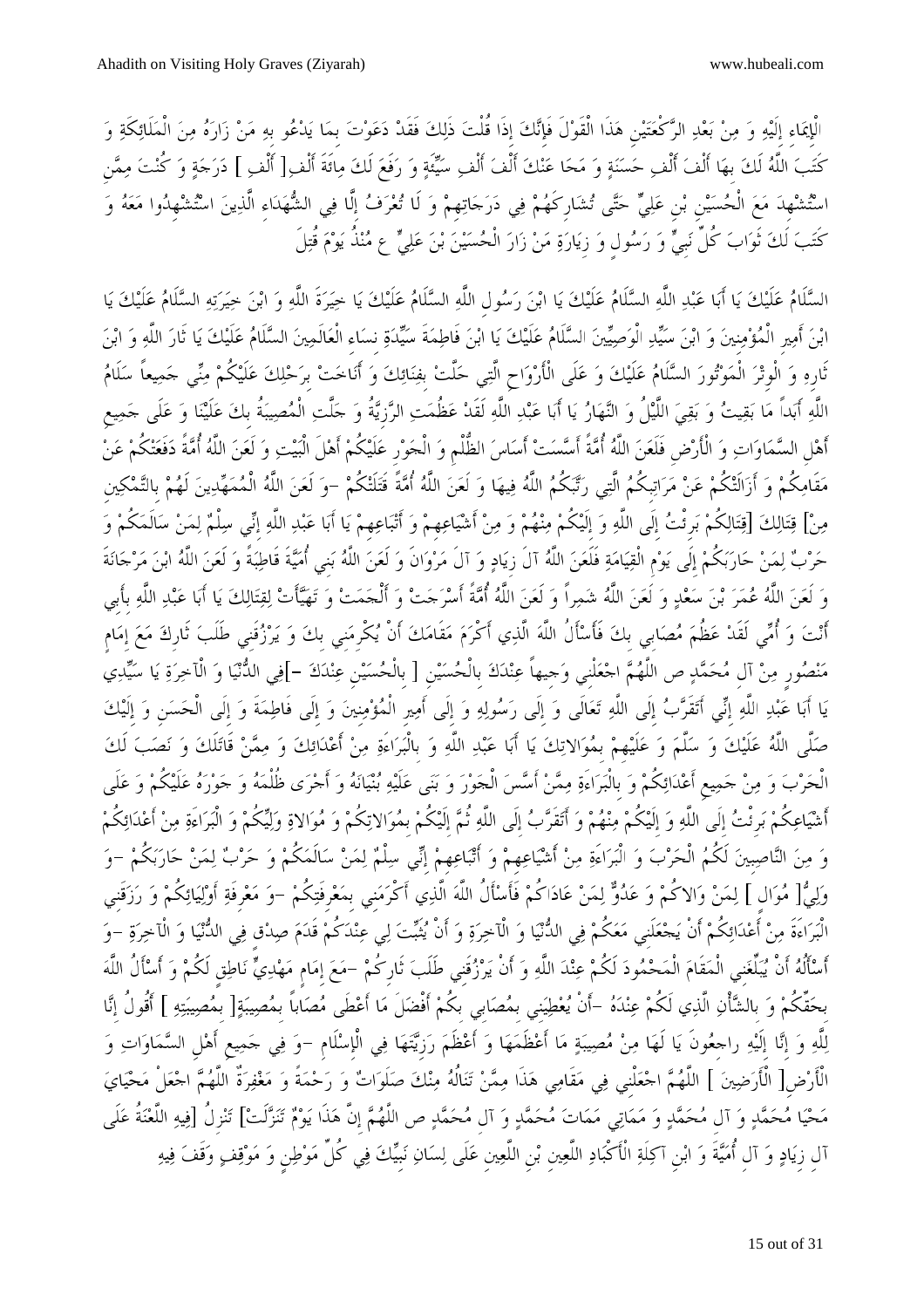نبِيك ص اللَّهم الْعن أَبا سفْيانَ و معاوِيةَ و علَى يزِيد بنِ معاوِيةَ اللَّعنةَ أَبد الْآبِدين اللَّهم فَضاعف علَيهِم اللَّعنةَ أَبداً لِقَتْلِهمُ الْحُسَيْنَ عِ اللَّهُمَّ إِنِّي أَتَقَرَّبُ إِلَيْكَ فِي هَذَا الْيَوْمِ فِي مَوْقِفِي هَذَا وَ أَيَّامِ حَيَاتِي بِالْبَرَاءَةِ مِنْهُمْ وَ اللَّعْنَةِ[ بِاللَّعْنِ ] عَلَيْهِمْ وَ بِالْمُوَالاةِ لِنَبِيِّكَ مُحَمَّدٍ وَ أَهْلِ بَيْتِ نَبِيِّكَ صَلَّى اللَّهُ عَلَيْهِ وَ عَلَيْهِمْ أَجْمَعِينَ –ثُمَّ تَقُولُ مِائَةَ مَرَّةٍ –اللَّهُمَّ الْعَنْ أَوَّلَ ظَالِمٍ ظَلَمَ حَقَّ مُحَمَّدٍ وَ آلِ مُحَمَّدٍ[ آل مُحَمَّدٍ حُقُوقَهُمْ ]وَ آخِرَ تَابِعٍ لَهُ عَلَى ذَلِكَ اللَّهُمَّ الْعَنِ الْعِصَابَةَ الَّتِي حَارَبَتِ[ حَاهَدَتِ ]الْحُسَيْنَ وَ شَايَعَتْ وَ بَايَعَتْ [ تَابَعَتْ ] أَعْدَاءَهُ عَلَى قَتْلِهِ وَ قَتْل أَنْصَارِهِ اللَّهُمَّ الْعَنْهُمْ جميعاً -ثُم قُلْ مائَةَ مرة -السلَام علَيك يا أَبا عبد اللَّه و علَى الْأَرواحِ الَّتي حلَّت بِفنائك و أَناخت بِرحلك علَيكُم مني سلَام اللَّه أَبداً ما بقيت و بقي اللَّيلُ و النهار و لَا جعلَه اللَّه آخر الْعهد من زِيارتكُم السلَام علَى الْحسينِ و عَلَى عَلِيٍّ بْنِ الْحُسَيْنِ وَ عَلَى أَصْحَابِ الْحُسَيْنِ صَلَوَاتُ اللَّهِ عَلَيْهِمْ أَجْمَعِينَ –ثُمَّ تَقُولُ مَرَّةً وَاحِدَةً– اللَّهُمَّ خُصَّ أَنت أَولَ ظَالمٍ ظَلَم آلَ نبِيك بِاللَّعنِ ثُم الْعن أَعداءَ آلِ محمد من الْأَولين و الْآخرِين اللَّهم الْعن يزِيد و أَباه و الْعن عُبَيْدَ اللَّهِ بْنَ زِيَادٍ وَ آلَ مَرْوَانَ وَ بَنى أُمَيَّةَ قَاطِبَةً إِلَى يَوْمِ الْقِيَامَةِ –تُمَّ تَسْجُدُ سَجْدَةً تَقُولُ فِيهَا –اللَّهُمَّ لَكَ الْحَمْدُ حَمْدَ الشَّاكِرِينَ عَلَى مُصَابِهِمْ الْحَمْدُ لِلَّهِ عَلَى عَظِيمِ مُصَابِي وَ رَزِيَّتِي فِيهِمْ اللَّهُمَّ ارْزُقْنِي شَفَاعَةَ الْحُسَيْنِ يَوْمَ الْوُرُودِ وَ تَبِّتْ لِي قَدَمَ صِدْقٍ عِنْدَكَ مَعَ الْحُسَيْنِ وَ أَصْحَابِ الْحُسَيْنِ الَّذِينَ بَذَلُوا مُهَجَهُمْ –دُونَ الْحُسَيْنِ عِ صَلَوَاتُ اللَّهِ عَلَيْهِمْ أَجْمَعِينَ –قَالَ عَلْقَمَةُ قَالَ أَبُو جَعْفَرِ الْبَاقِرُ ع يَا عَلْقَمَةُ إِنِ اسْتَطَعْتَ أَنْ تَزُورَهُ فِي كُلِّ يَوْمٍ بِهَذِهِ الزيارة من دهرِك فَافْعلْ فَلَك ثَواب جميعِ ذَلك إِنْ شاءَ اللَّه تعالَى

Hukaym ibn Dawud ibn Hukaym and others narrated to me from Muhammad Ibn Musa Al-Hamdani, from Muhammad ibn Khalid Al-Tayalisi, from Saif ibn 'Amirah, and from Salih ibn 'Uqbah, from 'Alqamah ibn Muhammad Al-Hadrami, who said:

Abu Ja'far (Imam Baqi<sup>asws</sup>) said: Those who go to the Ziyarah of Hussain<sup>asws</sup> on the tenth day of Muharram (Ashura) and spend the night next to him, crying over him, will meet Allah<sup>azwj</sup>, with the reward of two million Hajj and two million 'Umrah and the reward of fighting two million battles (in the way of Allah<sup>azwj</sup>). In addition, the reward for each one of these Haij, 'Umrah, and battles will be equivalent to the reward of those who have gone to Hajj and 'Umrah and have fought with the Messenger<sup>asws</sup> of Allah<sup>azwj</sup> and the Righteous Imams<sup>asws</sup>

I asked, 'May I sacrifice myself for you<sup>asws</sup>! What about those who, are in distant lands and far countries and cannot travel to him<sup>asws</sup> on that day?'

#### Imam<sup>asws</sup> replied:

On the Day of 'Ashura, in the middle of the day and before noon, they should go to a desert or to an elevated part of their house and direct their Salam to Hussain<sup>asws</sup> by pointing toward him<sup>asws</sup>, curse his<sup>asws</sup> killers increasingly, and establish two Rak'ah of prayers. Then they should mourn and cry over Hussain<sup>asws</sup>, order everyone in their house to cry over him<sup>asws</sup>, hold (a gathering) in their house (in which) Hussain<sup>asws</sup>'s tragedies (are mentioned) and become restless over (the tragedies of) Hussain<sup>asws</sup>, and meet one another in their houses while crying and consoling one another over the tragedy of Hussain<sup>asws</sup>.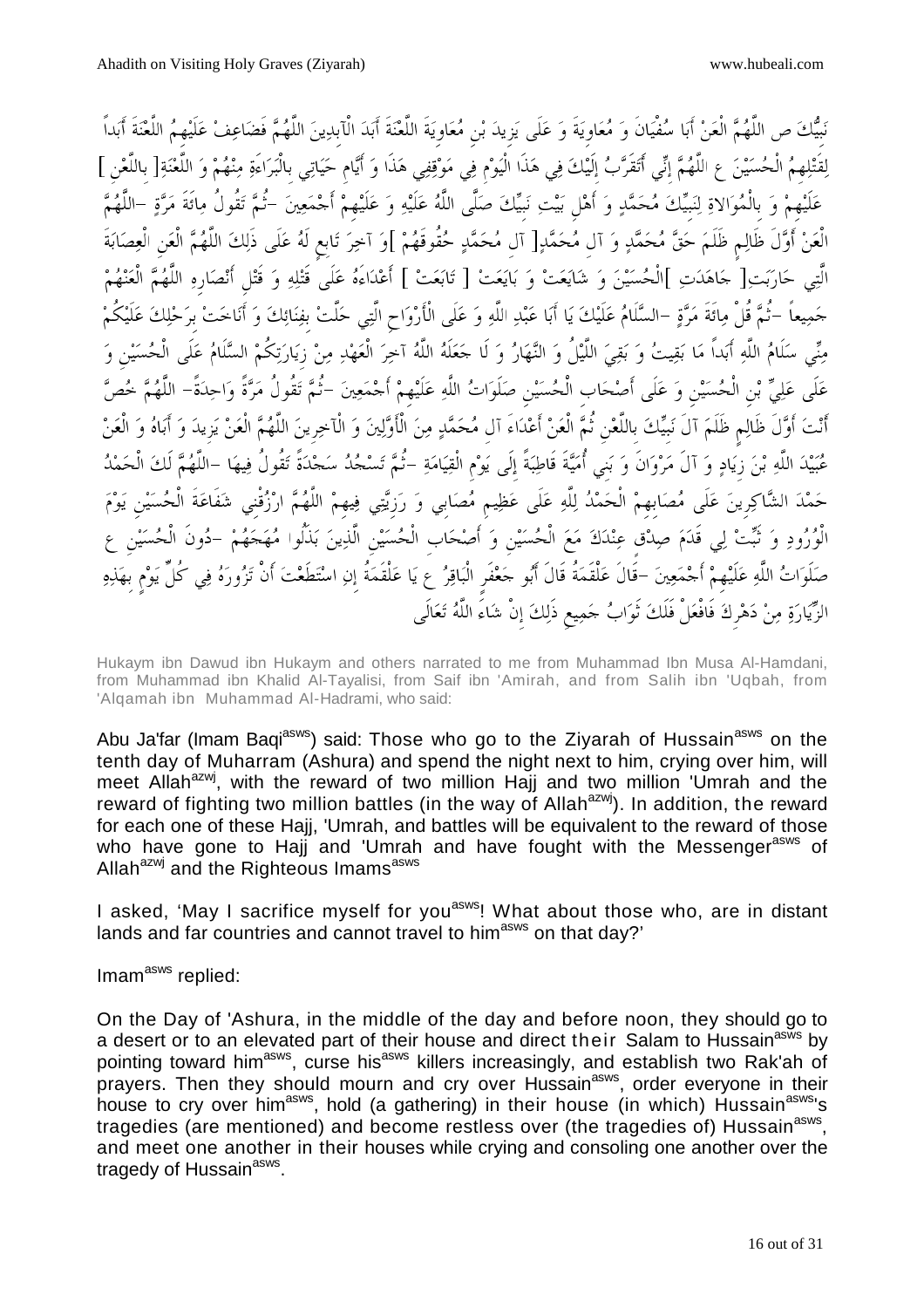Verily if they do this, I guarantee that Allah<sup>azwj</sup>, the Great and Almighty, will Register all of those rewards (mentioned for going to his Ziyarah on the Day of 'Ashura) for them.

I asked, 'May I sacrifice myself for you<sup>asws</sup>! Will you<sup>asws</sup> guarantee and promise these rewards for those who do this?'

Imam<sup>asws</sup> replied: 'l<sup>asws</sup> guarantee and promise these rewards for those who do this.'

I asked: 'How should they console one another?'

Imam<sup>asws</sup> replied: 'They should say:

عَظَمَ اللّهُ أُجُو رَنَا بِمُصَابِنَا بِالْحُسَيْنِ ع وَ جَعَلْنَا وَ اِيَّاكُمْ مِنَ الطَّالِبِينَ بِتَأْرِهِ مَعَ وَلِيِّهِ الْإِمَامِ الْمَهْدِيِّ مِنْ آلِ مُحَمَّدِ ص

May Allah<sup>azwj</sup> increase our rewards for being grieved over the tragedy of Hussain<sup>asws</sup> and may Allah<sup>azwj</sup> make us and you among those who seek to avenge themla with hisasws heirajfj27, the Rightly Guided Imamajfj, from the family of Mohammed<sup>saww</sup>.

Imam<sup>asws</sup> added:

If possible, do not attempt to fulfil your needs on this day, for verily it is an ominous day when needs are not fulfilled. And even if they are fulfilled, one will not be blessed with them nor will he find any success in them.

Do not buy or take anything to your house on this day. Verily those who they take to their houses do will not find any blessings in that nor will they be blessed with their families.

Allah $a^{2x}$  will register the reward of one million Hajj, one million 'Umrah, and one million battles (in the way of Allah<sup>azwj</sup>) for those who follow these (instructions), and all of this will be registered as if it was done with the Messenger of Allah $^{azwi}$ .

They will also earn the reward of (being afflicted by) the tragedies of all of the prophets<sup>asws</sup>, Messengers<sup>asws</sup>, truthful ones<sup>as</sup>, and the martyrs who died (naturally) or were killed since the day Allah<sup>azwj</sup> Created this world until the rising of the Hour.

Salih ibn 'Uqbah Al-Juhani and Sayf ibn 'Amirah narrated that 'Alqamah ibn Muhammad Al-Hadrami, added $^{28}$ :

I said to Abi Ja'far (Imam Bagir<sup>asws</sup>), 'Teach me an invocation that I can recite on that day if I perform his<sup>asws</sup> Ziyarah from near (his grave) and an invocation that I can recite if I cannot perform his<sup>asws</sup> Ziyarah from near (his grave) and have to direct my Salam to him by pointing toward him from distant lands on the roof of my house.

<sup>&</sup>lt;sup>27</sup> Imam-e-Zaman<sup>asws</sup>, the 12<sup>th</sup> Imam<sup>ajfj</sup>

<sup>&</sup>lt;sup>28</sup> Through another chain of narrators,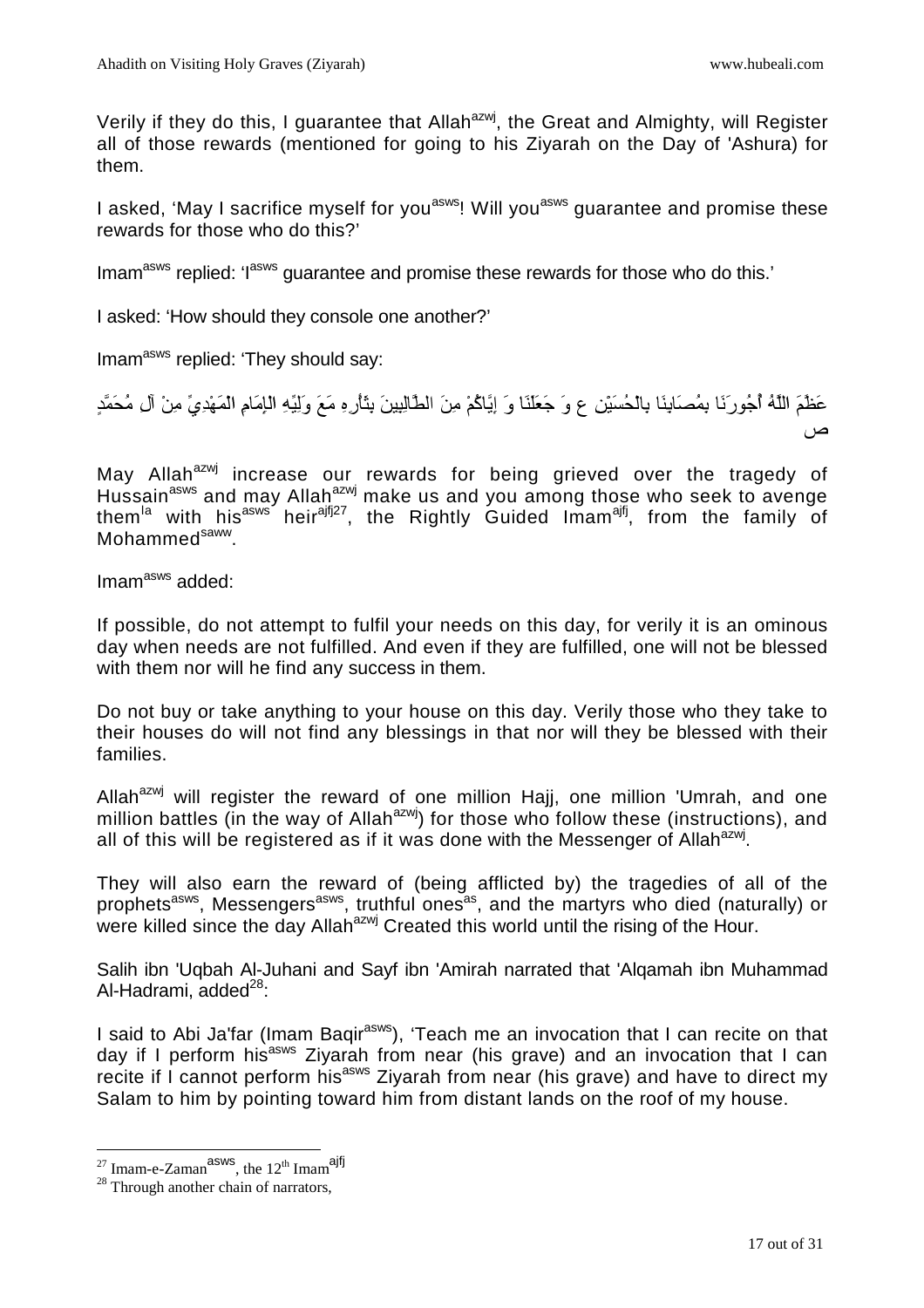Imam<sup>asws</sup> replied:

O 'Alqamah!<sup>29</sup> If you establish two Rak'ah of prayers after directing your Salam to him<sup>asws</sup> by pointing toward him<sup>asws</sup> and then recite the following Invocation while directing your Salam to him<sup>asws</sup>, then you have invoked Allah<sup>azwj</sup> with that with which the angels invoke Him<sup>azwj</sup>, when they perform the Ziyarah of Hussain<sup>asws</sup> and Allah<sup>azwj</sup> will Register one million good deeds for you, erase one million bad deeds for you, and add one hundred million ranks to your rank.

You will be considered among those who were martyred with Hussain<sup>asws</sup> ibn Ali<sup>asws</sup> and you will be considered among their<sup>asws</sup> companions. You will not be known for except being among the martyrs who were martyred with him<sup>asws</sup> and the reward of every Prophet<sup>asws</sup>, every Messenger<sup>asws</sup>, and every person who has gone to the Ziyarah of Hussain<sup>asws</sup> ibn Ali<sup>asws</sup> since the day he<sup>asws</sup> was killed will registered for you.

(You should recite the following):

السلَامعلَيكياأَباعبداللَّهالسلَامعلَيكياابنرسولِاللَّهالسلَامعلَيكياخيرةَاللَّهوابنخيرتهالسلَامعلَيكيا ابنأَميرِالْمؤمنِينوابنسيدالْوصيينالسلَامعلَيكياابنفَاطمةَسيدةنِساءِالْعالَمين

Salam to you, O Aba 'Abd Allah<sup>asws</sup>. Salam to you, O son of the Messenger of Allah<sup>saww</sup>. Salam to you<sup>asws</sup>, O Choice of Allah<sup>azwj</sup> and the son of His<sup>azwj</sup> Choice. Salam to you<sup>asws</sup>, O son of the Commander of the Believers<sup>asws</sup> and the son of the Master of the Successors<sup>asws</sup>. Salam to you<sup>asws</sup>, O son of Fatimah<sup>asws</sup>, the Master of the Women of the Worlds.

السَّلَامُ عَلَيْكَ يَا ثَارَ اللَّهِ وَ ابْنَ ثَارِهِ وَ الْوِتْرَ الْمَوْتُورَ

Salam to you, O the one whose avenger is Allah $a^{2}$  and O son of the one<sup>asws</sup> whose avenger is Allah<sup>azwj</sup>. Salam to you, O the one<sup>asws</sup> who has not been avenged yet and who has yet to seek vengeance (against those who killed his<sup>asws</sup> family members $a<sup>asws</sup>$ ).

السلَامعلَيكوعلَىالْأَرواحِالَّتيحلَّتبِفنائكوأَناختبِرحلكعلَيكُممنيجميعاًسلَاماللَّهأَبداًمابقيتو بقياللَّيلُوالنهار

Salam to you and to the souls who dismounted at your vicinity stayed in your caravan<sup>30</sup>. I pray that Allah<sup>azwj</sup>'s Salam be upon all of you for as long as I live and for as long as there are nights and days.

يَا أَبَا عَبْدِ اللَّهِ لَقَدْ عَظُمَتِ الرَّزِيَّةُ وَ جَلَّتِ الْمُصِيبَةُ بكَ عَلَيْنَا وَ عَلَى جَمِيعِ أَهْلِ السَّمَاوَاتِ وَ الْأَرْضِ

<sup>&</sup>lt;sup>29</sup> The famous Zirat of Alqamah is referred to this companion of Imam<sup>asws</sup>.

 $30$  Those who were martyred along with Imam Hussain<sup>asws</sup> in Karbala.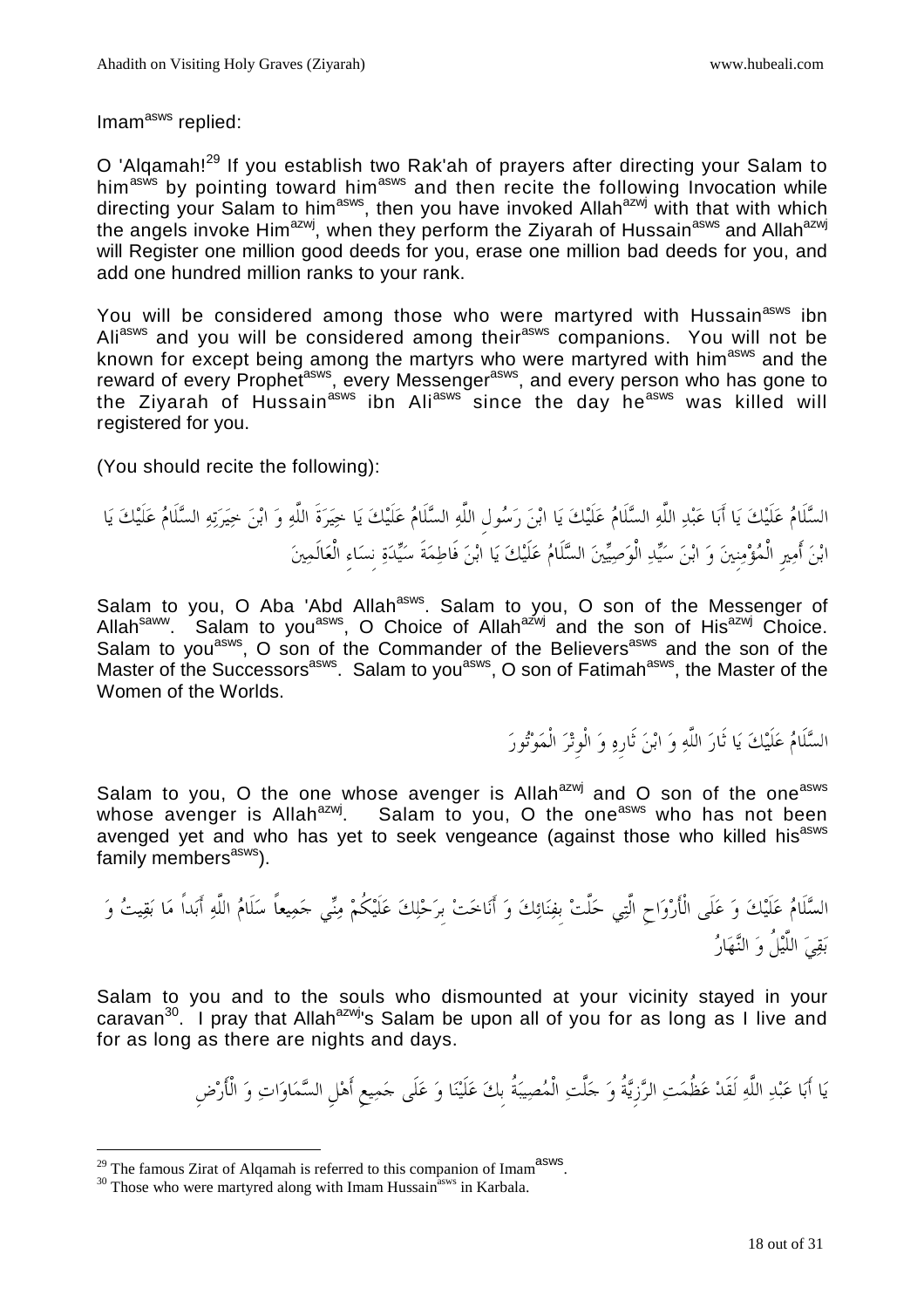O Aba 'Abd Allah<sup>asws</sup>! The calamity is very painful and your<sup>asws</sup> tragedy is a great disaster for us and for all of the inhabitants of the heavens and the earth.

فَلَعَنَ اللَّهُ أُمَّةً أَسَّسَتْ أَسَاسَ الظُّلْمِ وَ الْجَوْرِ عَلَيْكُمْ أَهْلَ الْبَيْتِ

May Allah<sup>azwj</sup> 's curse be upon the party who laid the foundation of oppression and injustice against you<sup>asws</sup>, the Ahlul Bayt<sup>asws</sup>.

وَ لَعَنَ اللَّهُ أُمَّةً دَفَعَتْكُمْ عَنْ مَقَامِكُمْ وَ أَزَالَتْكُمْ عَنْ مَرَاتِبكُمُ الَّتِي رَتَّبَكُمُ اللَّهُ فِيهَا

May Allah<sup>azwj</sup> 's curse be upon the party who kept you<sup>asws</sup> away from your positions and dethroned you from the posts in which Allah<sup>azwj</sup> had placed you<sup>asws</sup>.

وَ لَعَنَ اللَّهُ أُمَّةً قَتَلَتْكُمْ وَ لَعَنَ اللَّهُ الْمُمَهِّدِينَ لَهُمْ بالتَّمْكِين مِنْ [ قِتَالِكَ ] قِتَالِكُمْ

May Allah<sup>azwj</sup> 's curse be upon the party who killed you<sup>asws</sup> and may Allah<sup>azwj</sup>'s curse be upon those who made the arrangements for them to be able to fight against you<sup>asws</sup>.

بَرِئْتُ إِلَى اللَّهِ وَ إِلَيْكُمْ مِنْهُمْ وَ مِنْ أَشْيَاعِهِمْ وَ أَتْبَاعِهِمْ

I seek nearness to Allah<sup>azwj</sup> and to you<sup>asws</sup> by disassociating myself from them<sup>la</sup>, from their followers<sup>la</sup>, and from those who obey them<sup>la</sup>.

يَا أَبَا عَبْدِ اللَّهِ إِنِّي سِلْمٌ لِمَنْ سَالَمَكُمْ وَ حَرْبٌ لِمَنْ حَارَبَكُمْ إِلَى يَوْمِ الْقِيَامَةِ

O Aba Abd Allah<sup>asws</sup>! Verily I make peace with those who are at peace with you<sup>asws</sup> and I am at war against those who are at war against you<sup>asws</sup> until the Day of Judgement.

فَلَعناللَّهآلَزِيادوآلَمروانَولَعناللَّه نِيب أُميةَقَاطبةًولَعناللَّهابنمرجانةَولَعناللَّهعمربنسعدولَعناللَّه شمراًولَعناللَّهأُمةًأَسرجتوأَلْجمتوتهيأَتلقتالك

May Allah<sup>azwj</sup> 's curse be upon the family of Ziyad<sup>la</sup> and upon the family of Marwan<sup>la</sup>, and may Allah<sup>azwj</sup>'s curse be upon all of the Bam Umayyah<sup>la</sup>. May Allah<sup>azwj</sup>'s curse be upon the son of Marjanah<sup>la</sup>. May Allah<sup>azwj</sup>'s curse be upon 'Umar ibn Sa'd<sup>la</sup>. May Allah<sup>azwj</sup>'s curse be upon Shimr<sup>la</sup>. And may Allah<sup>azwj</sup>'s curse be upon the party that bridled and saddled (their sumpters) in preparation to fight you<sup>asws</sup>.

ياأَباعبداللَّهبِأَبِيأَنتوأُميلَقَدعظُممصابِيبِكفَأَسأَلُاللَّهالَّذيأَكْرممقَامكأَنْيكْرِمنِيبِكويرزقَنِي طَلَبثَارِكمعإِمامٍمنصورٍمنآلِمحمدص

O Aba 'Abd Allah<sup>asws</sup>! May I sacrifice my father and mother for yourself<sup>asws</sup>. Being afflicted by your<sup>asws</sup> tragedy is extremely painful for me. Therefore, I ask Allah<sup>azwj</sup>, who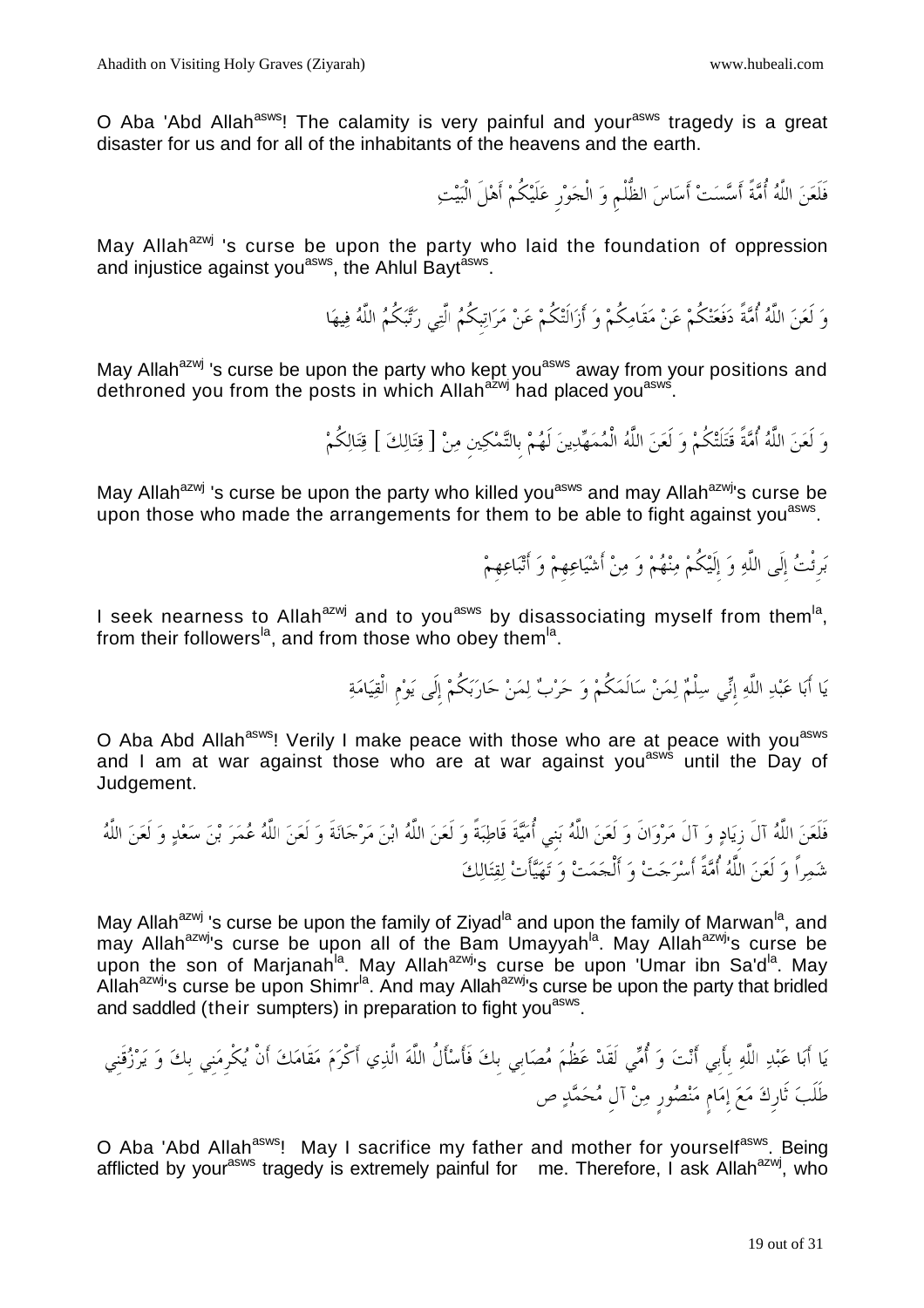has Honoured your<sup>asws</sup> status, to honour me through you<sup>asws</sup> by sustaining me to seek your revenge along with the supported Imam<sup>ajfz</sup> from the family of Muhammad<sup>saww</sup>.

اللَّهُمَّ اجْعَلْنِي وَجيهاً عِنْدَكَ بِالْحُسَيْنِ[ بِالْحُسَيْنِ عِنْدَكَ –]فِي الدُّنْيَا وَ الْآخِرَةِ

O Allah<sup>azwj</sup>! Dignify me in Your Eyes through Hussain<sup>asws</sup> in this life and in the Hereafter.

يَا سَيِّدِي يَا أَبَا عَبْدِ اللَّهِ إِنِّي أَتَقَرَّبُ إِلَى اللَّهِ تَعَالَى وَ إِلَى رَسُولِهِ وَ إِلَى أَمِيرِ الْمُؤْمِنِينَ وَ إِلَى فَاطِمَةَ وَ إِلَى الْحَسَنِ وإِلَيك صلَّى اللَّه علَيك و سلَّم و علَيهِم بِموالاتك يا أَبا عبد اللَّه و بِالْبراءَة من أَعدائك و ممن قَاتلَك و نصب لَك الْحرب و من جميعِ أَعدائكُم و بِالْبراءَة ممن أَسس الْجور و بنى علَيه بنيانه و أَجرى ظُلْمه و جوره علَيكُم و علَى أَشياعكُم

O my master<sup>asws</sup>, O Aba 'Abd Allah<sup>asws</sup>! I seek nearness to Allah<sup>azwj</sup>, to His Messenger<sup>saww</sup>, to the Commander of the Believers<sup>asws</sup>, to Fatimah<sup>asws</sup>, to Hasan<sup>asws</sup>, and to you<sup>asws</sup> - may Allah<sup>azwj</sup>'s blessing and Salam be upon you<sup>asws</sup> and upon them<sup>asws</sup> - by loving you, O Aba 'Abd Allah<sup>asws</sup>, and by disassociating from your<sup>asws</sup> enemies<sup>la</sup>, from those who fought you<sup>asws</sup> and incited war against you<sup>asws</sup>, and from all of your<sup>asws</sup> enemies; and by disassociating from those<sup>la</sup> who laid the foundation of injustice and built the structure of oppression and injustice against you and against your Shia.

برِئْت إِلَى اللَّه و إِلَيكُم منهم و أَتقَرب إِلَى اللَّه ثُم إِلَيكُم بِموالاتكُم و موالاة وليكُم و الْبراءَة من أَعدائكُم و من الناصبِين لَكُم الْحرب و الْبراءَة من أَشياعهِم و أَتباعهِم

I seek nearness to Allah<sup>azwj</sup> and to you<sup>asws</sup> by disassociating myself from them<sup>la</sup>. And I seek nearness to Allah<sup>azwj</sup> and then to you<sup>asws</sup> by loving you<sup>asws</sup> and loving your<sup>asws</sup> followers, by disassociating from your enemies and from those who Incite war against you<sup>asws</sup>, and by disassociating from their<sup>la</sup> followers and those<sup>la</sup> who obey them<sup>la</sup>.

إِنِّي سِلْمٌ لِمَنْ سَالَمَكُمْ وَ حَرْبٌ لِمَنْ حَارَبَكُمْ -وَ وَلِيُّ [ مُوَالٍ ] لِمَنْ وَالاكُمْ وَ عَدُوٌّ لِمَنْ عَادَاكُمْ

Verily I make peace with those who are at peace with you<sup>asws</sup>, I am at war against those<sup>la</sup> who are at war against you<sup>asws</sup>, I befriend those who befriend you<sup>asws</sup>, and I antagonize those<sup>la</sup> who antagonize you<sup>asws</sup>.

فَأَسأَلُ اللَّه الَّذي أَكْرمنِي بِمعرِفَتكُم -و معرِفَة أَوليائكُم و رزقَنِي الْبراءَةَ من أَعدائكُم أَنْ يجعلَنِي معكُم في الدنيا و الْآخرة و أَنْ يثَبت لي عندكُم قَدم صدقٍ في الدنيا و الْآخرة -و أَسأَلُه أَنْ يبلِّغنِي الْمقَام الْمحمود لَكُم عند اللَّه و أَنْ يَرْزُقَني طَلَبَ ثَارِكُمْ –مَعَ إِمَامٍ مَهْدِيٍّ نَاطِقٍ لَكُمْ

I ask Allah<sup>azwj</sup>, who honoured me with knowing you<sup>asws</sup> and knowing your<sup>asws</sup> friends and sustained me with disassociation from your<sup>asws</sup> enemies<sup>la</sup>, and allow me to be with you<sup>asws</sup> in this life and in the Hereafter and to keep my foot steady on the path of truth with you in this life and in the Hereafter. And I ask Him<sup>azwj</sup> to allow me to come to the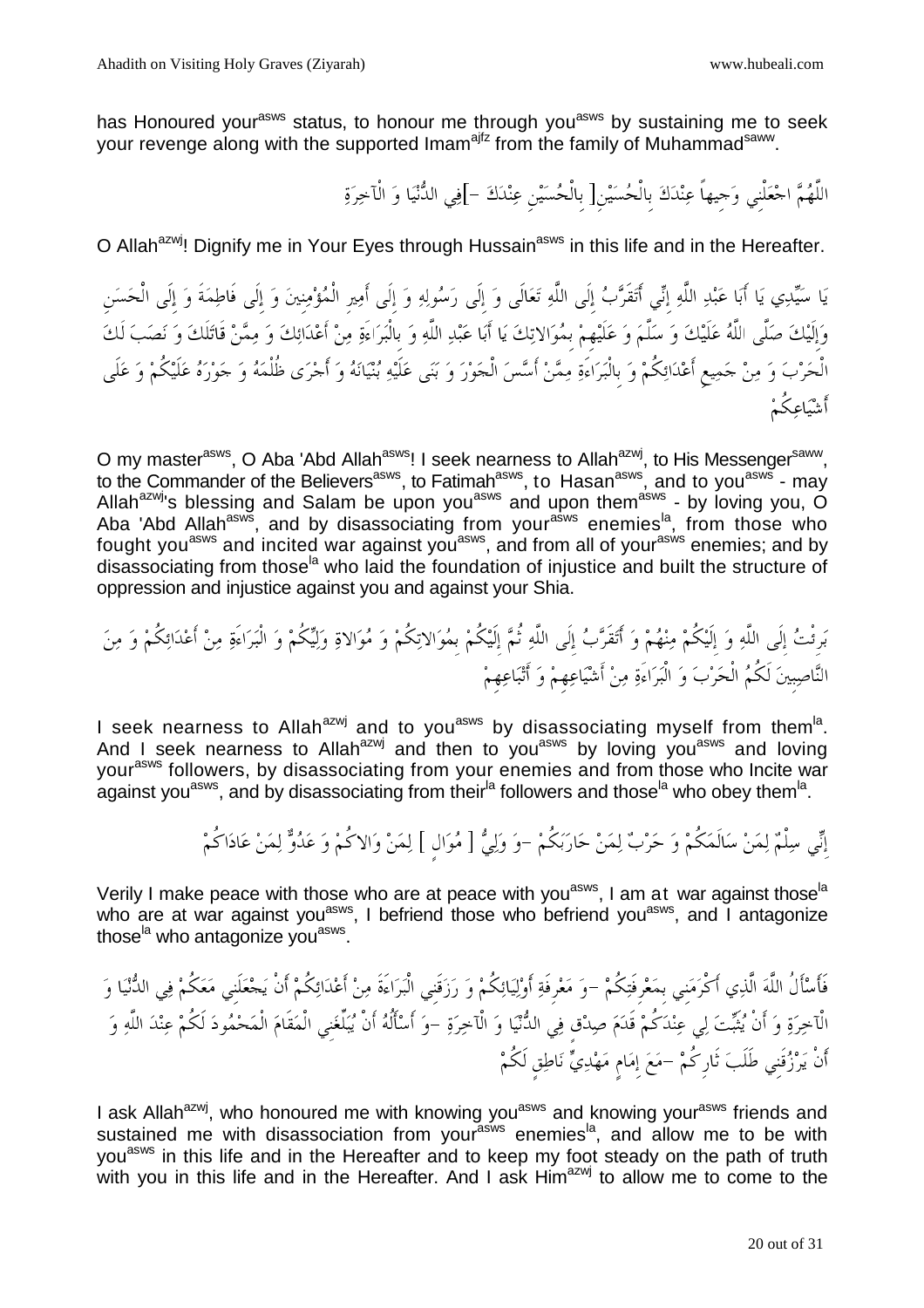Praised Status that you<sup>asws</sup> have with Allah<sup>azwj</sup>. And I ask Allah to sustain me with seeking your<sup>asws</sup> revenge along with the Rightly Guided Imam<sup>ajfj</sup> who will speak for you<sup>asws</sup>.

و أَسأَلُ اللَّه بِحقِّكُم و بِالشأْن الَّذي لَكُم عنده -أَنْ يعطينِي بِمصابِي بِكُم أَفْضلَ ما أَعطَى مصاباً بِمصيبة ]بِمصيبته[

I ask Allah<sup>azwj</sup>, through you<sup>asws</sup> and through your<sup>asws</sup> rank with Him<sup>azwj</sup>, in recompense me for being afflicted by your<sup>asws</sup> tragedy with the best reward that He<sup>azwj</sup> has ever given to anyone who has ever been afflicted by a tragedy.

 أَقُولُ إِنا للَّه و إِنا إِلَيه راجِعونَ يا لَها من مصيبة ما أَعظَمها و أَعظَم رزِيتها في الْإِسلَامِ -و في جميعِ أَهلِ السماوات و الْأَرضِ[ الْأَرضين[

I say, 'Verily we are Allah's and verily to Him we shall return' (2:156). What a tragedy! How great it is and how great of a calamity this is for Islam and for all of the inhabitants of the heavens and the earth!

اللَّهم اجعلْنِي في مقَامي هذَا ممن تنالُه منك صلَوات و رحمةً و مغفرةٌ

O Allah<sup>azwj</sup>! Make me in this very place among those who receive Your<sup>azwj</sup> Blessings, Your<sup>azwj</sup> Mercy, and Your<sup>azwj</sup> Forgiveness.

اللَّهُمَّ اجْعَلْ مَحْيَايَ مَحْيَا مُحَمَّدٍ وَ آلِ مُحَمَّدٍ وَ مَمَاتِي مَمَاتَ مُحَمَّدٍ وَ آلِ مُحَمَّدٍ ص

O Allah<sup>azwj</sup>! Make me live the way Muhammad<sup>saww</sup> and the family of Muhammad<sup>asws</sup> lived and (make me) die the way Muhammad<sup>saww</sup> and the family of Muhammad<sup>asws</sup> died.

اللَّهم إِنَّ هذَا يوم تنزلَت ]تنزِلُ ]فيه اللَّعنةُ علَى آلِ زِياد و آلِ أُميةَ و ابنِ آكلَة الْأَكْباد اللَّعينِ بنِ اللَّعينِ علَى لسان نبِيك في كُلِّ موطنٍ و موقف وقَف فيه نبِيك ص

O Allah<sup>azwj</sup>! This is the day that the curse descended upon the family of Ziyad<sup>la</sup>, the family of Umayyah<sup>la</sup>, and the son of the Eater of the Livers<sup>31</sup> - the cursed one and the son of the cursed one - who were (both) cursed by the tongue of Your Prophet<sup>saww</sup> in every land and every place where Your Prophet<sup>saww</sup> stopped.

اللَّهم الْعن أَبا سفْيانَ و معاوِيةَ و علَى يزِيد بنِ معاوِيةَ اللَّعنةَ أَبد الْآبِدين اللَّهم فَضاعف علَيهِم اللَّعنةَ بداًأَ لقَتلهِم الْحسين ع

O Allah<sup>azwj</sup>! Curse Aba Sufyan<sup>la</sup> and Mu'awiyah<sup>la</sup>. Curse be upon YAZID, son of Mu'awiyah<sup>la</sup>, for all eternity. O Allah<sup>azwj</sup>! Multiply the curses on them for killing Hussain<sup>asws</sup>.

<sup>&</sup>lt;sup>31</sup> Hinda, wife of Abu Sufyan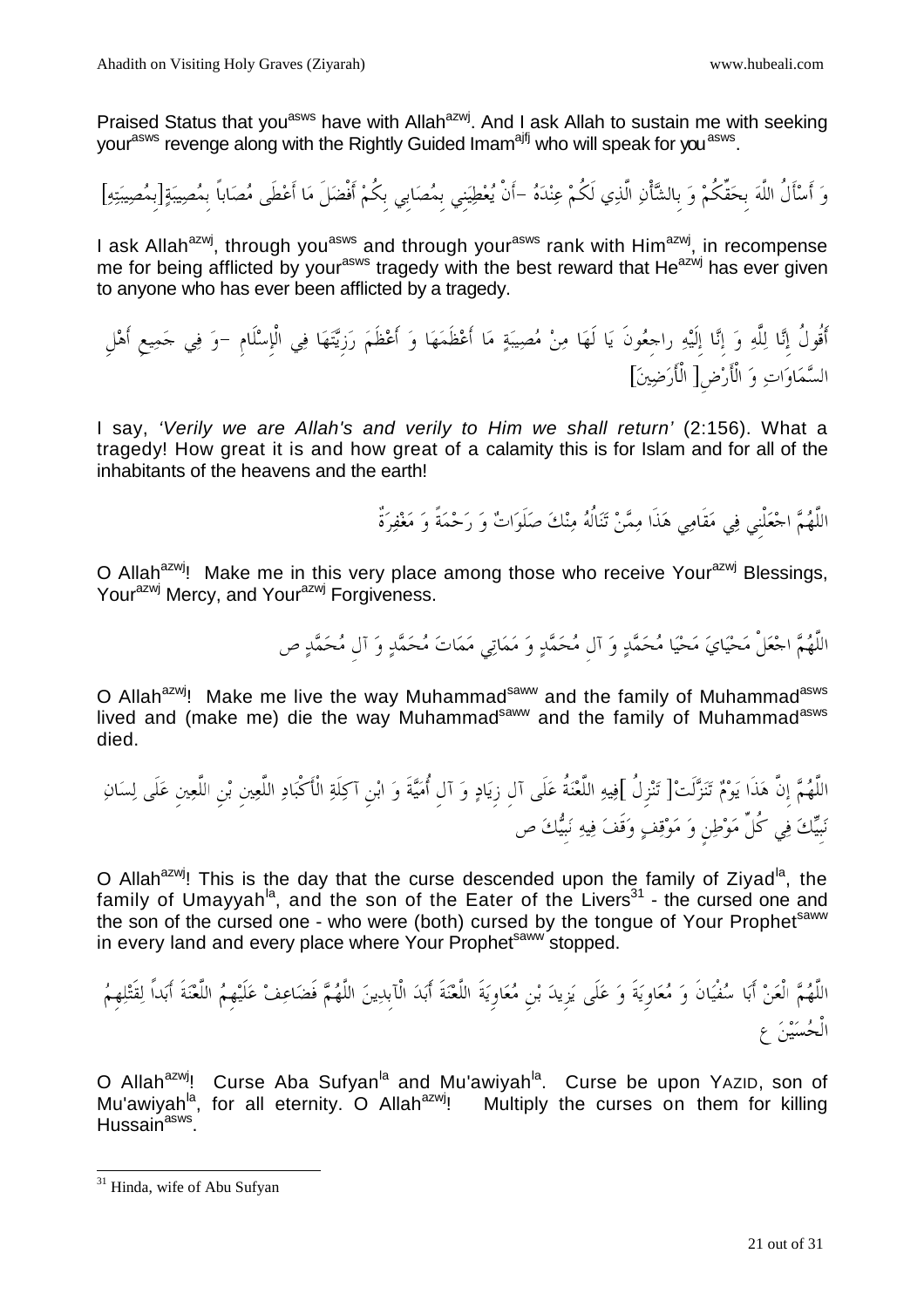اللَّهمإِنيأَتقَربإِلَيكفي ذَاه الْيومِفيموقفيهذَاوأَيامِحياتيبِالْبراءَةمنهمواللَّعنةبِاللَّعنِ علَيهِموبِالْموالاة لنبِيكمحمدوأَهلِبيتنبِيكصلَّىاللَّهعلَيهوعلَيهِمأَجمعين

O Allah<sup>azwj</sup>! I seek nearness to You<sup>azwj</sup> on this day and in this very place and everyday of my life by disassociating myself from them<sup>la</sup>, by cursing them<sup>la</sup>, and by adhering to Your<sup>azwj</sup> Prophet Muhammad<sup>saww</sup> and the family of Your Prophet<sup>saww</sup> - may Allah's blessing be upon him<sup>asws</sup> and upon all of them.

ثُمثَ تَقُولُ مِائَةَ مَرَّةٍ

#### **Then say one hundred times:**

اللَّهُمَّ الْعَنْ أَوَّلَ ظَالِم ظَلَمَ حَقَّ مُحَمَّدٍ وَ آل مُحَمَّدٍ[ آل مُحَمَّدٍ حُقُوقَهُمْ ]وَ آخِرَ تَابِع لَهُ عَلَى ذَلِكَ اللَّهُمَّ الْعَنِ الْعِصَابَةَ الَّتِي حَارَبَت [ حَاهَدَتِ ]الْحُسَيْنَ وَ شَايَعَتْ وَ بَايَعَتْ[ تَابَعَتْ ]أَعْدَاءَهُ عَلَى قَتْلِهِ وَ قَتْل أَنْصَارِهِ اللَّهُمَّ الْعَنْهُمْ جميعاً

O Allah<sup>azwj</sup>! Curse the first oppressor who usurped the rights of Muhammad<sup>saww</sup> and the family of Muhammad<sup>asws</sup> and curse every last person who followed him in that regard. O Allah<sup>azwj</sup>! Curse the party who fought against Hussain<sup>asws</sup>, and paid allegiance to his<sup>asws</sup> enemies<sup>la</sup> and followed them<sup>la</sup> in killing Hussain<sup>asws</sup> and killing his<sup>asws</sup> supporters. O Allah<sup>azwj</sup>! Curse them all.

ثُمَّ قُلْ مِائَةَ مَرَّةٍ

Then Say 100 times:

السَّلَامُ عَلَيْكَ يَا أَبَا عَبْدِ اللَّهِ وَ عَلَى الْأَرْوَاحِ الَّتِي حَلَّتْ بفِنَائِكَ وَ أَنَاخَتْ برَحْلِكَ عَلَيْكُمْ مِنِّي سَلَامُ اللَّهِ أَبَداً مَا بَقِيتُ وَ بَقِيَ اللَّيْلُ وَ النَّهَارُ وَ لَا حَعَلَهُ اللَّهُ آخِرَ الْعَهْدِ مِنْ زِيَارَتِكُمْ السَّلَامُ عَلَى الْحُسَيْنِ وَ عَلَى عَلِيٍّ بْنِ الْحُسَيْنِ وَ عَلَى أَصْحَابِ الْحُسَيْنِ صَلَوَاتُ اللَّهِ عَلَيْهِمْ أَجْمَعِينَ

Salam to you<sup>asws</sup>, O Aba 'Abd Allah<sup>asws</sup> and to the souls who dismounted at your vicinity and stayed in your caravan. I pray that Allah<sup>azwj</sup>'s Salam be upon you for as long as I live and for as long as there is a night and a day. May Allah<sup>azwj</sup> not make this the last time I perform your Ziyarah. Salam upon Hussain<sup>asws</sup>, upon 'Ali<sup>asws</sup> ibn Hussain<sup>asws</sup>, upon the children<sup>asws</sup> of Hussain<sup>asws</sup>, and upon the companions<sup>ra</sup> of Hussain<sup>asws</sup> - may Allah<sup>azwj</sup>'s blessings be upon all of them<sup>asws</sup>.

ثُمتقُولُمرةًواحدةً

Then say one time: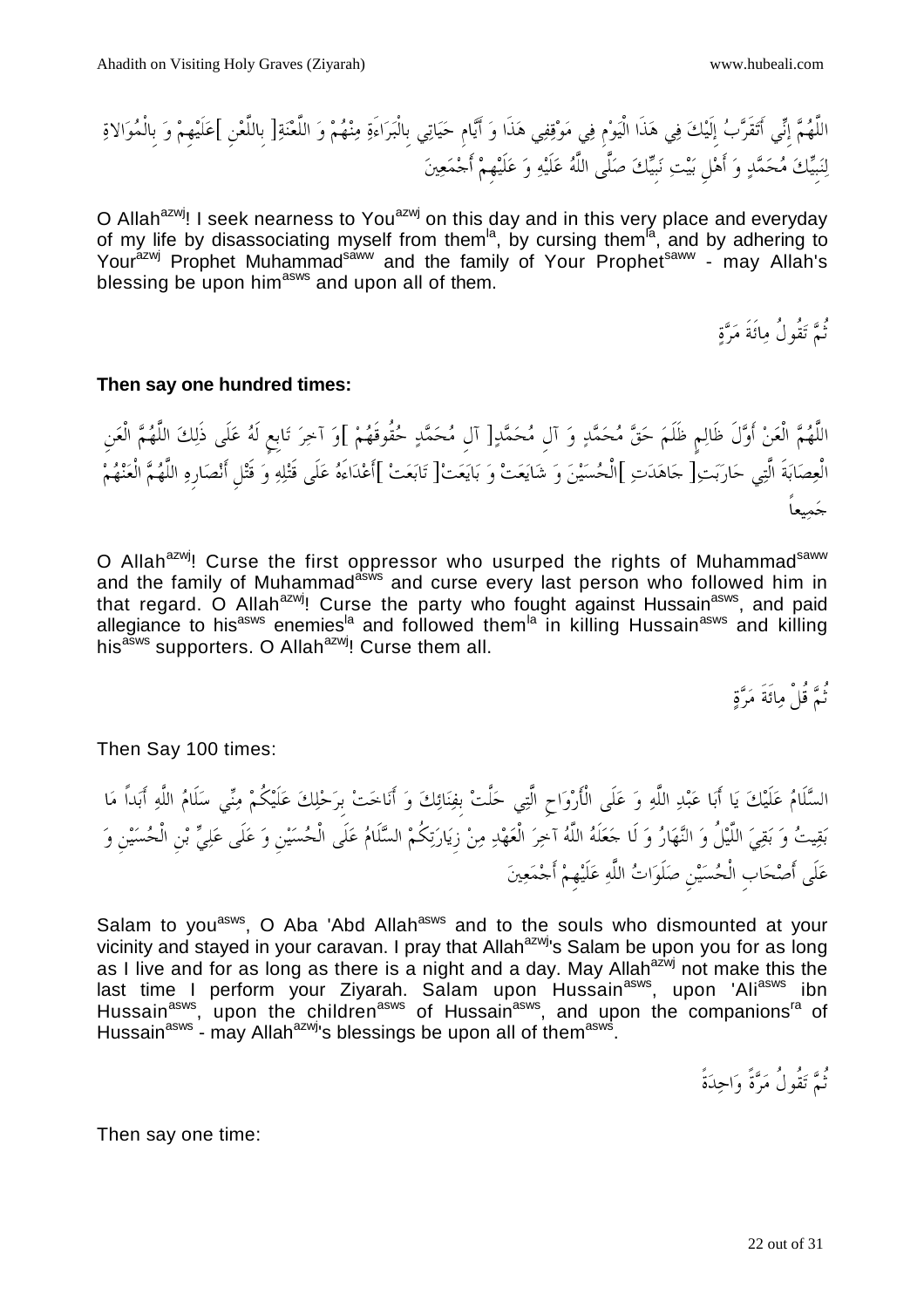اللَّهم خص أَنت أَولَ ظَالمٍ ظَلَم آلَ نبِيك بِاللَّعنِ ثُم الْعن أَعداءَ آلِ محمد من الْأَولين و الْآخرِين اللَّهم الْعن يزِيد و أَباه و الْعن عبيد اللَّه بن زِياد و آلَ مروانَ و بنِي أُميةَ قَاطبةً ىإِلَ يومِ الْقيامة

O Allah<sup>azwj</sup>! (I ask that) You<sup>azwj</sup> specifically curse the first oppressor who oppressed the family of Your<sup>azwj</sup> Prophet<sup>saww</sup>, and then curse the enemies of the family of Muhammad<sup>asws</sup> from the first<sup>asws</sup> to the last<sup>asws</sup>. O Allah<sup>azwj</sup>! Curse Yazid<sup>la</sup> and his father, curse 'Ubaydallah ibn Ziyad<sup>la</sup>, and curse the family of Marwan<sup>la</sup> and all of the Bam Umayyah<sup>la</sup> until the Day of Judgment.

ثُمَّ تَسْجُدُ سَجْدَةً تَقُولُ فِيهَا

Then go in to prostration and say:

اللَّهُمَّ لَكَ الْحَمْدُ حَمْدَ الشَّاكِرِينَ عَلَى مُصَابِهِمْ الْحَمْدُ لِلَّهِ عَلَى عَظِيمِ مُصَابِي وَ رَزِيَّتِي فِيهِمْ اللَّهُمَّ ارْزُقْنِي شَفَاعَةَ الْحسينِ يوم الْورود و ثَبت لي قَدم صدقٍ عندك مع الْحسينِ و أَصحابِ الْحسينِ الَّذين بذَلُوا مهجهم -دونَ الْحُسَيْنِ عِ صَلَوَاتُ اللَّهِ عَلَيْهِمْ أَجْمَعِينَ

O Allah $a^{z}$ w<sup>j</sup>! Praise be to You $a^{z}$ w<sup>j</sup>, the praise of those<sup>asws</sup> who are thankful in their tragedies. Praise be to Allah<sup>azwj</sup> for the Greatness of my grief over their<sup>asws</sup> (the Ahlul Bayt<sup>asws</sup>) disaster and calamity.

O Allah<sup>azwj</sup>! Sustain me with the intercession of Hussain<sup>asws</sup> on the Day of Entering (the desert of Judgment) and keep my foot steady on the path of truth with Hussain<sup>asws</sup> and the companions of Hussain<sup>asws</sup>, who offered the blood of their hearts for the sake of Hussain<sup>asws</sup> - may Allah<sup>azwj</sup>'s blessings be upon all of them<sup>asws</sup>.

قَالَ علْقَمةُ قَالَ أَبو جعفَرٍ الْباقر ع يا علْقَمةُ إِن استطَعت أَنْ تزوره في كُلِّ يومٍ بِهذه الزيارة من دهرِك فَافْعلْ كفَلَ ثَواب جميعِ ذَلك إِنْ شاءَ اللَّه تعالَى

Alqamah added: Abu Ja'far (Imam Baqir<sup>asws</sup>) said, 'O 'Alqamah! If you can perform his Ziyarah by reading this Ziyarah every day of your life, do so, for Allah<sup>azwj</sup> -Willing you will have all of the rewards (which I mentioned).'

The above Hadith has also been narrated to me through the following chain: Mohammad ibn Isma'll, from Salih ibn 'Uqbah, from Malik Al-Juhani, from Abi Jafar<sup>asws</sup>.

# **The Reward of the Ziyarah of Hussainasws on the Fifteenth of Shaban**

حَدَّنْنِي أَبِي وَ عَلِيُّ بْنُ الْحُسَيْنِ وَ مُحَمَّدُ بْنُ يَعْقُوبَ ره حَمِيعاً عَنْ عَلِيٍّ بْنِ إِبْرَاهِيمَ بْنِ هَاشِم عَنْ أَبِيهِ عَنْ أَبِيهِ عَنْ أَبِيهِ عَنْ أَبِيهِ عَنْ أَبِيهِ عَنْ أَبِي عَبْدِاللَّهِ عَ قَالَ إِذَا كَانَ النِّصْفُ مِنْ شَعْبَانَ نَادَى مُنَادٍ مِنَ الْأُفُقِ الْأَعْلَى زَائِرِي الْحُسَيْنِ عِ ارْجِعُوا مَغْفُوراً لَكُمْ تَوَابُكُمْ عَلَى اللَّهِ رَبِّكُمْ وَ مُحَمَّدٍ نَبِيِّكُمْ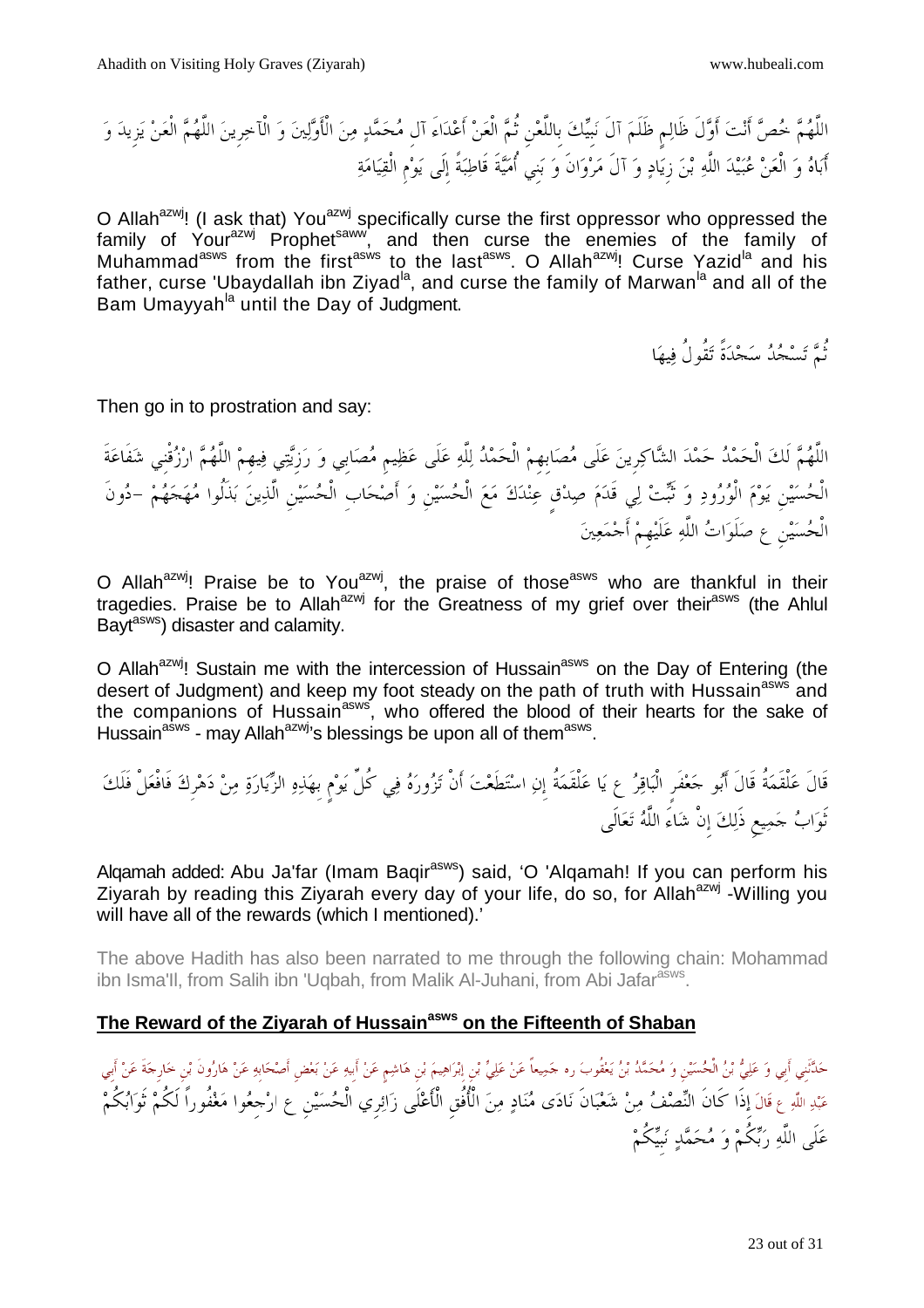My father, Ali ibn Hussain, and Mohammed ibn Yaqub all narrated to me from 'Ali ibn Ibrahim ibn Hashim, from his father, from some of his companions, from Harun ibn Kharijah, who Said:

Abu Abd Allah (Imam Sadiq<sup>asws</sup>) said: 'On the fifteen of Shaban, a caller calls out from the highest horizon: 'O those who have come to the Zivarah of Hussain<sup>asws</sup>! Return forgiven and your rewards will be given (to you) by Allah<sup>azwj</sup>, Your Lord, and by Mohammad<sup>saww</sup>, your Prophet.<sup>32</sup>

حَدَّنْنِي أبي رَحِمَهُ اللَّهُ وَ حَمَاعَةُ مَشَايِخِي عَنْ سَعْدِ بْنِ عَبْدِ اللَّهِ عَن الْحَسَنِ بْنِ عَلِيٍّ الزَّيْتُونِيِّ وَ عَيْرِهِ عَنْ أَحْمَدَ بْنِ عَبْدِ رِه عَنْ حَمَّادِ بْنِ عُثْمَانَ عَنْ أَبِي بَصِيرٍ عَنْ أَبِي عَبْدِ اللَّهِ ع وَ الْحَسَنِ بْنِ مَحْبُوبٍ عَنْ أَبِي حَمْزَةَ عَنْ عَلِيٍّ بْنِ الْحُسَيْنِ عِ قَالا **قَالا مَنْ أَحَبَّ أَنْ يُصَافِحَهُ** مِائَةُ أَلْف نَبيٍّ وَ أَرْبَعَةٌ وَ عِشْرُونَ أَلْفَ نَبيٍّ فَلْيَزُرْ قَبْرَ أَبي عَبْدِ اللَّهِ الْحُسَيْنِ بْنِ عَلِيٍّ عِ فِي النِّصْفِ مِنْ شَعْبَانَ فَإِنَّ أَرْوَاحَ النَّبِيِّينَ عِ يَسْتَأْذِنُونَ اللَّهَ فِي زِيَارَتِهِ فَيُؤْذَنُ لَهُمْ مِنْهُمْ خَمْسَةٌ أُولُوا الْعَزْمِ مِنَ الرُّسُلِ قُلْنَا مَنْ هُمْ قَالَ نُوحٌ وَ إِبْرَاهِيمُ وَ مُوسَى وَ عِيسَى وَ مُحَمَّدٌ صَلَّى اللَّهُ عَلَيْهِمْ أَجْمَعِينَ قُلْنَا لَهُ مَا مَعْنَى أُولِي الْعَزْمِ قَالَ بُعِثُوا إِلَى شَرْق الْأَرْضِ وَ غَرْبِهَا جَنَّهَا وَ إِنْسهَا

'Ali ibn Hussain (Imam Sajjad<sup>asws</sup>) said: 'Those who would like to shake their hands with one hundred and twenty-four thousand prophets<sup>as</sup>, should go to the Ziyarah of the grave of Abi 'Abd Allah alHussain<sup>asws</sup> ibn <sup>'</sup>Ali<sup>asws</sup> on the fifteenth of Sha'ban.

Verily the souls of Prophets<sup>as</sup>, including the five ULUL 'AZM<sup>as33</sup> Messengers<sup>as</sup>, ask Allah's permission (on that day) to go to his<sup>asws</sup> Ziyarah and they are permitted to (go).

We asked: 'Who are the five Ulul 'Azm (prophets $a^{as}$ )?'

Imam<sup>asws</sup> replied: 'Nuh<sup>as</sup>, Ibrahim<sup>as</sup>, Musa<sup>as</sup>, 'Isa<sup>as</sup>, and Muhammad<sup>asws</sup>.'

We asked: 'What does Ulul 'Azm mean?'

Imam<sup>asws</sup> replied: 'They (are the prophets who) were sent to the East and the West of the earth and to (all of) Jinn and mankind.'

The above Hadith has also been narrated to me through the following chain; My father and all of my scholars, from Sa'd ibn 'Abd Allah, from Hasan ibn 'Ali Zaytuni, and from others, from Ahmad ibn Hilal, from Muhammad ibn Abi 'Umayr, from Hammad ibn 'Uthman, from Abi Basir, from Abi 'Abd Allah (Imam Sadiq<sup>asws</sup>).<sup>34</sup>

حَدَّنَنِي أَبِي رَحِمَهُ اللَّهُ وَ حَمَاعَةُ مَشَايِخِي عَنْ مُحَمَّدِ بْن يَحْيَى الْعَطَّارِ عَنْ مُحَمَّدِ بْن الْحُسَيْن عَنْ إبراهِيمَ بْن هائشِم عَنْ صَنْدلَلٍ عَنْ مُحَدِّدِهَ عَنْ أبي عَبْدِاللَّهِ ع قَالَ إِذَا كَانَ النِّصْفُ مِنْ شَعْبَانَ نَادَى مُنَادٍ مِنَ الْأُفُقِ الْأَعْلَى زَائِرِي الْحُسَيْنِ عِ ارْجعُوا مَغْفُوراً لَكُمْ نَوَابُكُمْ عَلَى رَبِّكُمْ وَ مُحَمَّدٍ نَبِيِّكُمْ

My father and all of my scholars narrated to me from Muhammad ibn Yahya AI-'Attar, from Muhammad

<sup>-</sup><sup>32</sup> Kamil Al-Ziyarah, Ch. 72, h, 1

<sup>&</sup>lt;sup>33</sup> Five those Prophets which brought Divine Books

<sup>34</sup> Kamil Al-Ziyarah, Ch. 72, h, 2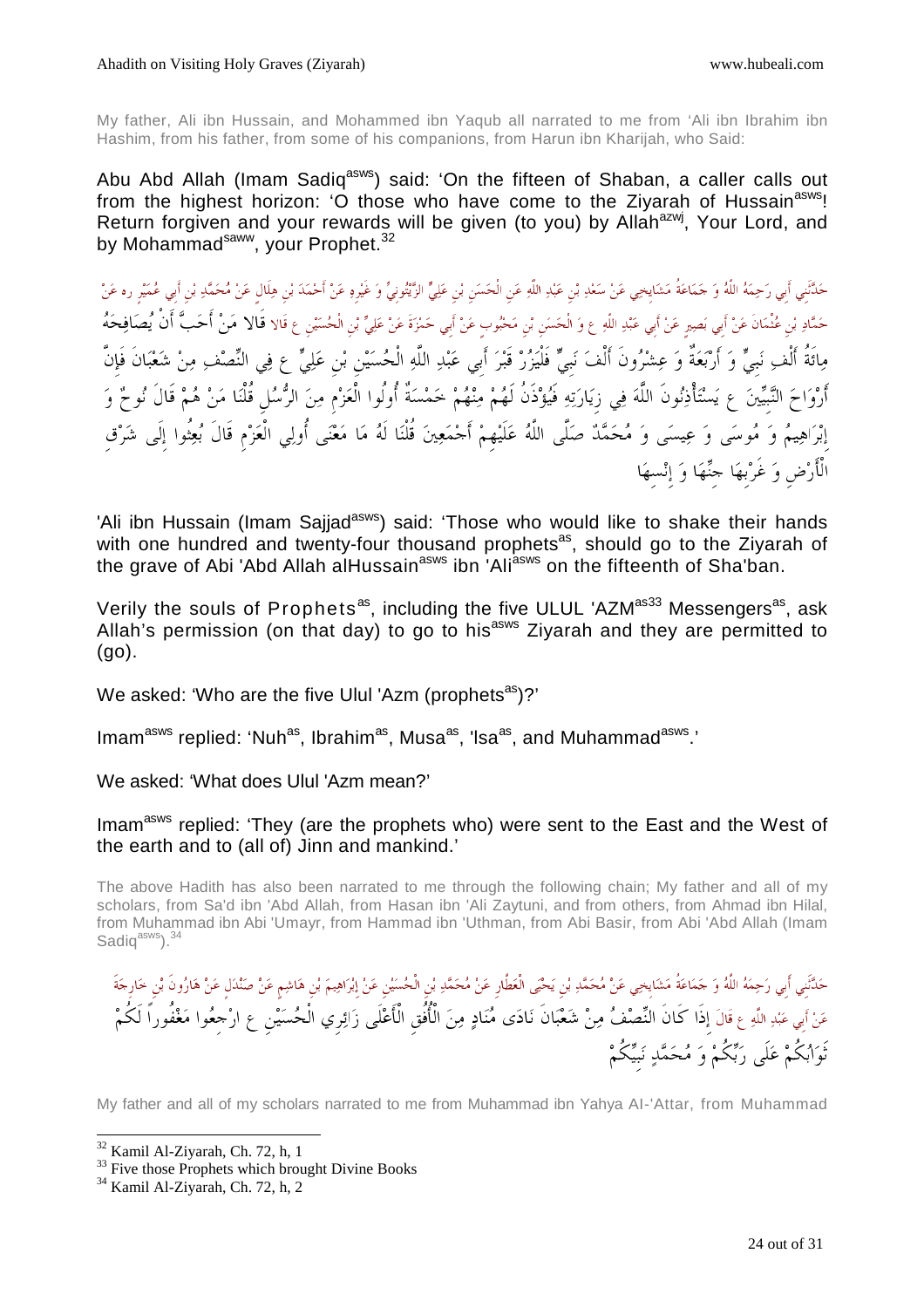ibn Hussain, from Ibrahim ibn Hashim, from Sandal, from Harun ibn Kharijah, who said:

Abu Abd Allah (Imam Sadiq<sup>asws</sup>) said: 'On the fifteenth of Sha'ban, a caller calls out from the highest horizon: 'O those who have come to the Ziyarah of Hussain<sup>asws</sup>! Return forgiven and your rewards will be given (to you) by your Lord and by Muhammad<sup>saww</sup>, your Prophet'.<sup>35</sup>

وَ رَوَاهُ صَافِي الْبَرْقِيُّ عَنْ أَبِي عَبْدِ اللَّهِ ع قَالَ مَنْ زَارَ أَبَا عَبْدِ اللَّهِ ع ثَلَاثَ سِنينَ مُتَوَالِيَاتِ لَا فَصْلَ فِيهَا فِي النِّصْف ِ مِنْ شَعْبَانَ مُ مرکز معرف<br>غُفر که دُنوبه

Safi Al-Barqi narrated that: Abu 'Abd Allah (Imam Sadiq<sup>asws</sup>) said: 'The sins of those who go to the Ziyarah of Abi 'Abd Allah (Imam Hussain<sup>asws</sup>) on the fifteenth of Sha'ban, for three consecutive years without a break will be forgiven'.<sup>36</sup>

وَ بِإِسْنَادِهِ عَنْ دَاوُدَ بْنِ كَثِيرِ الرَّقْبِيِّ قَالَ قَالَ الْبَاقِرُ عِ زَائِرُ الْحُسَيْنِ عِ فِي النِّصْف ِمِنْ شَعْبَانَ يُغْفَرُ لَهُ دُّوُبُهُ وَ لَنْ يُكْتَبَ عَلَيْهِ سَيِّئَةٌ فِي سَنَةٍ حَتَّى يَحُولَ عَلَيْهِ الْحَوْلُ فَإِنْ زَارَ فِي السَّنَةِ الْمُقْبِلَةِ غَفَرَ اللَّهُ لَهُ ذُنُوبَهُ

My father narrated to me through his Isnad from Dawud ibn Kuthayr Al-Raqqi, who said:

Imam Bagir<sup>asws</sup> said: The sins of those who go to the Ziyarah of Hussain<sup>asws</sup> on the fifteenth of Sha'ban will be forgiven and no bad deeds will be registered for them in that year. And if they go to the Ziyarah of Hussain<sup>asws</sup> again (on the fifteenth of Sha'ban of) the next year, Allah<sup>azwj</sup> will Forgive all of their sins<sup>'.37</sup>

حَدَّنْني حَمَاعَةُ مَشَايِخِي عَنْ مُحَمَّدِ بْن يَحْيَى الْعَطَّارِ عَن الْحُسَيْنِ بْنِ أَبِي سَارَةَ الْمَدَائِنِيٍّ عَنْ يَعْقُوبَ بْنِ يَزِيدَ عَنِ الْجَمْنِ عَبْدِ الرَّحْمَنِ بْن الْحَجَّاجِ أَوْ غَيْرِهِ اسْمُهُ 3 الْحُسَيْنُ قَالَ قَالَ أَبُو عَبْدِ اللَّهِ ع مَنْ زَارَ قَبْرَ الْحُسَيْنِ عِ لَيْلَةً مِنْ تَلَاثِ لَيَال غَفَرَ اللَّهُ لَهُ مَا تَقَدَّمَ مِنْ ذَنْبِهِ وَ مَا تَأْخَرَ قَالَ قُلْتُ أَيَّ اللَّيَالِي جُعِلْتُ فِدَاكَ قَالَ لَيْلَةَ الْفِطْرِ وَ لَيْلَةَ الْأَضْحَى وَ لَيْلَةَ النِّصْف مِنْ شَعْبَانَ

All of my scholars narrated to me from Muhammad ibn Yahya Al-'Attar, from Hussain ibn Abi Sarah Al-Madaini, from Ya'qub ibn Yazid, from Ibn Abi 'Umayr, from 'Abd al Rahman ibn Hajjaj, or from someone else named Hussain, who said:

Abu Abd Allah (Imam Sadiq<sup>asws</sup>) said: 'Allah<sup>azwj</sup> will forgive all of the past and future sins of those who go to the Ziyarah of the grave of Hussain<sup>asws</sup> on one of three nights.

I asked, 'May I sacrifice myself for you<sup>asws</sup>! What are the three nights?

Imam<sup>asws</sup> replied, 'The night of Fitr<sup>38</sup>, the night of Adha<sup>39</sup>, and the night of the 15<sup>th</sup> of

l <sup>35</sup> Kamil Al-Ziyarah, Ch. 72, h, 3

<sup>36</sup> Kamil Al-Ziyarah, Ch. 72, h, 4

 $37$  Kamil Al-Ziyarah, Ch. 72, h, 5

 $38$  The eve of the  $1<sup>st</sup>$  day of the month of Shawwal.

 $39$  The eve of the 9<sup>th</sup> day of the month of Zilhajj.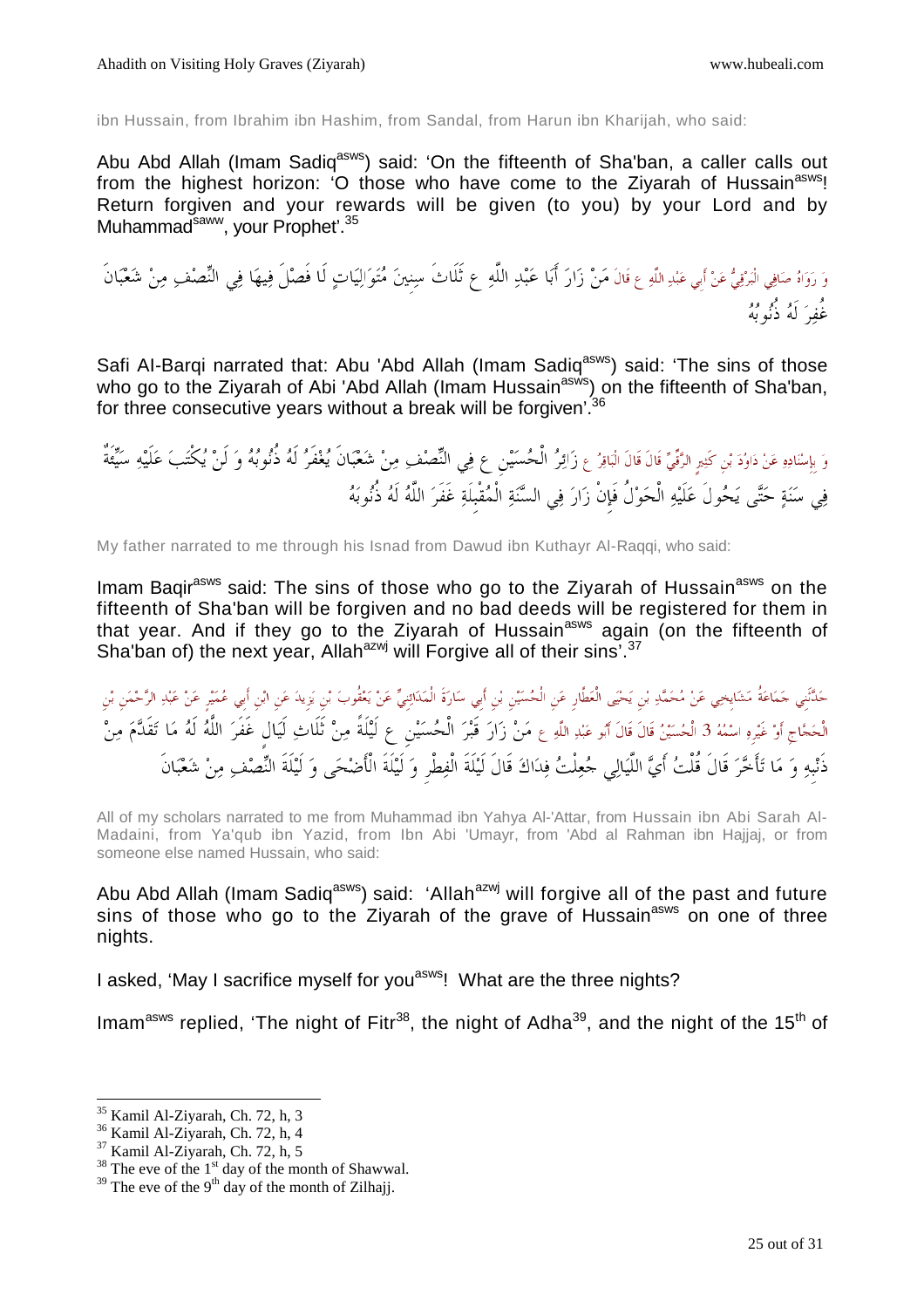# Sha'ban'.<sup>40</sup>

وَ حَدَّنْنِي أَبِي وَ عَلِيُّ بْنُ الْحُسَيْنِ وَ حَمَاعَةُ مَشايِخِي عَنْ سَعْدِ بْن عَبْدِ اللَّهِ عَنْ أَحْمَدَ بْن مُحَمَّدٍ بْن عَبْدِ اللَّه عَن أَحْمَدَ بِّن مُحَمَّدٍ بْن مُحمَّدِ بْن مُحمَّدِ بْن عَنْ مَنْ الْقَا جَدَّهِ الْحُسَيْنِ بْنِ رَاشِدٍ عَنْ يُونُسَ بْنِ ظَبْيَانَ قَالَ أَبُو عَبْدِ اللَّهِ ع **مَنْ زَارَ الْحُسَيْنَ عِ لَيْلَةَ النِّص**ْف ِ مِنْ نَظِيفَةِ الْفَطْرِ وَ لَيْلَةَ عَرَفَةَ فِي سَنَةٍ وَاحِدَةٍ كَتَبَ اللَّهُ لَهُ أَلْفَ حِجَّةٍ مَبْرُورَةٍ وَ أَلْفَ عُمْرَةٍ مُتَقَبَّلَةٍ وَ قُضِيَتْ لَهُ أَلْفُ حَاجَةٍ مِنْ حَوَائِجِ الدُّنْيَا والْآخرة

My father, 'Ali ibn Hussain and all of my scholars narrated to me from Sa'd Ibn 'Abd Allah, from Ahmad ibn Muhammad ibn Isa, from Muhammad bin Khalid, from Qasim ibn Yahya, from his grandfather Hasan ibn Rashid, from Yunus ibn Zabyan, who said:

Abu 'Abd Allah (Imam Sadiq<sup>asws</sup>) said: 'Allah<sup>azwj</sup> will Register one thousand purified Hajj and one thousand accepted 'Umrah and will Grant one thousand requests pertaining to this life and the Hereafter for those who go to the Ziyarah of Hussain<sup>asws</sup> on the night of the 15<sup>th</sup> of Sha'ban, on the night of Fitr, and on the night of 'Arafah all in the same year'. $41$ 

سَالِمُ بْنُ عَبْدِالرَّحْمَنِ عَنْ أَبِي عَبْدِاللَّهِ ع قَالَ مَنْ بَاتَ لَيْلَةَ النِّصْف ِمِنْ شَعْبَانَ بأَرْض كَرْبَلَاءَ فَقَرَأَ أَلْفَ مَرَّةٍ قُلْ هُوَ اللَّهُ أَحَدٌ وَ يَسْتَغْفِرُ اللَّهَ أَلْفَ مَرَّةٍ وَ يَحْمَدُ اللَّهَ أَلْفَ مَرَّةٍ نُمَّ يَقُومُ فَيُصَلِّي أَرْبَعَ رَكَعَاتٍ يَقْرَأُ فِي كُلِّ رَكْعَةٍ أَلْفَ مَرَّةٍ آيَةَ الْكُرْسِيِّ وَكَّلَ اللَّهُ تَعَالَى بهِ مَلَكَيْن يَحْفَظَانهِ مِنْ كُلِّ سُوءٍ وَ مِنْ شَرِّ كُلِّ شَيْطَانٍ وَ سُلْطَانٍ وَ يَكْتُبَانِ لَهُ حَسَنَاتِهِ وَ لَا تُكْتَبُ عَلَيْهِ سَيِّئَةٌ وَيَسْتَغْفِيَرَانِ لَهُ مَا دَامَا مَعَهُ[ مَا شَاءَ اللَّهُ]

Salim ibn 'Abd ar Rahman narrated that:

Abu 'Abd Allah (Imam Sadiq<sup>asws</sup>) said: Allah<sup>azwj</sup> will dedicate two angels to those who spend the night of the  $15<sup>th</sup>$  of Sha'ban in Karbala and who do the following:

Recite (the chapter of) 'Qul Huwa Allah' one thousand times, seek forgiveness from Allah<sup>azwj</sup> (Astaghfirullah wa Atubu llayh) one thousand times, praise Allah<sup>azwj</sup> (Alhamdu Lillah) one thousand times, and then establish four Rak'ah of Salat by reciting 'Ayatul Kursi' (Verses: 2:255-257) one thousand times in each Rak'ah (after reciting; Verse of Al-Hamd).

The two angels will protect them from any harm and from the evil of every Shaytan and every ruler. They will only register their good deeds and no bad deeds will be registered for them. The two angels will (continuously) seek forgiveness for them as long as they are with them'.<sup>42</sup>

حَدَّنَنِي مُحَمَّدُ بْنُ عَبْدِ اللَّهِ بْنِ حَعْفَرِ الْحِمْيَرِيُّ عَنْ بَعْقُوبِ بِّلْ يَوْيدَ عَنْ يَعْقُوبَ بِّن يَوْيدَ عَنْ مُحَمَّدِ بْنِ أَبِي عُمَيْرِ عَنْ زَيْدٍ الشَّحَامِ عَنْ أَبِي عَبْدِ اللَّهِ ع قَالَ مَن قَبْرَ الْحُسَيْنِ ع فِي النِّصْفِ مِنْ شَعْبَانَ غَفَرَ اللَّهُ لَهُ مَا تَقَلَّمَ مِنْ ذَنْبِهِ وَ مَا تَأَخَّرَ

<sup>-</sup> $40$  Kamil Al-Ziyarah, Ch. 72, h, 6

<sup>41</sup> Kamil Al-Ziyarah, Ch. 72, h, 8

<sup>42</sup> Kamil Al-Ziyarah, Ch. 72, h, 8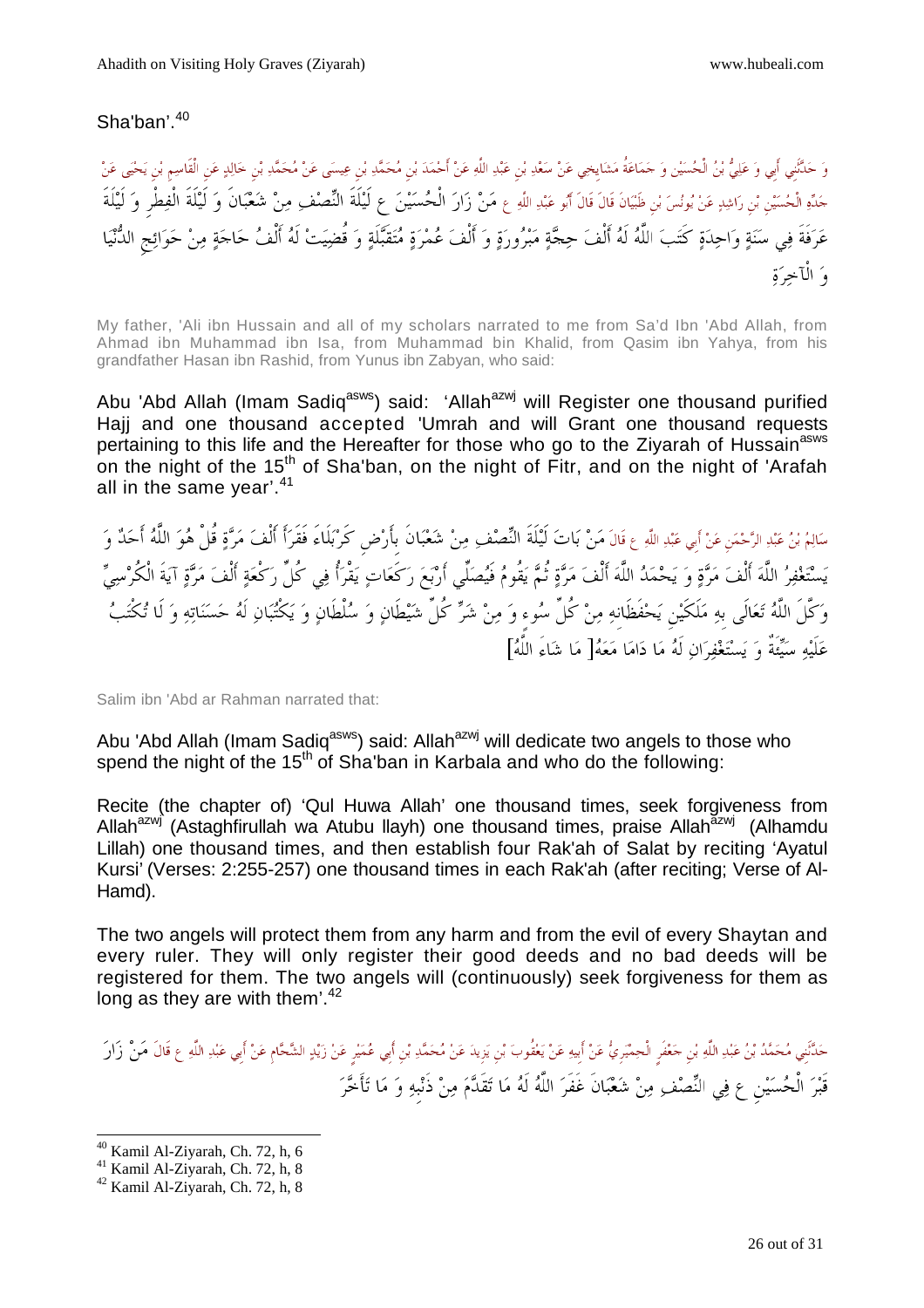Muhammad ibn 'Abd Allah ibn Ja'far Al-Himyari narrated to me from his father, from Ya'qub ibn Yazid, from Muhammad ibn Abi 'Umayr, from Zayd Al-Shahham, who said:

Abu 'Abd Allah (Imam Sadiq<sup>asws</sup>) said: Allah<sup>azwj</sup> will Forgive all of the past and future  $\frac{1}{2}$  sins of those who go to the Ziyarah of the grave of Hussain<sup>asws</sup> on the 15<sup>th</sup> of Sha'ban'. $43$ 

حَدَّنَني أَبُو عَبْدِ اللَّهِ مُحَمَّدُ بْنُ أَحْمَدَ بْنِ يَعْقُوبَ بْنِ إِسْحَاقَ بْنِ عَمَّارِ عَنْ عَلِيٍّ بْنِ الْحَسَنِ بْنِ عَلِيٍّ مْنِ فَلِي مَنْ عَلِيٍّ مِنْ عَلِيٍّ مِنْ عَلِيٍّ مَنْ فَلِيٍّ مَنْ فَلِي مُنْ فَل قَالَ قَالَ أَبُو عَبْدِ اللَّهِ عِ يَا يُونُسُ لَيْلَةَ النِّصْفَ مِنْ شَعْبَانَ يَغْفِرُ اللَّهُ لِكُلِّ مَنْ زَارَ الْحُسَيْنَ عِ مِنَ الْمُؤْمِنِينَ مَا تَقَدَّمَ مِنْ دُّنوبِهِمْ وَ مَا تَأْخَرَ وَ قِيلَ لَهُمُ اسْتَقْبِلُوا الْعَمَلَ قَالَ قُلْتُ هَذَا كُلُّهُ لِمَنْ زَارَ الْحُسَيْنَ ع فِي النِّصْف ِمِنْ شَعْبَانَ فَقَالَ يَا يُونُسُ لَوْ أَخْبَرْتُ النَّاسَ بِمَا فِيهَا لِمَنْ زَارَ الْحُسَيْنَ عِ لَقَامَتْ ذُكُورُ الرِّجَالِ عَلَى الْخُشُب

Abu 'Abd Allah Muhammad ibn Ahmad ibn Ya'qub ibn Ishaq ibn 'Ammar narrated to me from 'Ali ibn Hassan ibn 'Ali ibn Faddal, from Muhammad ibn Walid, from Yunus ibn Ya'qub, who said:

Abu 'Abd Allah (Imam Sadiq<sup>asws</sup>) said: O Yunus! Allah<sup>azwj</sup> will Forgive all of the past and future sins of those believers who go to the Ziyarah of Hussain<sup>asws</sup> on the night of the 15<sup>th</sup> of Sha'ban and they will be told, 'Go toward (committing) good deeds.'

I asked: 'All of this (will be registered) for those who go to the Ziyarah of Hussain<sup>asws</sup> on the 15<sup>th</sup> of Sha'ban?'

Imam<sup>asws</sup> replied, 'O Yunus! If I tell people about that which will be given to those who go to the Ziyarah of Hussain<sup>asws</sup> on this night, they would travel in line on wood (placed on the back of saddleless camels) to go to him<sup>asws, 44</sup>

حَلَنَنِي حَعْفَرُ بْنُ مُحَمَّدِ بْن عَبْدِ اللَّهِ بْنِ مُوسَى عَنْ عُبَيْدِ اللَّهِ بْنِ نَهيكٍ عَن ابْنِ أَبِي عُمَيْر عَنْ زَيْدِ الشَّحَّامِ عَنْ حَعْفَر بْنِ مُحَمَّدٍ ع قَالَ مَنْ زَارَ [قَبر[ الْحسينِ ع لَةَلَي النصف من شعبانَ -غَفَر اللَّه لَه ما تقَدم من ذُنوبِه و ما تأَخر و من زاره يوم عرفَةَ كَتب اللَّه لَهُ تَوَابَ أَلْفِ حِجَّةٍ مُتَقَبَّلَةٍ وَ أَلْفِ عُمْرَةٍ مَبْرُورَةٍ وَ مَنْ زَارَهُ يَوْمَ عَاشُورَاءَ فَكَأَنَّمَا زَارَ اللَّهَ[ فِي ]فَوْق عَرْشِهِ

Jafar ibn Muhammad ibn 'Abd Allah ibn Musa narrated to me from 'Ubayd Allah lbn Nahik, from Ibn Abi 'Umayr, from Zayd Al-Shahham, who said:

Jafar ibn Muhammad (Imam Sadiq<sup>asws</sup>) said: Allah<sup>azwj</sup> will Forgive the past and future sins of those who go to the Ziyarah of the grave of Hussain<sup>asws</sup> on the night of the  $15<sup>th</sup>$ of Sha'ban.

Allah<sup>azwj</sup> will Register the reward of one thousand accepted Hajj and one thousand purified 'Umrah for those who go to the Ziyarah of Hussain<sup>asws</sup> on the day of 'Arafah. Those who go to the Ziyarah of Hussain<sup>asws</sup> on the Day of 'Ashura, it is as if they have gone to the Ziyarah of Allah<sup>azwj</sup> on top of His Throne'.<sup>45</sup>

<sup>-</sup><sup>43</sup> Kamil Al-Ziyarah, Ch. 72, h, 9

<sup>44</sup> Kamil Al-Ziyarah, Ch. 72, h, 10

<sup>45</sup> Kamil Al-Ziyarah, Ch. 72, h, 11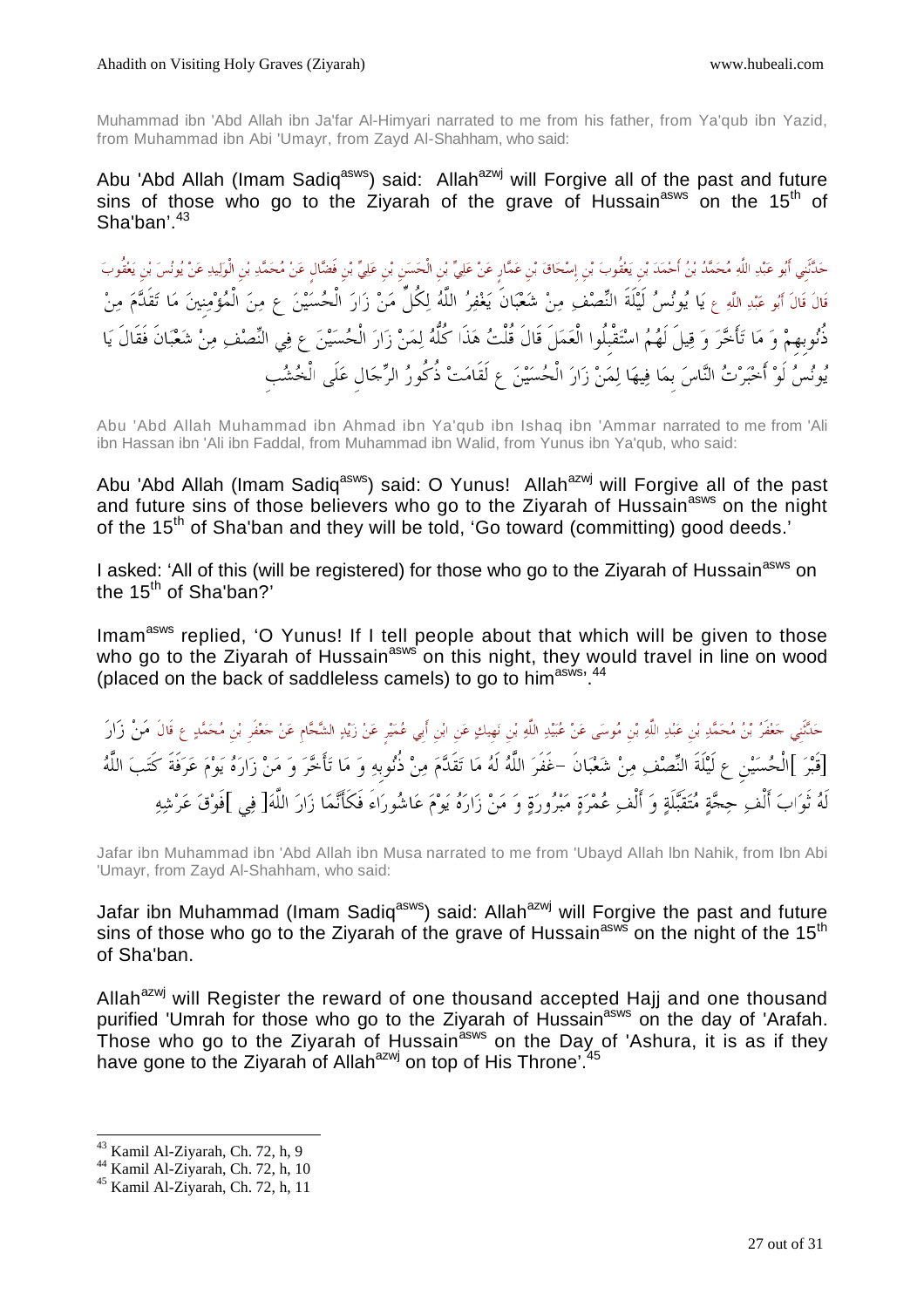### **The Reward of the Ziyarah of Hussainasws in Rajab:**

حدثني أبو علي محمد بن همام بن سهيل عن أبي عبد االله جعفر بن محمد بن مالك عن الحسن بن محمد الأبزاري عن الحسن بن محبوب عن أحمد بن محمد بن أبي نصر البزنطي قال سألت أبا الحسن الرضا ع في أي شهر نزور الحسين ع قال في النصف من رجب و النصف من شعبان و رواه أحمد بن هلال عن أحمد بن محمد بن أبي نصر عن أبي الحسن الرضا ع مثله غير أنه قال أي الأوقات أفضل أن تزور فيه الحسين

Abu 'Ali Muhammad ibn Hammam ibn Suhayl narrated to me from Abi 'Abd Allah ja'far ibn Muhammad ibn Malik, from Hasan ibn Muhammad Al- Abzari, from Hasan ibn Mahbub, from Ahmad ibn Muhammad ibn Abi Nasr Al-Bizanti, who said:

#### I asked Abal Hasan (Imam Raza<sup>asws</sup>), 'In which month should we go to the Ziyarah of Hussain<sup>asws</sup>?'

# Imam<sup>asws</sup> replied, 'On the 15<sup>th</sup> of Rajab and the 15<sup>th</sup> of Sha'ban.'

The above Hadith has also been narrated through the following chain: Ahmad ibn Hilal, from Ahmad ibn Muhammad ibn Abi Nasr, from Abi Al Hasan, Imam Rida. However, the question reads, 'When is the best time to go to Ziyarah of Hussain<sup>asws 46</sup>

# حدثني أبي عن سعد بن عبد االله عن أحمد بن محمد بن عيسى عن محمد بن إسماعيل بن بزيع عن صالح بن عقبة عن بشير الدهان عن جعفر بن محمد ع قال من زار الحسين ع يوم عرفة عارفا بحقه كتب االله له ثواب ألف حجة و ألف عمرة و ألف غزوة مع نبي مرسل من زاره أول يوم من رجب غفر االله له البتة

My father narrated to me from Sad ibn Abd Allah, from Ahmad ibn Mohammed ibn Isa, from Mohammad ibn Ismail ibn Bazi, from Salih ibn Uqbah, from Bashir Al-Dahhan, who said:

#### Jafar ibn Mohammad (Imam Sadig<sup>asws</sup>) said:

Allah<sup>azwj</sup> will register the reward of one thousand Hajj and one thousand Umrah and the reward of fighting one thousand times with one of Allah<sup>azwj</sup>'s Messengers<sup>as</sup> for those who go to the Ziyarah of Hussain<sup>asws</sup> on the day of the Arafah while knowing his<sup>asws</sup> rights. And surely Allah<sup>azwj</sup> forgives those who go to his Ziyarah on the first day of Rajab.

#### **The Reward of the Ziyarah of Hussain**asws **on Any Day:**

حَدَّنَنِي مُحَمَّدُ بْنُ حَعْفَرٍ عَنْ مُحَمَّدِ بْنِ الْحُسَيْنِ بْنِ أَبِي الْخطَّابِ عَنْ مُحَمَّدٍ بْنِ إِسْمَاعِيلَ عَنْ صَالِح بْنِ عُقْبَةَ عَنْ بَشِيرِ الدَّهَّانِ قَالَ قَالَ أَبُو عَبْدِ اللَّهِ ع أَيْما مُؤْمِن زَارَ الْحُسَيْنَ ع عَارِفاً بِحَقِّهِ فِي غَيْرِ عِيدٍ وَ لَا عَرَفَةَ كَتَبَ اللَّهُ لَهُ عِشْرِينَ حِجَّةً وَ عِشْرِينَ عُمْرَةً مَبْرُورَاتٍ مُتَقَبَّلَاتٍ وَ عِشْرِينَ غَزْوَةً مَعَ نَبِيٍّ مُرْسَلٍ أَوْ إِمَامٍ عَدْلٍ

Muhammad ibn Ja'far narrated to me from Muhammad ibn Hussain ibn Abil Khattab, from

<sup>46</sup> Kamil Al-Ziyarah, Ch. 73, h, 1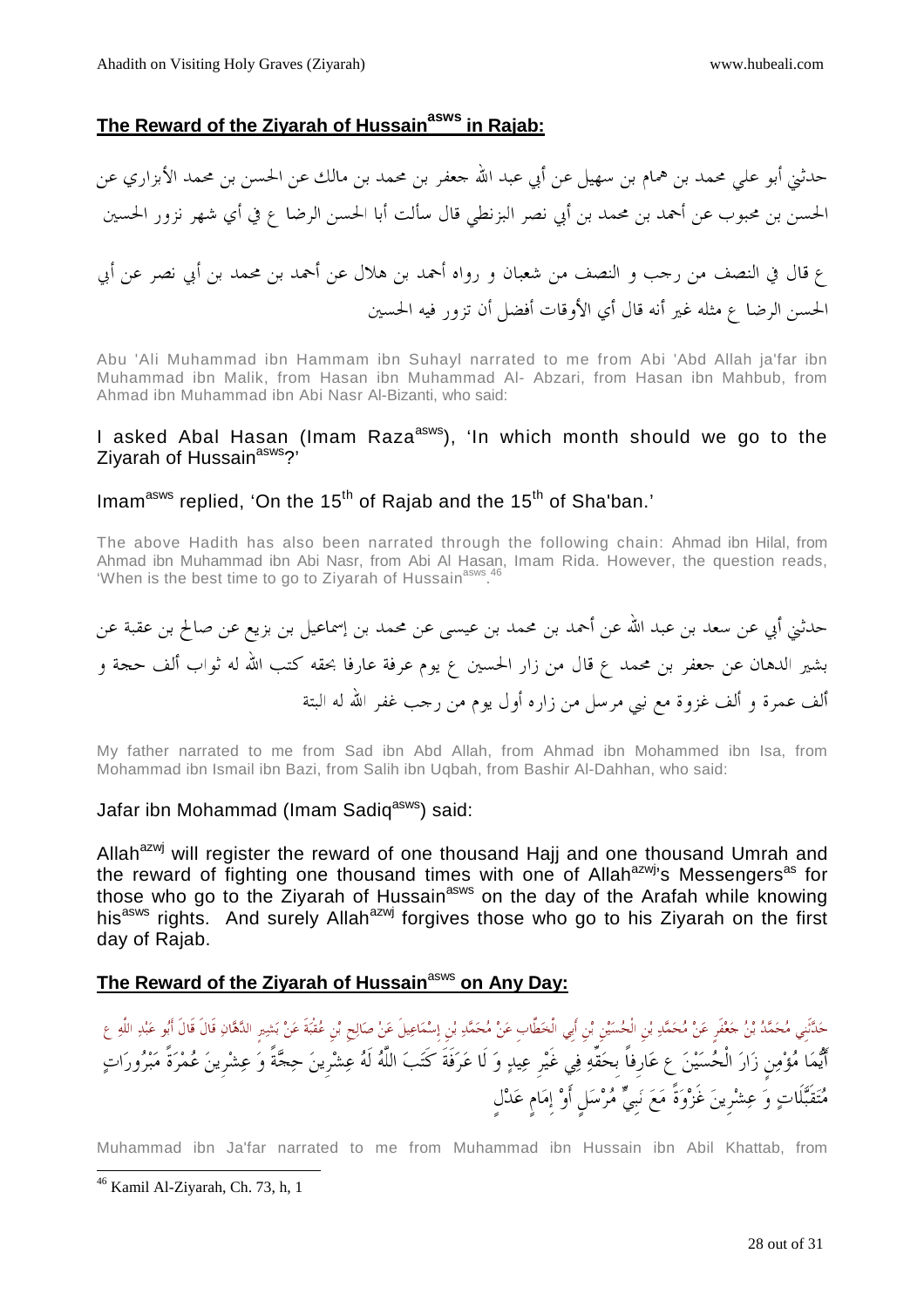Muhammad ibn Isma'il, from Salih ibn 'Uqbah, from Bashir Al-Dahhan, who said:

Abu 'Abd Allah (Imam Sadiq<sup>asws</sup>) said: Allah<sup>azwj</sup> will Register twenty purified and accepted Hajj and 'Umrah and the reward of (fighting in) twenty battles with one of Allah<sup>azwj</sup>'s messengers<sup>asws</sup> or with a Just Imam<sup>asws</sup> for any believer who goes to the Ziyarah of Hussain<sup>asws</sup> knowing his<sup>asws</sup> rights on any day other than an Eid and the Day of 'Arafah'.<sup>47</sup>

The above Hadith has also been narrated to me through the following chain: My father, from Sa'd ibn 'Abd Allah, from Ahmad ibn Muhammad ibn 'Isa, from Muhammad ibn Isma'il ibn BazI', from Salih ibn 'Uqbah, from Bashir Al-Dahhan, from Abi 'Abd Allah<sup>asws</sup>.

وَ عَنْهُ عَنْ مُحَمَّدِ بْنِ الْحُسَيْنِ عَنْ مُحَمَّدِ بْنِ صَالِحٍ عَنْ عَبْدِ اللَّهِ بْنِ هِلَالٍ عَنْ أَبِي عَبْدِ اللَّهِ عِ قَالَ قُلْتُ ۚ جُعِلْتُ فِلَااكَ مَا أَدْنَى مَا لِزَائِرِ الْحُسَيْنِ ع فَقَالَ لِي يَا عَبْدَ اللَّهِ إِنَّ أَدْنَى مَا يَكُونُ لَهُ أَنَّ اللَّهَ يَحْفَظُهُ فِي نَفْسهِ وَ مَالِهِ حَتَّى يَرُدَّهُ إِلَى أَهْلِهِ فَإِذَا كَانَ يَوْمُ الْقِيَامَةِ كَانَ اللَّهُ الْحَافِظَ لَهُ حَلَّتَني أَبِي ره عَنْ سَعْدِ بْن عَبْدِ اللَّهِ عَنْ أَحْمَدَ بْن مُحَمَّدِ بْن عِيسَى عَنْ مُحَمَّدِ بْن إِسْمَاعِيلَ بْنِ بَزِيعٍ عَنْ صَالِحٍ مِثْلَ حَدِيثِهِ الْأَوَّلِ فِي الْبَابِ

Muhammad ibn Ja'far narrated to me from Muhammad ibn Al-Hussain who heard it from Muhammad ibn Salih, from 'Abd Allah ibn Hilal, who said:

I asked Aba 'Abd Allah (Imam Sadiq<sup>asws</sup>), 'May I sacrifice myself for you<sup>asws</sup>! What is the minimum reward for those who go to the Ziyarah of Hussain<sup>asws</sup>?'

Imam<sup>asws</sup> replied, 'O 'Abdallah! Verily the minimum (reward) for them is that Allah<sup>azwj</sup> will protect them and their possessions until they return to their families, and on the Day of Judgment, Allah<sup>azwj</sup> (Himself) will be their Protector'.<sup>48</sup>

حَدَّنْنِي أَبي ره عَنْ سَعْدِ بْن عَبْدِ اللَّهِ عَنْ أَحْمَدَ بْن مُحَمَّدِ بْن عِيسَى عَنْ أَحْمَدَ بْن إدريسَ عَن الْعَمْرَكِيِّ بْن عَلِيٍّ الْبُوفَكِيِّ عَنْ صَنْدَل عَنْ دَاوُدَ بْن يَزيدَ عَنْ أبي عَبْدِ اللَّهِ ع قَالَ مَنْ زَارَ قَبْرَ الْحُسَيْنِ ع فِي كُلِّ جُمُعَةٍ غَفَرَ اللَّهُ لَهُ الْبَتَّةَ وَ لَمْ يَخْرُجْ مِنَ الدُّنْيَا وَ فِي نَفْسهِ حَسْرَةٌ مِنْهَا وَ كَانَ مَسْكَنُهُ فِي الْجَنَّةِ مَعَ الْحُسَيْنِ بْنِ عَلِيٍّ عِ ثُمَّ قَالَ يَا دَاوُدُ مَنْ لَا يَسُرُّهُ أَنْ يَكُونَ فِي الْجَنَّةِ جَارَ الْحُسَيْنِ ع قُلْتُ مَنْ لَا أَفْلَحَ

My father narrated to me from Sa'd ibn Abd Allah, from Ahmad ibn Mohammed ibn Isa, from Ahmad ibn Idris, from Amraki ibn Ali al Bufaki, from Sandal, from Dawud ibn (Abi) Yazid, who said:

Abu Abd Allah (Imam Sadiq<sup>asws</sup>) said: Allah<sup>azwj</sup> will surely forgive those who go to the Ziyarah of the grave of Hussain<sup>asws</sup> every week. They will not leave this life with any sorrows about it and they will dwell with Hussain<sup>asws</sup> ibn Ali<sup>asws</sup> in Paradise. O Dawud! Who does not like to be the neighbour of Hussain in Paradise!

<sup>&</sup>lt;sup>47</sup> Kamil Al-Ziyarah, Ch. 74, h, 1

<sup>48</sup> Kamil Al-Ziyarah, Ch. 74, h, 2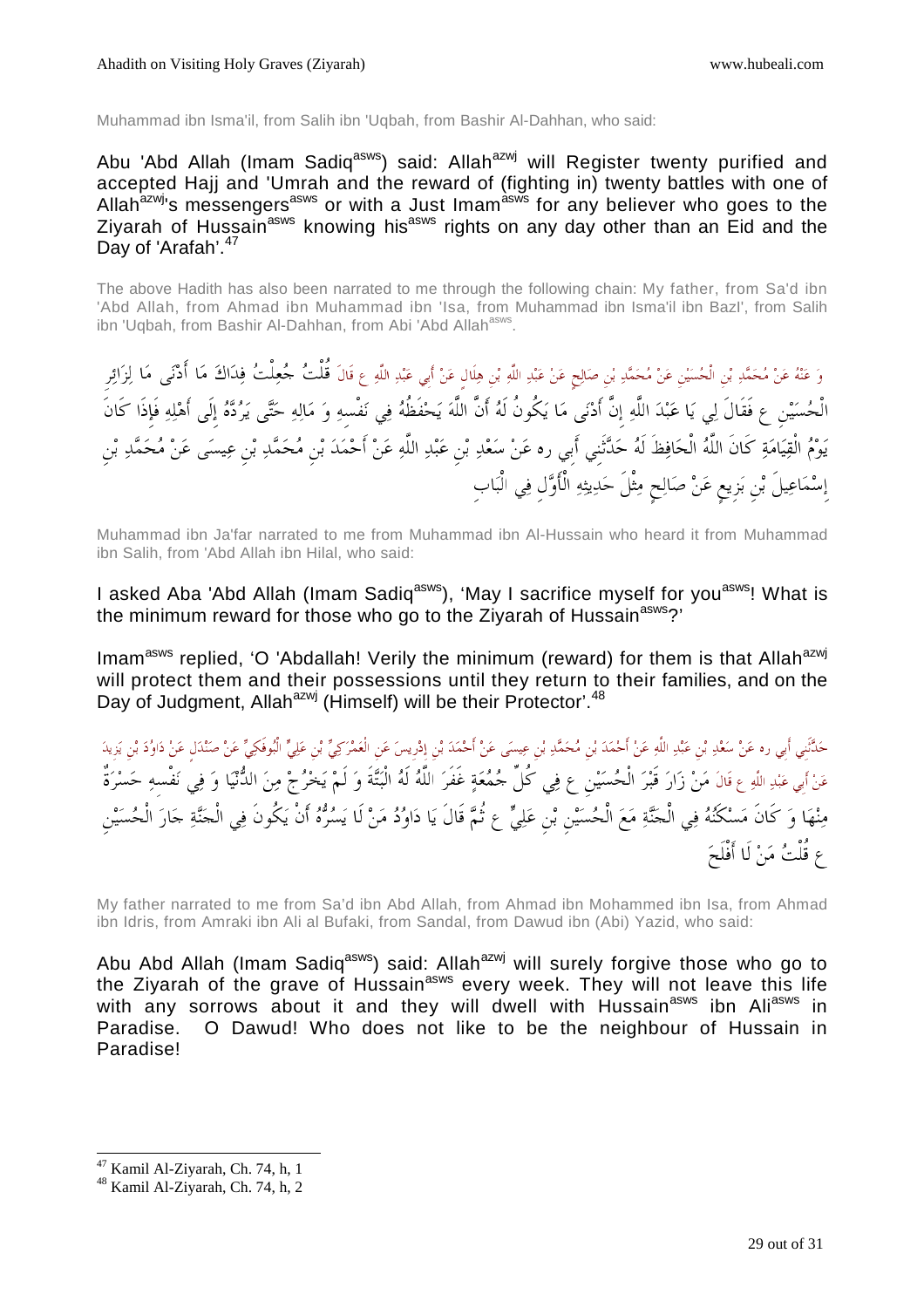I replied, only those who have not achieved salvation'.<sup>49</sup>

وعنهعنأَحمد نِب إِدرِيسعنِالْعمركيعنصندلٍعنداودبنِفَرقَد قَالَقُلْتلأَبِيعبداللَّهعمالمنزارالْحسينعفيكُلِّ شهرٍمنالثَّوابِقَالَلَهمن الثَّوابِثَوابمائَةأَلْفشهِيدمثْلَشهداءِدرٍب

My father narrated to me from Ahmad ibn Idris, from 'Amraki, from Sandal, from Dawud ibn Farqad, who said:

I asked Abu 'Abd Allah (Imam Sadiq<sup>asws</sup>), what is the reward for those who go to the Ziyarah of Hussain<sup>asws</sup> every month?

Imam<sup>asws</sup> replied, they will earn the reward of one 100,000 martyrs like the martyrs of (the battle of) Badr'.<sup>50</sup>

وَ بِإِسْنَادِهِ عَنْ صَنْدَلٍ عَنْ أَبِي الصَّبَاحِ الْكِنَانِيِّ عَنْ أَبِي عَبْدِ اللَّهِ ع قَالَ إِذَا كَانَ لَيْلَةُ الْقَدْرِ فِيها يُفْرَقُ كُلُّ أَمْرِ حَكِيمٍ نَادَى مُنَادٍ تِلْكَ اللَّيْلَةَ مِنْ بُطْنَانِ الْعَرْشِ إِنَّ اللَّهَ قَدْ غَفَرَ لِمَنْ زَارَ قَبْرَ الْحُسَيْنِ عِ فِي هَذِهِ اللَّيْلَةِ

My father narrated to me from Ahmad ibn Idris, from 'Amraki, from Sandal, Abil Sabbah Al-Kinani, who said:

Abu 'Abd Allah (Imam Sadiq<sup>asws</sup>) said: On the night of Qadr, 'wherein every affair of wisdom is made distinct' (44:4), a caller will call out from within the Throne, 'Verily Allah $^{azwj}$  has forgiven everyone who has come to the Ziyarah of the grave of Hussain<sup>asws</sup> on this night'.<sup>51</sup>

حَلَّتُنِي مُحَمَّدُ بْنُ يَعْقُوبَ عَنْ مُحَمَّدِ بْن يَحْيَى الْعَطَّارِ عَنْ مُحَمَّدِ بْن الْحُسَيْنِ بْن أبي الْخطَّاب عَنْ مُحَمَّدِ بْن يَرْيع عَنْ صَالِح بْن عُقْبَةَ عَنْ بَشِيرِ الدَّهَّانِ قَالَ قُلْتُ لِأَبِي عَبْدِ اللَّهِ ع رُبَّمَا فَاتَني الْحَجُّ فَأُعَرِّفُ عِنْدَ قَبْرِ الْحُسَيْنِ ع قَالَ أَحْسَنْتَ يَا بَشِيرُ أَيُّمَا مُؤْمِن أَتَى قَبْرَ الْحُسَيْنِ ع عَارِفاً بِحَقِّهِ فِي غَيْرِ يَوْم عِيدٍ وَ لَا عَرَفَةَ كَتَبَ اللَّهُ لَهُ عِشْرِينَ حِجَّةً وَ عِشْرِينَ عُمْرَةً مَبْرُورَاتٍ مُتَقَبَّلَاتٍ وَ عِشْرِينَ غَزْوَةً مَعَ نَبِيٍّ مُرْسَلٍ أَوْ إِمَامٍ عَدْلٍ وَ مَنْ أَتَاهُ فِي يَوْمِ عِيدٍ وَ ذَكَرَ الْحَدِيثَ بِطُولِهِ

Muhammad ibn Ya'qub narrated to me from Muhammad ibn Yahya Al-'Attar, who from Muhammad ibn Hussain ibn Abil Khattab, from Muhammad ibn Isma'il ibn Bazi', from Salih ibn 'Uqbah, from Bashir Al-Dahhan, who said:

'I said to Abi 'Abd Allah (Imam Sadiq<sup>asws</sup>), 'Sometimes I miss (the opportunity to go to) Hajj so I go and spend the Day of 'Arafah next to the grave of Hussain<sup>asws</sup> instead.'

Imam<sup>asws</sup> said: 'Very good, O Bashir! Verily Allah<sup>azwj</sup> will Register twenty purified and accepted Hajj and 'Umrah and the reward of (fighting in) twenty battles with one of Allah<sup>azwj</sup>'s messengers<sup>as</sup> or with a Just Imam<sup>asws</sup> for any believer who goes to (the Ziyarah of) the grave of Hussain<sup>asws</sup> knowing his<sup>asws</sup> rights on any day other than an

<sup>-</sup><sup>49</sup> Kamil Al-Ziyarah, Ch. 74, h, 3

<sup>50</sup> Kamil Al-Ziyarah, Ch. 74, h, 4

<sup>51</sup> Kamil Al-Ziyarah, Ch. 74, h, 5